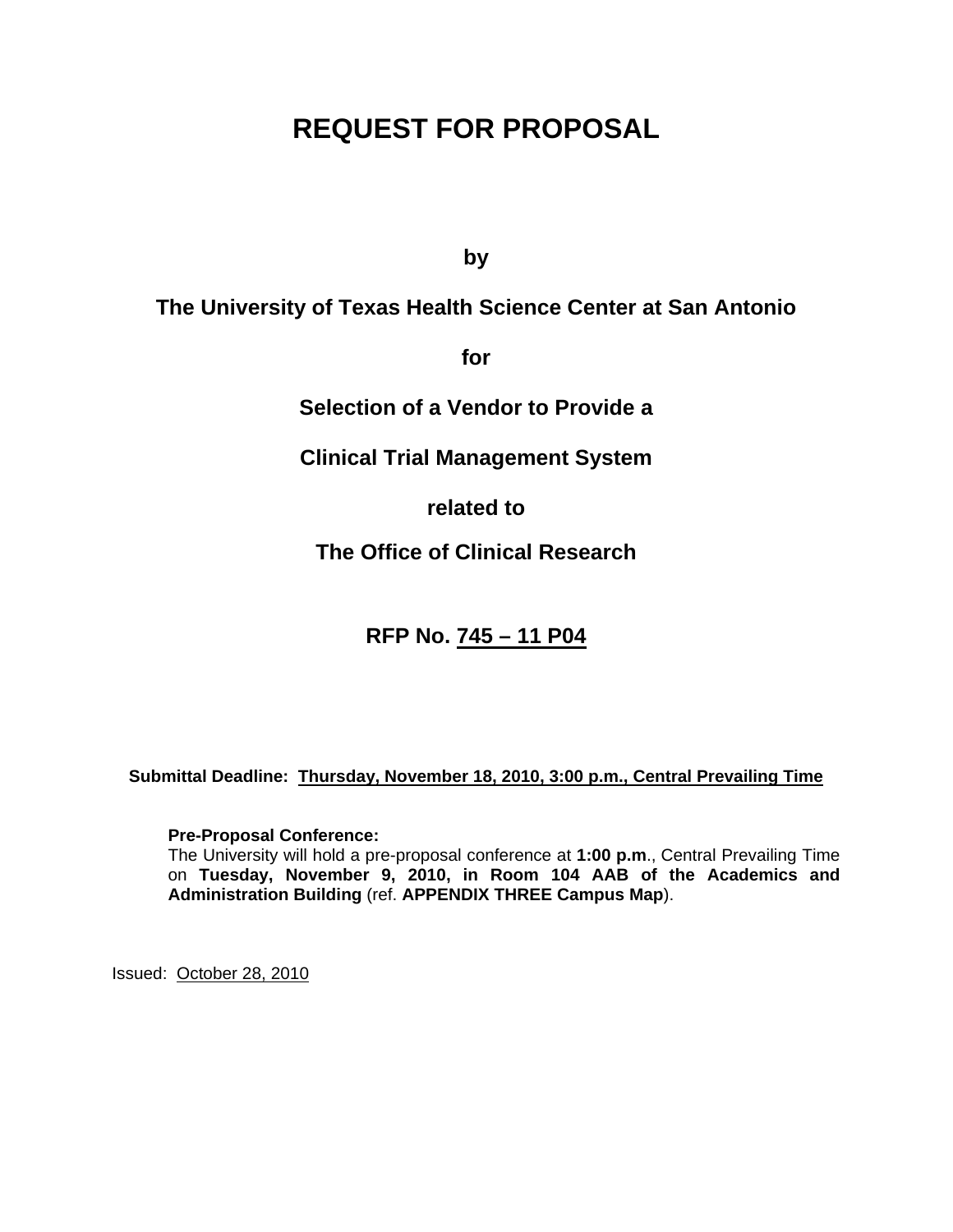# **REQUEST FOR PROPOSAL**

# **TABLE OF CONTENTS**

**Attachments:** 

- **APPENDIX ONE: PROPOSAL REQUIREMENTS**
- **APPENDIX TWO: HUB SUBCONTRACTING PLAN**
- **APPENDIX THREE: CAMPUS MAP**
- **APPENDIX FOUR: ACCESS BY INDIVIDUALS WITH DISABILITIES**
- **APPENDIX FIVE: ELECTRONIC AND INFORMATION RESOURCES ENVIRONMENT SPECIFICATIONS**
- **APPENDIX SIX: BUSINESS ASSOCIATE AGREEMENT**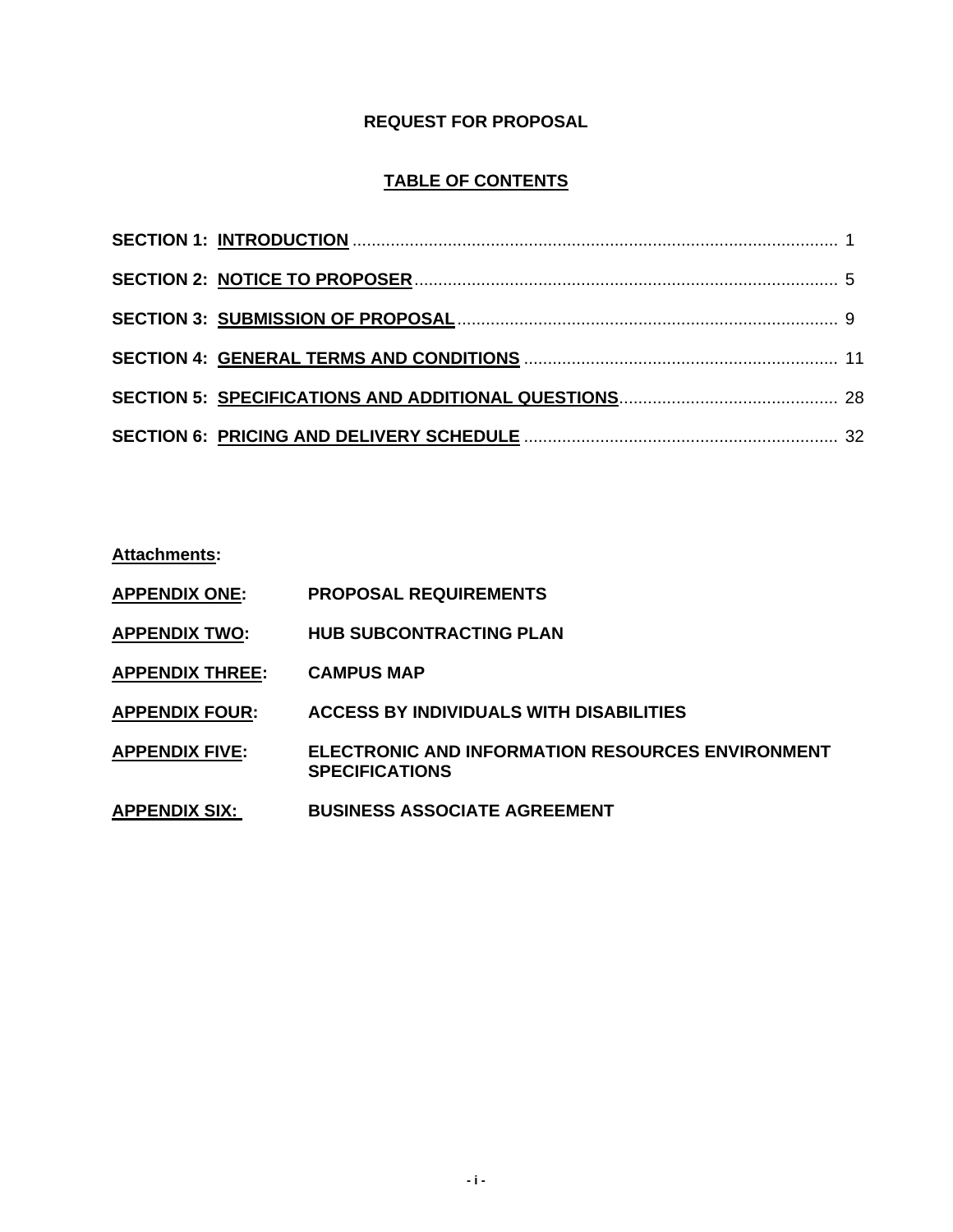# **SECTION 1**

## **INTRODUCTION**

### **1.1 Description of the University**

The **University Of Texas Health Science Center At San Antonio**, one of the fifteen components in The University of Texas System, is a national and international leader in the biosciences. The UTHSCSA was legislatively approved in 1959 as the South Texas Medical School and graduated its first class of medical students in 1970. Since that time, UTHSCSA has evolved into a comprehensive academic health center which includes schools in Medicine, Dentistry, Allied Health, Nursing and Biomedical Sciences. The UTHSCSA also has the oversight responsibility for the Regional Academic Health Center (RAHC), located in the Lower Rio Grande Valley, and the Laredo Campus Extension (LCE), which serves the Mid Rio Grande Valley. The UTHSCSA is proud to share in joint degrees with the University of Texas at San Antonio (UTSA) via the San Antonio Life Sciences Institute (SALSI) and with the University of Texas at Austin.

The UTHSCSA has a student body of 2700 and employs 5300 faculty and staff. The University has acquired an international reputation in Longevity and Aging Studies and oversees a nationally designated cancer center in partnership with The Cancer Therapy and Research Center which complements the very important research being done by the outstanding principal investigators who have been recruited to the Children's Cancer Research Institute. Our clinical programs are consistently cited among the best in *US News and World Report.* Each year, UTHSCSA provides in excess of \$96 million in uncompensated health care to the uninsured and underinsured population of South Texas. Clinical partners include the University Health System, the South Texas Veterans Health Care System, the Christus Santa Rosa Health Care System, and the Valley Baptist Health Care System in Harlingen, Texas.

The UTHSCSA is the only tier one research university in South Texas and we are ranked among the top 10% of all research universities in the nation. The UTHSCSA is responsible for \$180 million of sponsored program funding. Our Health Science Center is the catalyst for the City of San Antonio's \$13 billion health and biosciences industry, which is the leading economic generator for the city. The UTHSCSA also has provided more than 100 active license agreements and 10 new spin-out companies, consistent with the Governor's vision of making Texas a powerhouse in biotechnology. Discoveries coming from UTHSCSA include the Palmaz Stent, one of the top ten patents that have changed the world and which is used to treat over 2 million patients per year world wide, and the Titanium Rib, the first new FDA-approved pediatric device in the past 40 years. The UTHSCSA's annual expenditures of \$500 million contribute in excess of \$2 billion in positive economic impact to Texas yearly. This represents a 20:1 annual return to the citizens of Texas on the \$130 million of state general revenue support currently provided to UTHSCSA through the legislative appropriation process.

### **1.2 Background and Special Circumstances**

The Vice President for Research (VPR) has been charged with enhancing the effectiveness and competitiveness of the research infrastructure at the HSC. The clinical research community acknowledges that a Clinical Trial Management System (CTMS) can improve clinical research management processes, reduce the complexity of processes, improve cost management, and provide superior information flow. In order to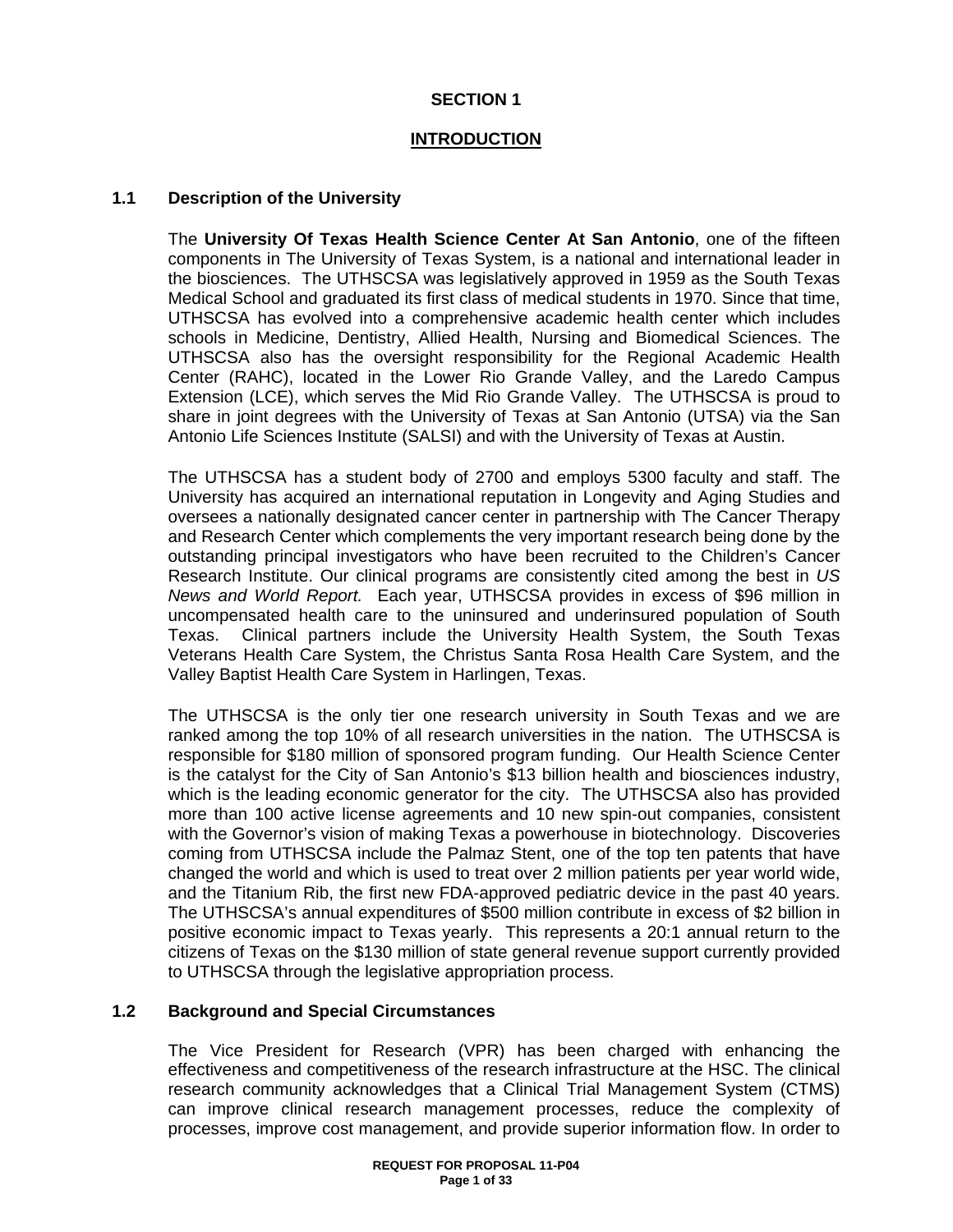modernize clinical research administration, the VPR Office has determined that a CTMS is necessary to capture data from this research and to manage the activities under protocols and the financials of clinical studies.

The Office of Clinical Research (OCR) develops and maintains quality systems across the HSC research teams. The OCR supports the research community in the conduct of ethical clinical research in compliance with the required federal, state, and local regulations through consultation, education, and training; develops policy and processes; and leads quality improvement efforts in areas of clinical trial management. The Office is charged with ensuring compliance of HSC research teams to good clinical practice as well as clinical trial billing rules and ensuring appropriate education and training for sufficient financial oversight.

Investigators at UTHSCSA initiate over 300 human research studies annually with a cumulative total of over 1,100 ongoing studies.

Principal Investigators (PI) at the HSC are from all five (5) schools and associated departments within the schools, as well as centers and institutes. Furthermore, the HSC research occurs at multiple, affiliated clinics and hospitals-- which means there are multiple billing entities. The VPR's OCR is seeking a unifying electronic CTMS to be established and managed by a new Clinical Trials Office (CTO) and used by research teams across the HSC.

The CTO will be a central office that manages the CTMS and associated business processes throughout the HSC. The objective is to implement a comprehensive solution to decrease the regulatory risk, especially of inappropriate clinical trial (CT) billing, with the added benefit of substantially improving CT revenue. The OCR's assessment of best practices indicates that through the application of appropriate business methods using a CTMS the HSC can increase final budgets per study as well as provide more frequent, timelier, and more effective collection of earned revenue. By shifting CT financial responsibilities to CTO staff with appropriate knowledge and expertise, CT revenues will improve and researchers will be freed from time consuming financial responsibilities, allowing them to focus on enrolling participants and conducting research. The CTO staff will rely on the technical expertise of researchers to provide cost information and conduct the study; and in turn the PIs and their research teams will rely on the CTO to manage the financial responsibilities of the research (i.e. conduct a billing analysis; develop and negotiate effective budgets; track and manage accrued revenue, payments and billing; and reconcile study financial accounts).

The CTO will provide essential services creating a structure of systematic data collection to enable enforcement of regulatory requirements and to facilitate management of the clinical trial enterprise throughout the University. In addition, implementation of a centrally managed CTMS will act as a change agent to develop and enforce standards that will provide capability to capture both quantitative and qualitative measures. The CTMS will provide superior data capture for clinical research and promote regulatory adherence to multiple requirements, e.g. Good Clinical Practices (GCP), Health Insurance Portability and Accountability Act (HIPAA), 21 Code of Federal Regulations (CFR) Part 11. A CTMS does not duplicate the functionality of an electronic medical record (e-MR) or its associated billing system; instead it will track study events and revenues at the study payment level, and will provide the necessary information to billing entities at the patient event level. CTMS implementation will clearly eliminate existing data voids at the study, department, school and institutional levels.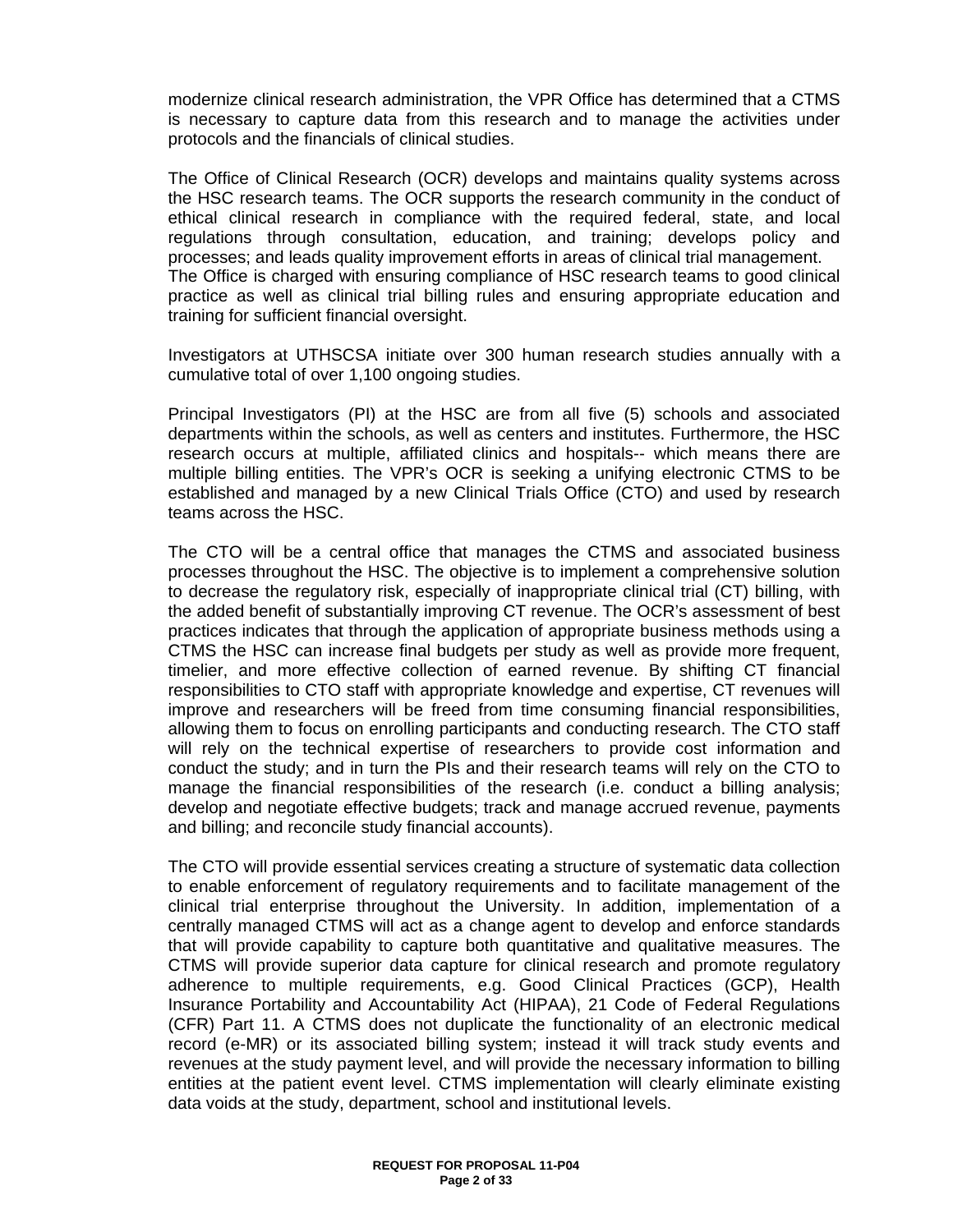The OCR will establish a cross-functional, cross-organizational CTMS Project Team for design, configuration, implementation, and validation of the CTMS. This process will be lead by OCR which will form a Clinical Trial Unit, CTU, as a precursor to the CTO and will develop associated processes for the CTMS as follow:

- estimation of study costs
- develop and negotiate budgets and contracts that fully fund study cost
- enter study protocol and activities (administrative and clinical) into the CTMS
- track the conduct of the study and the accrued revenues
- track account payables and account receivables
- generate sponsor invoices
- reconcile sponsor payments
- provide reports for all levels of study management

The HSC research staff (PIs and team members) will conduct the studies and use the CTMS to manage the study progress and collect research data.

### **1.3 Objective of this Request for Proposal**

The University of Texas Health Science Center at San Antonio ("**University**") is soliciting proposals in response to this Request for Proposal for Selection of a Vendor to Provide a Clinical Trial Management System related to the Office of Clinical Research, **RFP No. 745 – 11 P04** (this "**RFP**"), from qualified vendors to provide Clinical Trial Management Systems (the "**Services**"). The Services, which are more specifically described in **Section 5.4** (Scope of Work) of this RFP, include a web‐hosted CTMS application, along with vendor implementation support and training services. The contractor shall have expertise with demonstrated success in project management of CTMS implementations that are institution‐wide in an Academic Health Center (AHC) of comparable size as the Health Science Center in San Antonio. The contractor will work with the OCR's Clinical Trial Unit (CTU) and the Health Science Center (HSC)‐CTMS Project Team to accomplish the HSC's CTMS implementation.

### **1.4 Group Purchase Authority**

Texas law authorizes institutions of higher education (defined by Section 61.003, *Education Code*) to use the group purchasing procurement method (ref. Sections 51.9335, 73.115, and 74.008, *Education Code*). Additional Texas institutions of higher education may therefore elect to enter into a contract with the successful Proposer under this RFP.

### **1.5 The University of Texas System Supply Chain Alliance**

The University of Texas Health Science Center at San Antonio is a member of the University of Texas System Supply Chain Alliance (Alliance), a cooperative purchasing initiative comprised of the six health institutions of the University of Texas System (UT System). The Alliance was created to expand the use of joint purchasing and explore new opportunities to leverage the collective size and strength of UT System institutions. The mission of the Alliance is to provide reliable, sustainable solutions for the purchase and delivery of equipment, services, and supplies to support the core missions of education, patient care, and research at UT System institutions.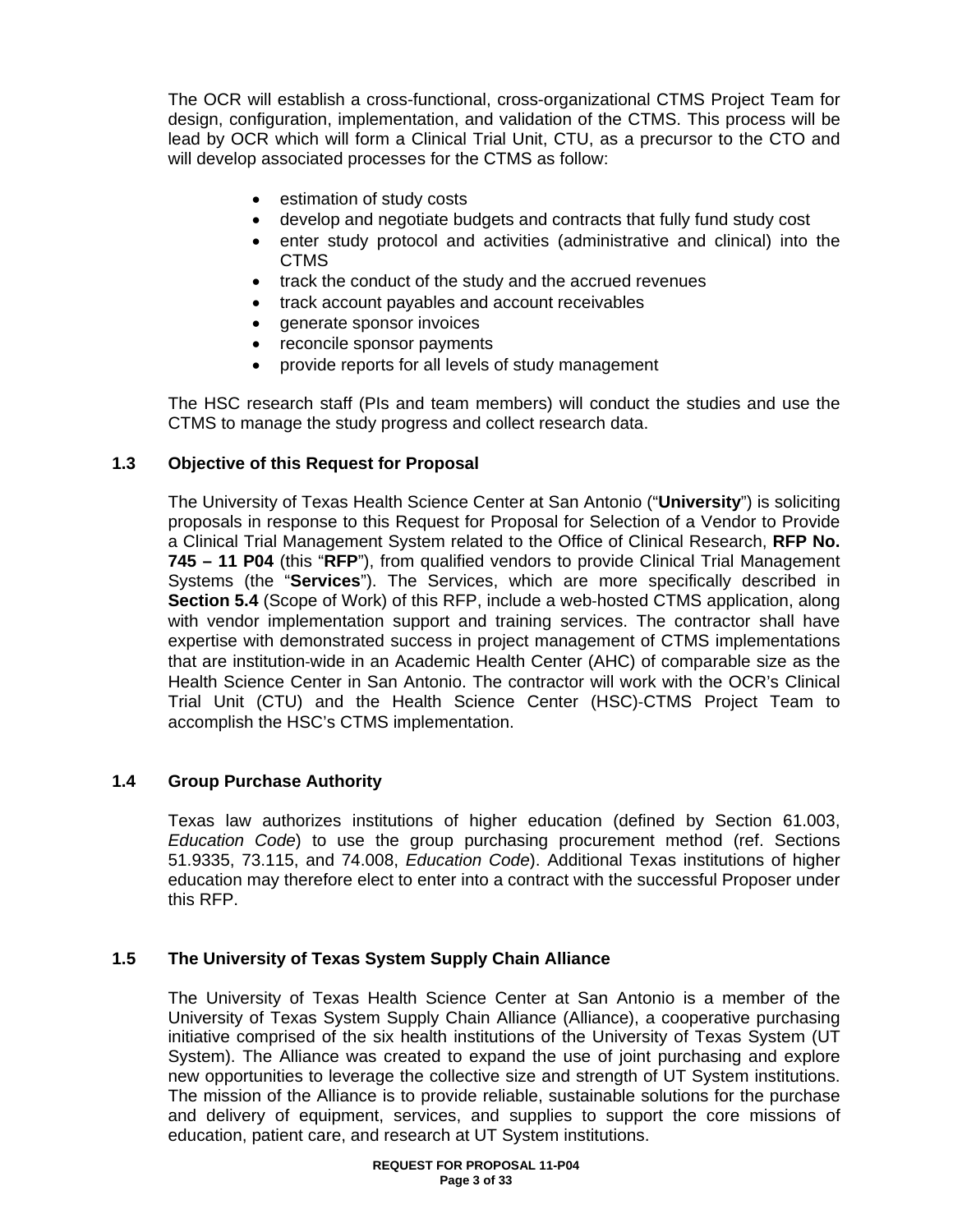The Agreement resulting from this solicitation may be extended to additional UT System institutions with the following understandings:

- Any potential extension of contracted pricing and services to any or all UT System institutions may be subject to re-negotiated terms, prices, and services via the Alliance commensurate with participation by Alliance members;
- Unless specifically stated otherwise, any volume of products or services stated in this RFP document reflects only products or services to be purchased by The University of Texas Health Science Center at San Antonio and does not include potential purchases by the Alliance or other UT System institutions; and
- Each UT System campus is a financially separate entity and shall be solely responsible for the financial commitments of that institution.

#### **1.6 Term of the Agreement**

This Contract will be in effect for a period of **three (3) years** subject to all the terms and conditions set forth herein. This contract may, upon mutual agreement, be extended for up to **two (2) additional one (1) year periods.** Time is of the essence in the performance of this contract. In the event of any extension of this contract beyond the initial three year period, the UTHSCSA reserves the right to either accept or reject any price adjustments submitted in writing ninety days prior to the end of the current contract period as part of the UTHSCSA consideration for the contract extension.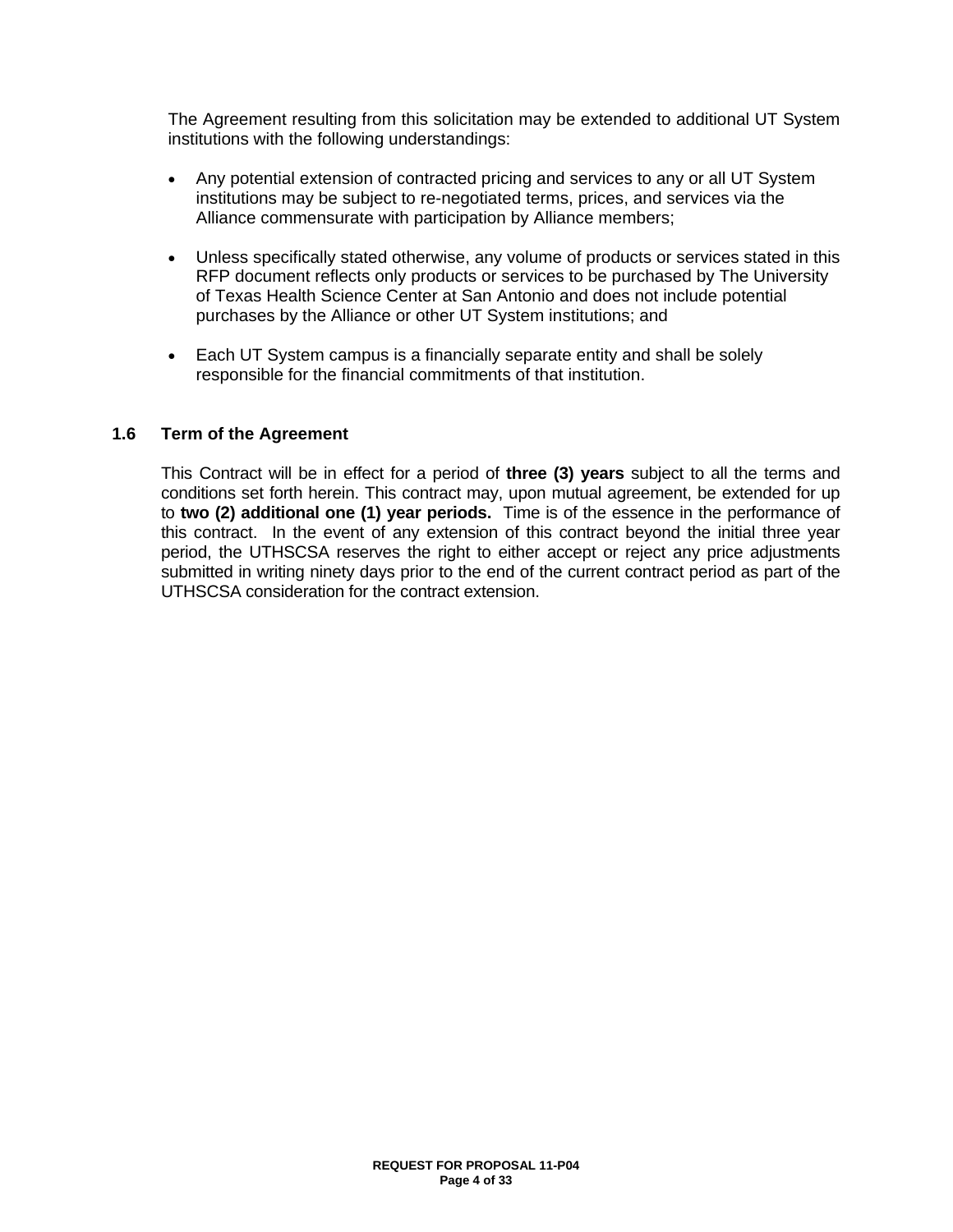### **SECTION 2**

### **NOTICE TO PROPOSER**

#### **2.1 Submittal Deadline**

University will accept proposals submitted in response to this RFP until **3:00 p.m.,** Central Prevailing Time on **Thursday, November 18, 2010** (the "**Submittal Deadline**").

#### **2.2 University Contact Person**

Proposers will direct all questions or concerns regarding this RFP to the following University contact (the "**University Contact**"):

> Christelle Farias Assistant Director of Purchasing **UTHSCSA** 8431 Fredericksburg, Suite #200 San Antonio, TX 78229 fariasc@uthscsa.edu (210) 562-6202

University specifically instructs all interested parties to restrict all contact and questions regarding this RFP to written communications forwarded to the University Contact. The University Contact must receive all questions or concerns no later than **Thursday, November 11, 2010**. University will have a reasonable amount of time to respond to questions or concerns. It is University's intent to respond to all appropriate questions and concerns; however, University reserves the right to decline to respond to any question or concern.

#### **2.3 Criteria for Selection**

The successful Proposer, if any, selected by University in accordance with the requirements and specifications set forth in this RFP will be the Proposer that submits a proposal in response to this RFP on or before the Submittal Deadline that is the most advantageous to University. The successful Proposer is referred to as the "**Contractor**."

Proposer is encouraged to propose terms and conditions offering the maximum benefit to University in terms of (1) services to University, (2) total overall cost to University, and (3) project management expertise. Proposers should describe all educational, state and local government discounts, as well as any other applicable discounts that may be available to University in a contract for the Services.

An evaluation team from University will evaluate proposals. The evaluation of proposals and the selection of Contractor will be based on the information provided by Proposer in its proposal. University may give consideration to additional information if University deems such information relevant.

The criteria to be considered by University in evaluating proposals and selecting Contractor, will be those factors listed below: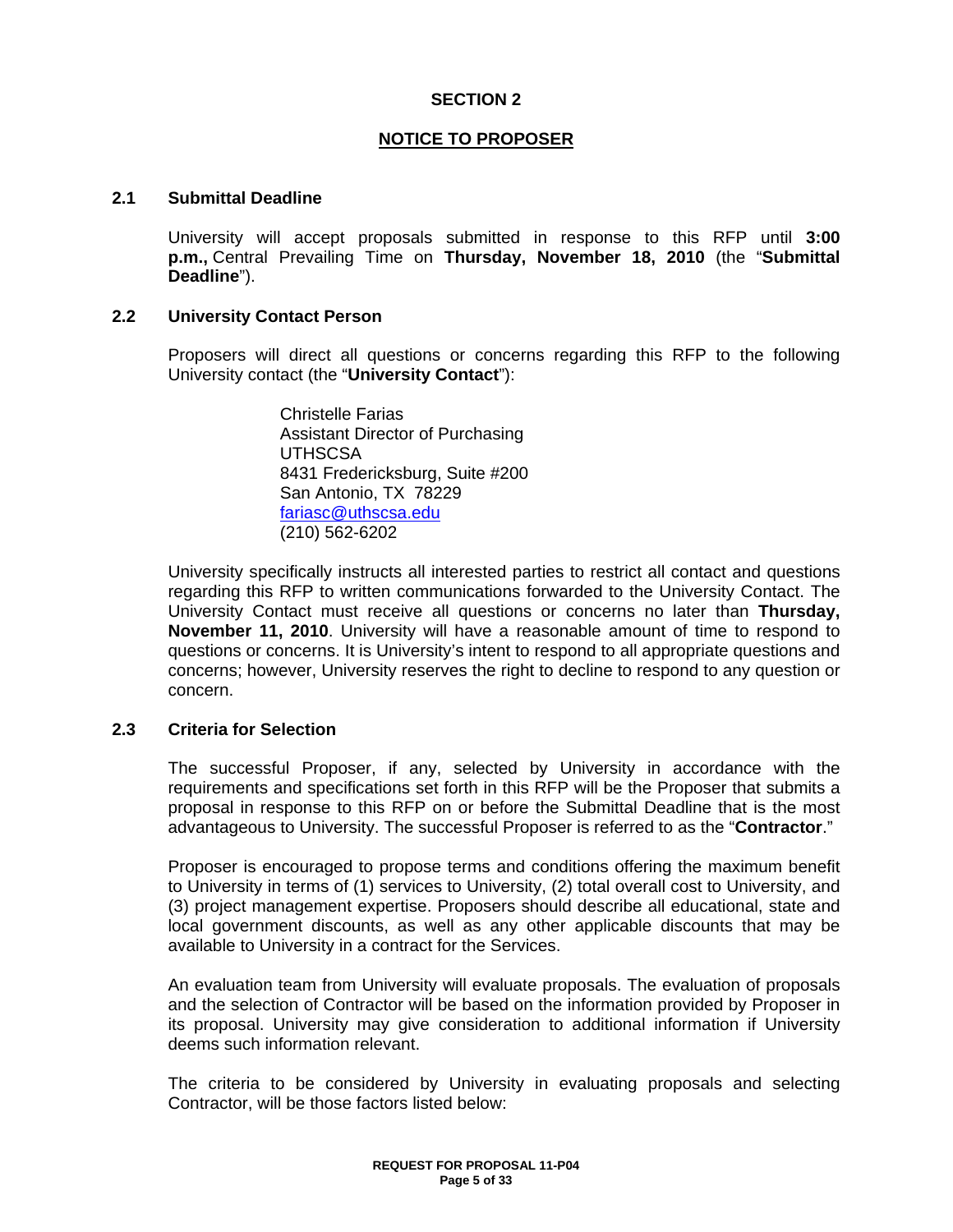- 2.3.1 Threshold Criteria Not Scored
	- 2.3.1.1 Ability of University to comply with laws regarding Historically Underutilized Businesses; and
	- 2.3.1.2 Ability of University to comply with laws regarding purchases from persons with disabilities.

### 2.3.2 Scored Criteria

- 2.3.2.1 the cost of goods and services;
- 2.3.2.2 the reputation of the Proposer and of the Proposer's goods or services;
- 2.3.2.3 the quality of the Proposer's goods or services;
- 2.3.2.4 the extent to which the goods or services meet the University's needs;
- 2.3.2.5 the Proposer's past relationship with the University;
- 2.3.2.6 the total long-term cost to the University of acquiring the Proposer's goods or services

#### **2.4 Key Events Schedule**

| <b>Issuance of RFP</b>                                            | Thursday, October 28, 2010           |
|-------------------------------------------------------------------|--------------------------------------|
| <b>Pre-Proposal Conference</b>                                    | Tuesday, November 9, 2010, 1:00 p.m. |
| (ref. Section 2.6 of this RFP)                                    | <b>Central Prevailing Time</b>       |
| Deadline for Questions/Concerns<br>(ref. Section 2.2 of this RFP) | Thursday, November 11, 2010          |
| <b>Submittal Deadline</b>                                         | 3:00 p.m. Central Prevailing         |
| (ref. Section 2.1 of this RFP)                                    | Time on Thursday, November 18, 2010  |

#### **2.5 Historically Underutilized Businesses**

2.5.1 All agencies of the State of Texas are required to make a good faith effort to assist historically underutilized businesses (each a "**HUB**") in receiving contract awards. The goal of the HUB program is to promote full and equal business opportunity for all businesses in contracting with state agencies. Pursuant to the HUB program, if under the terms of any agreement or contractual arrangement resulting from this RFP, Contractor subcontracts any of the Services, then Contractor must make a good faith effort to utilize HUBs certified by the Texas Procurement and Support Services Division of the Texas Comptroller of Public Accounts or any successor agency. Proposals that fail to comply with the requirements contained in this Section 2.5 will constitute a material failure to comply with advertised specifications and will be rejected by the University as non-responsive. Additionally, compliance with good faith effort guidelines is a condition precedent to awarding any agreement or contractual arrangement resulting from this RFP. Proposer acknowledges that, if selected by University, its obligation to make a good faith effort to utilize HUBs when subcontracting any of the Services will continue throughout the term of all agreements and contractual arrangements resulting from this RFP. Furthermore, any subcontracting of the Services by the Proposer is subject to review by the University to ensure compliance with the HUB program.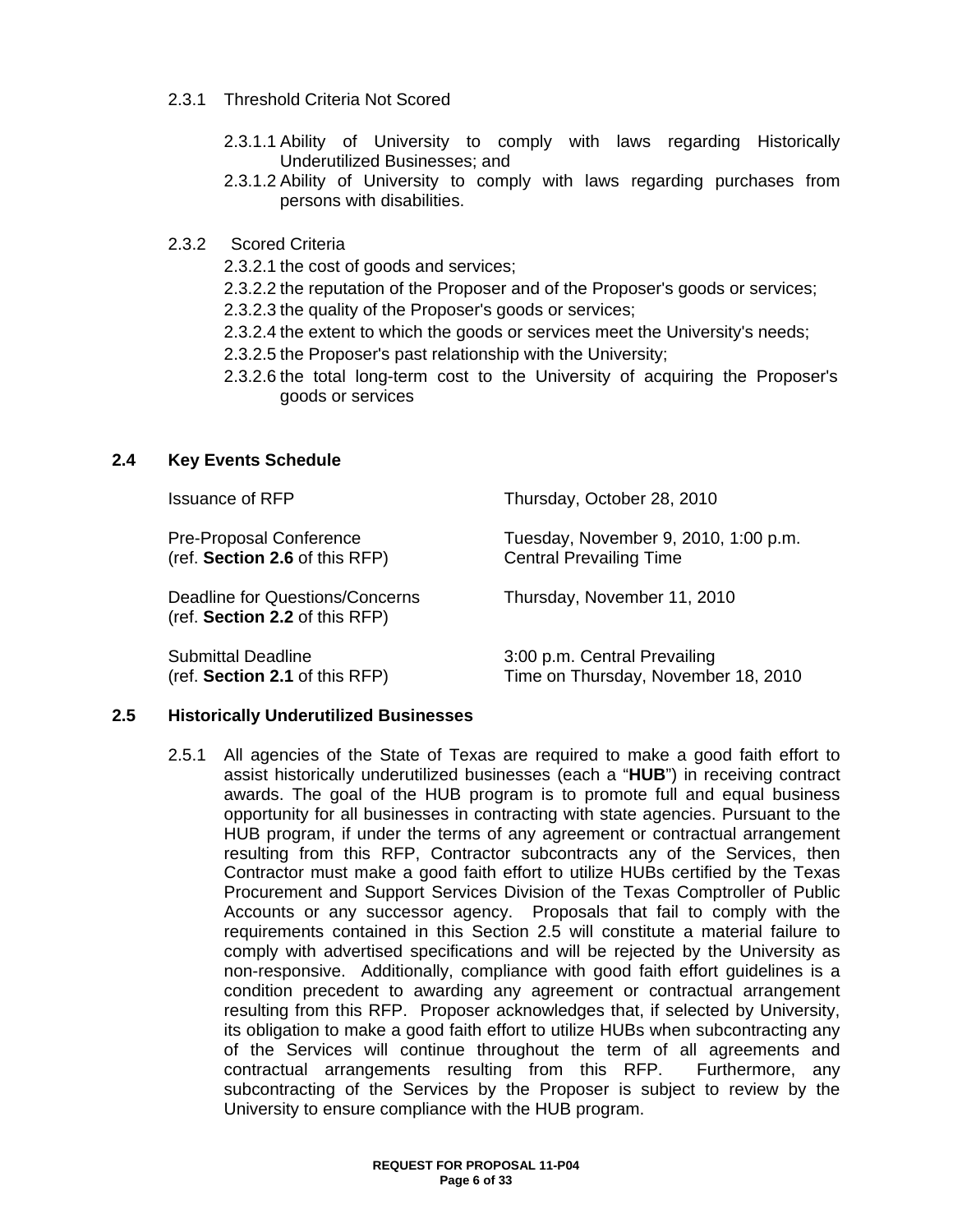- 2.5.2 The University has reviewed this RFP in accordance with Title 34, *Texas Administrative Code*, Section 20.13 (a), and has determined that subcontracting opportunities are probable under this RFP.
- 2.5.3 A HUB Subcontracting Plan ("**HSP**") is required as part of Proposer's proposal. The HSP will be developed and administered in accordance with University's Policy on Utilization of Historically Underutilized Businesses attached as **APPENDIX TWO** and incorporated for all purposes.

*Each Proposer must complete and return the HSP in accordance with the terms and conditions of this RFP, including APPENDIX TWO. Proposers that fail to do so will be considered non-responsive to this RFP in accordance with Section 2161.252, Government Code.*

Contractor will not be permitted to change its HSP unless: (1) Contractor completes a newly modified version of the HSP in accordance with the terms of **APPENDIX TWO** that sets forth all changes requested by Contractor, (2) Contractor provides the University with such a modified version of the HSP, (3) the University approves the modified HSP in writing, and (4) all agreements or contractual arrangements resulting from this RFP are amended in writing by the University and Contractor to conform to the modified HSP.

- 2.5.4 Proposer must submit **one (1) original** of the HSP to the University at the same time it submits its proposal to the University (ref. **Section 3.2** of this RFP.) The **one (1) original** of the HSP must be submitted under separate cover and in a separate envelope (the "**HSP Envelope**"). Proposer must ensure that the top outside surface of its HSP Envelope clearly shows and makes visible:
	- 2.5.4.1 the RFP No. (ref. **Section 1.3** of this RFP) and the Submittal Deadline (ref. **Section 2.1** of this RFP), both located in the lower left hand corner of the top surface of the envelope,
	- 2.5.4.2 the name and the return address of the Proposer, and
	- 2.5.4.3 the phrase "HUB Subcontracting Plan".

Any proposal submitted in response to this RFP that is not accompanied by a separate HSP Envelope meeting the above requirements will be rejected by the University and returned to the Proposer unopened as that proposal will be considered non-responsive due to material failure to comply with advertised specifications. Furthermore, the University will open a Proposer's HSP Envelope prior to opening the proposal submitted by the Proposer, in order to ensure that the Proposer has submitted the number of completed and signed originals of the Proposer's HSP that are required by this RFP. A Proposer's failure to submit the number of completed and signed originals of the HSP that are required by this RFP will result in the University's rejection of the proposal submitted by that Proposer as non-responsive due to material failure to comply with advertised specifications; such a proposal will be returned to the Proposer unopened. (Ref. **Section 1.5** of **APPENDIX ONE** to this RFP.) **Note**: The requirement that Proposer provide **one (1) original** of the HSP under this **Section 2.5.4** is separate from and does not affect Proposer's obligation to provide the University with the number of copies of its proposal as specified in **Section 3.1** of this RFP.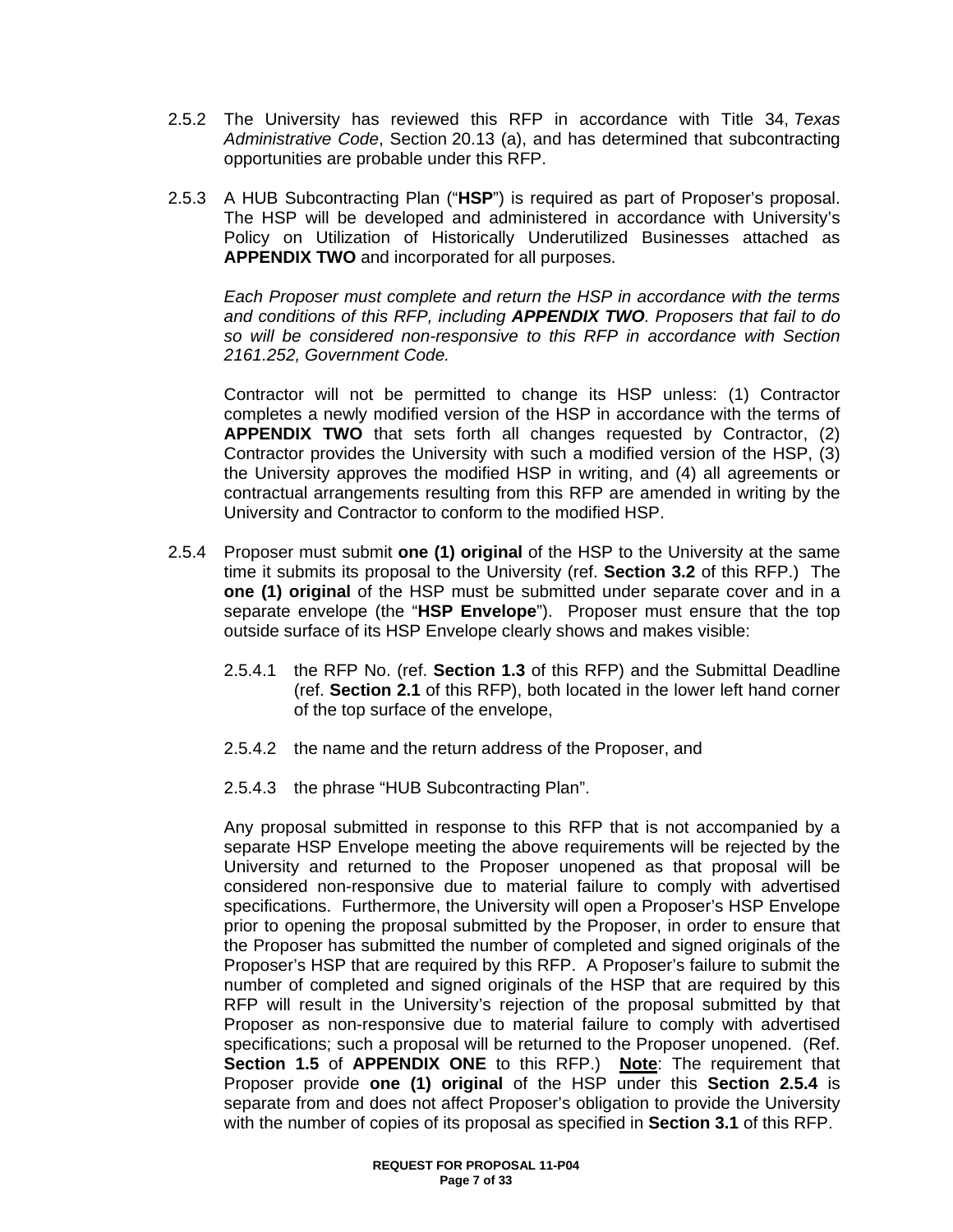### **2.6 Pre-Proposal Conference**

University will hold a pre-proposal conference at **1:00 p.m**., Central Prevailing Time on **Tuesday, November 9, 2010, in Room 104 AAB of the Academics and Administration Building** (ref. **APPENDIX THREE Campus Map**). The pre-proposal conference will allow all Proposers an opportunity to ask University's representatives relevant questions and clarify provisions of this RFP.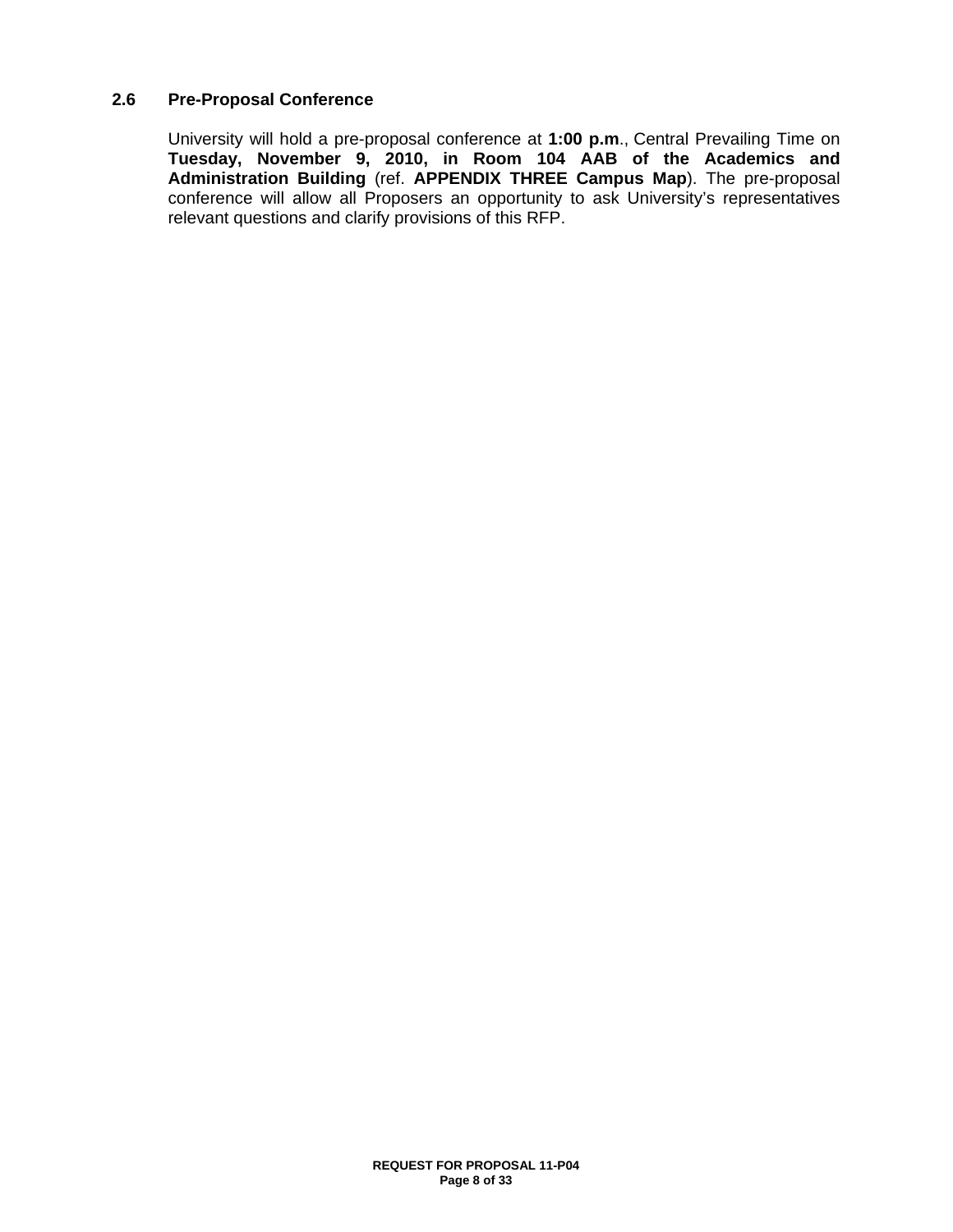### **SECTION 3**

### **SUBMISSION OF PROPOSAL**

#### **3.1 Number of Copies**

Proposer must submit a total of **eight (8)** complete and identical copies of its *entire* proposal. An *original* signature by an authorized officer of Proposer must appear on the Execution of Offer (ref. **Section 2** of **APPENDIX ONE**) of at least one (1) copy of the submitted proposal. The copy of the Proposer's proposal bearing an original signature should contain the mark "original" on the front cover of the proposal.

#### **3.2 Submission**

Proposals must be received by University on or before the Submittal Deadline (ref. **Section 2.1** of this RFP) and should be delivered to:

> Christelle Farias Assistant Director of Purchasing UTHSCSA Purchasing Department 8431 Fredericksburg Rd., Suite #200 San Antonio, TX 78229 (210) 562-6202

#### **3.3 Proposal Validity Period**

Each proposal must state that it will remain valid for University's acceptance for a minimum of **one hundred and eighty (180) days** after the Submittal Deadline, to allow time for evaluation, selection, and any unforeseen delays.

### **3.4 Terms and Conditions**

- 3.4.1 Proposer must comply with the requirements and specifications contained in this RFP, the Terms and Conditions (ref. **Section 4** of this RFP), the Notice to Proposer (ref. **Section 2** of this RFP), Proposal Requirements (ref. **APPENDIX ONE**) and the Specifications and Additional Questions (ref. **Section 5** of this RFP). If there is a conflict among the provisions in this RFP, the provision requiring Proposer to supply the better quality or greater quantity of services will prevail, or if such conflict does not involve quality or quantity, then interpretation will be in the following order of precedence:
	- 3.4.1.1. Specifications and Additional Questions (ref. **Section 5** of this RFP);
	- 3.4.1.2. Terms and Conditions (ref. **Section 4** of this RFP);
	- 3.4.1.3. Proposal Requirements (ref. **APPENDIX ONE**);
	- 3.4.1.4. Notice to Proposers (ref. **Section 2** of this RFP).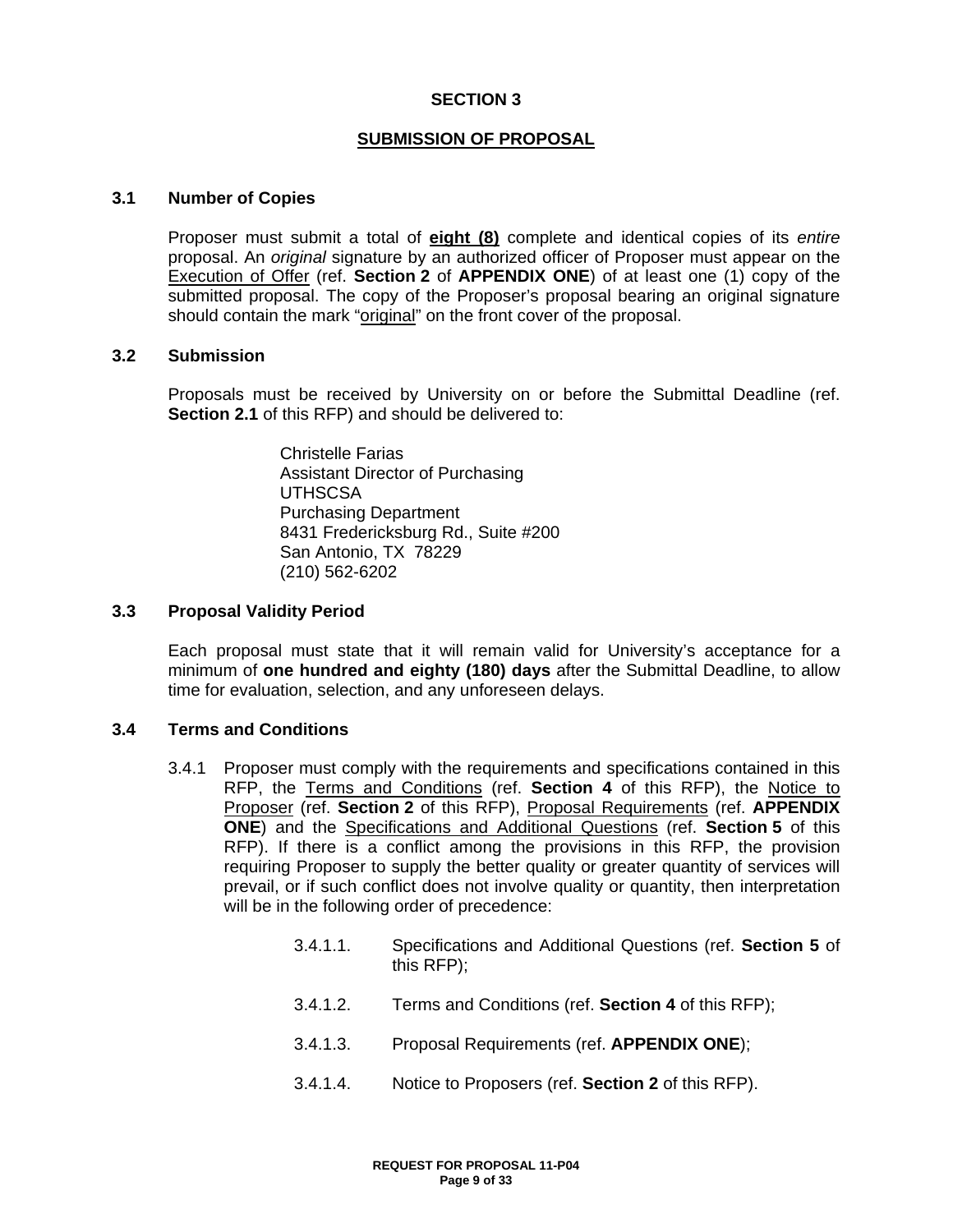### **3.5 Submittal Checklist**

Proposer is instructed to complete, sign, and return the following documents as a part of its proposal. If Proposer fails to return each of the following items with its proposal, then University may reject the proposal:

- 3.5.1 Signed and Completed Execution of Offer (ref. **Section 2** of **APPENDIX ONE**)
- 3.5.2 Signed and Completed Pricing and Delivery Schedule (ref. **Section 6** of this RFP)
- 3.5.3 Responses to Proposer's General Questionnaire (ref. **Section 3** of **APPENDIX ONE**)
- 3.5.4 Signed and Completed Addenda Checklist (ref. **Section 4** of **APPENDIX ONE**)
- 3.5.5 Responses to questions and requests for information in the Specifications and Additional Questions Section (ref. **Section 5** of this RFP)
- 3.5.6 Signed and completed originals of the HUB Subcontracting Plan (ref. **Section 2.5** of this RFP and **APPENDIX TWO**).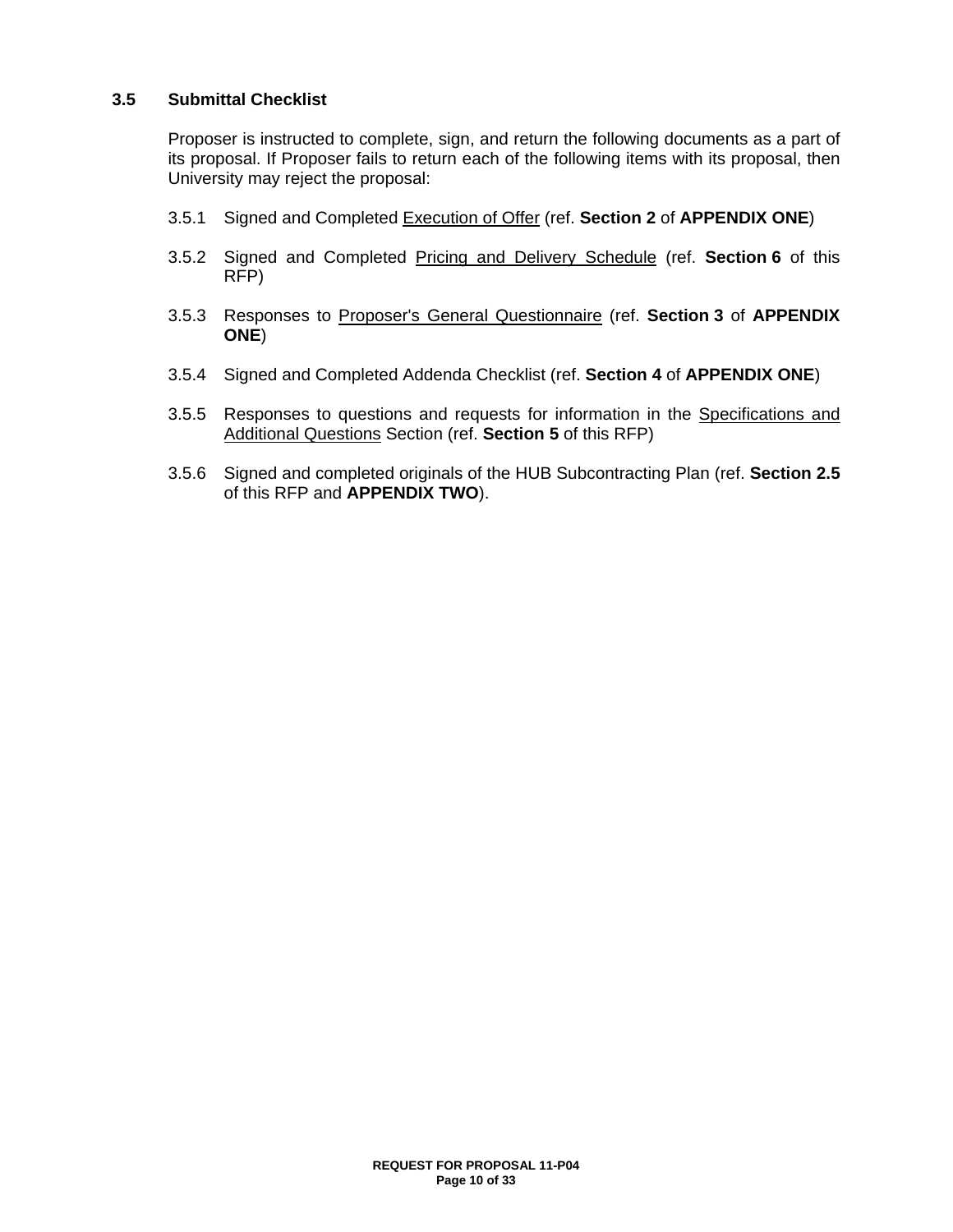## **SECTION 4**

# **GENERAL TERMS AND CONDITIONS**

### **4.1 General**

The terms and conditions contained in this **Section 4** or, in the sole discretion of University, terms and conditions substantially similar to these terms and conditions, and the Business Associate Agreement (**APPENDIX SIX**), will be included in any contract or agreement that results from this RFP (ref. **Section 1.4** of **APPENDIX ONE)**.

As indicated in **Section 2.3** of this RFP, the successful Proposer is referred to as the "**Contractor**."

If Proposer takes exception to any terms or conditions set forth in this **Section 4**, or the Business Associate Agreement (**APPENDIX SIX**), Proposer will submit a list of the exceptions as part of its proposal, in accordance with **Section 5.3.3** of this RFP. Proposer's exceptions will be reviewed by UTHSCSA and may result in disqualification of Proposer's proposal as non-responsive to this RFP. If Proposer's exceptions do not result in disqualification of Proposer's proposal, then UTHSCSA may consider Proposer's exceptions when UTHSCSA evaluates Proposer's proposal.

### **4.2 Payment**

University agrees to pay fees due under this Agreement in accordance with the Texas Prompt Payment Act ("**Act**"), Chapter 2251, *Government Code*. Pursuant to the Act, payment shall be deemed late on the  $31<sup>st</sup>$  day after the later of: 1) the date the performance of the Services under this Agreement are completed, or 2) the date University receives an invoice for the Services. University will be responsible for interest on overdue payments equal to the sum of: 1) one percent, plus 2) the prime rate as published in the Wall Street Journal on the first day of July of the preceding fiscal year (University's fiscal year begins September 1) that does not fall on a Saturday or Sunday. University will have the right to verify the details set forth in Contractor's invoices and supporting documentation, either before or after payment, by (a) inspecting the books and records of Contractor at mutually convenient times; (b) examining any reports with respect to the Project; and (c) other reasonable action. The cumulative amount of all payments will not exceed the amount of this Agreement.

#### **4.3 Tax Exemption**

University, an agency of the State of Texas, is exempt from Texas Sales & Use Tax on the Services in accordance with Section 151.309, *Tax Code,* and Title 34 *Texas Administrative Code* ("**TAC**") Section 3.322.

# **4.5 Contractor's Obligations**.

4.5.1 Contractor will perform the Services in compliance with all applicable federal, state and local, laws, regulations, and ordinances. Contractor represents and warrants that neither Contractor nor any firm, corporation or institution represented by Contractor, or anyone acting for the firm, corporation or institution, (1) has violated the antitrust laws of the State of Texas, Chapter 15, *Business and Commerce Code*, or federal antitrust laws, or (2) has communicated directly or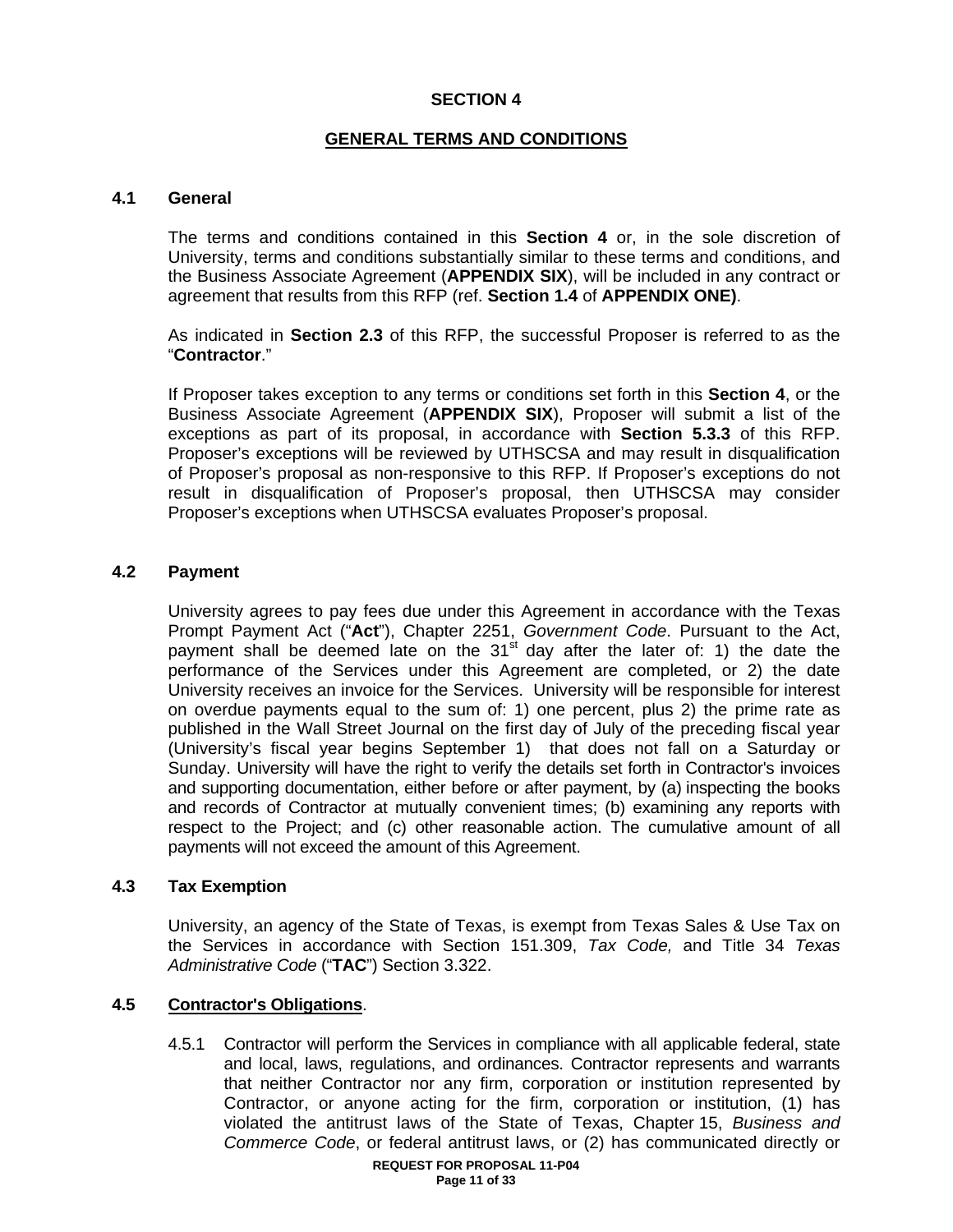indirectly the content of Contractor's response to University's procurement solicitation to any competitor or any other person engaged in a similar line of business during the procurement process for this Agreement.

- 4.5.2 Contractor represents, warrants and agrees that (a) it will use commercially reasonable efforts to perform the Services in a good and workmanlike manner and in accordance with commercially reasonable standards of Contractor's profession or business, and (b) all of the Services to be performed will be of the quality that prevails among similar businesses engaged in providing similar services in major United States urban areas under the same or similar circumstances
- 4.5.3 Contractor will call to University's attention in writing all information in any materials supplied to Contractor (by University or any other party) that Contractor regards as unsuitable, improper or inaccurate in connection with the purposes for which the material is furnished.
- 4.5.4 Contractor warrants and agrees that the Services will be accurate and free from any material defects. Contractor's duties and obligations under this Agreement will at no time be in any way diminished by reason of any approval by University nor will Contractor be released from any liability by reason of any approval by University, it being agreed that University at all times is relying upon Contractor's skill and knowledge in performing the Services.
- 4.5.5 Contractor will, at its own cost, correct all material defects in the Services as soon as practical after Contractor becomes aware of the defects. If Contractor fails to correct material defects in the Services within a reasonable time, then University may correct the defective Services at Contractor's expense. This remedy is in addition to, and not in substitution for, any other remedy for defective Services that University may have at law or in equity.
- 4.5.6 Contractor will maintain a staff of properly trained and experienced personnel to ensure satisfactory performance under this Agreement. Contractor will cause all persons connected with Contractor directly in charge of the Services to be duly registered and/or licensed under all applicable federal, state and local, laws, regulations, and ordinances. Contractor will assign to the Project a designated representative who will be responsible for the administration and coordination of the Services.
- 4.5.7 Contractor represents that if (i) it is a corporation, then it is a corporation duly organized, validly existing and in good standing under the laws of the State of Texas, or a foreign corporation or limited liability company duly authorized and in good standing to conduct business in the State of Texas, that it has all necessary corporate power and has received all necessary corporate approvals to execute and deliver this Agreement, and the individual executing this Agreement on behalf of Contractor has been duly authorized to act for and bind Contractor; or (ii) if it is a partnership, limited partnership, limited liability partnership, or limited liability company then it has all necessary power and has secured all necessary approvals to execute and deliver this Agreement and perform all its obligations hereunder, and the individual executing this Agreement on behalf of Contractor has been duly authorized to act for and bind Contractor.
- 4.5.8 Contractor represents and warrants that neither the execution and delivery of this Agreement by Contractor nor the performance of its duties and obligations under this Agreement will (a) result in the violation of any provision [i] if a corporation, of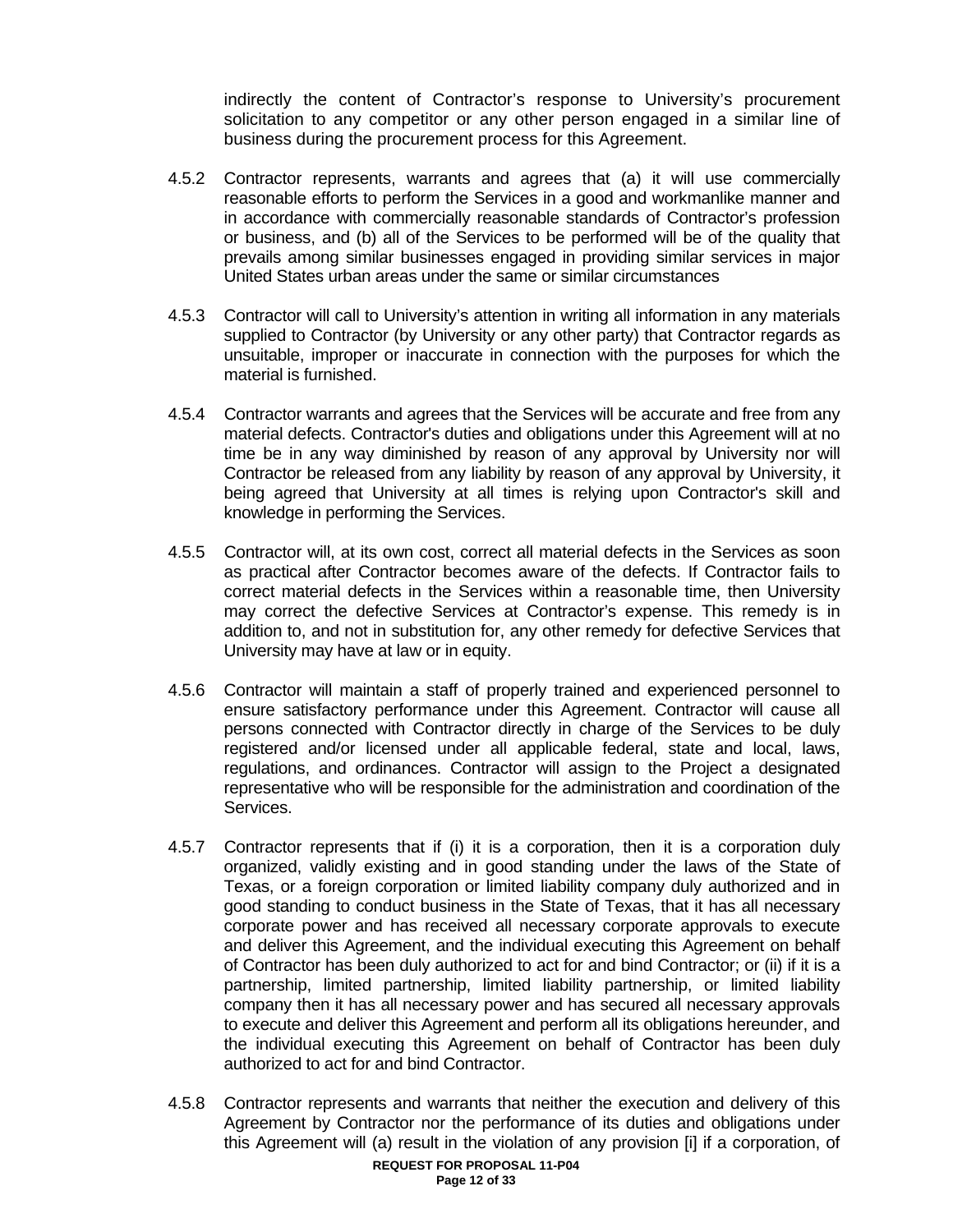Contractor's articles of incorporation or by-laws, [ii] if a limited liability company, of its articles of organization or regulations, or [iii] if a partnership, of any partnership agreement by which Contractor is bound; (b) result in the violation of any provision of any agreement by which Contractor is bound; or (c) to the best of Contractor's knowledge and belief, conflict with any order or decree of any court or other body or authority having jurisdiction.

- 4.5.9 Contractor represents and warrants that all of Contractor's Personnel contributing to the Work Material (ref. **Section 4.26**) under this Agreement will be required to (i) acknowledge in writing the ownership of Contractor (for the benefit of University) of the Work Material and each element thereof produced by the Personnel while performing services pursuant to this Agreement and (ii) make all assignments necessary to effectuate such ownership. "**Personnel**" means any and all persons associated with Contractor who provide any work or work product pursuant to this Agreement, including officers, managers, supervisors, full-time employees, parttime employees, and independent contractors.
- 4.5.10 Contractor represents and warrants that: (i) the Services will be performed solely by Contractor, its full-time or part-time employees during the course of their employment, or independent contractors who have assigned in writing all right, title and interest in their work to Contractor for the benefit of University; (ii) University will receive free, good and clear title to all Work Material developed under this Agreement; (iii) the Work Material and the intellectual property rights protecting the Work Material are free and clear of all encumbrances, including security interests, licenses, liens, charges or other restrictions; (iv) the Work Material will not infringe upon or violate any patent, copyright, trade secret, trademark, service mark or other property right of any former employer, independent contractor, client or other third party; and (v) the use, reproduction, distribution, or modification of the Work Material will not violate the rights of any third parties in the Work Material, including trade secret, publicity, privacy, copyright, trademark, service mark and patent rights.
- 4.5.11 If this Agreement requires Contractor's presence on University's premises or in University's facilities, Contractor agrees to cause its representatives, agents, employees and subcontractors to become aware of, fully informed about, and in full compliance with all applicable University rules and policies, including those relative to personal health, security, environmental quality, safety, fire prevention, noise, smoking, and access restrictions.

### **4.6** *Family Code* **Child Support Certification**

Pursuant to Section 231.006, *Family Code*, Contractor certifies that it is not ineligible to receive the award of or payments under this Agreement and acknowledges that this Agreement may be terminated and payment may be withheld if this certification is inaccurate.

### **4.7 Eligibility Certifications**

Pursuant to Sections 2155.004 and 2155.006, *Government Code*, Contractor certifies that Contractor is not ineligible to receive the award of or payments under this Agreement and acknowledges that this Agreement may be terminated and payment withheld if this certification is inaccurate.

#### **4.8 Tax Certification**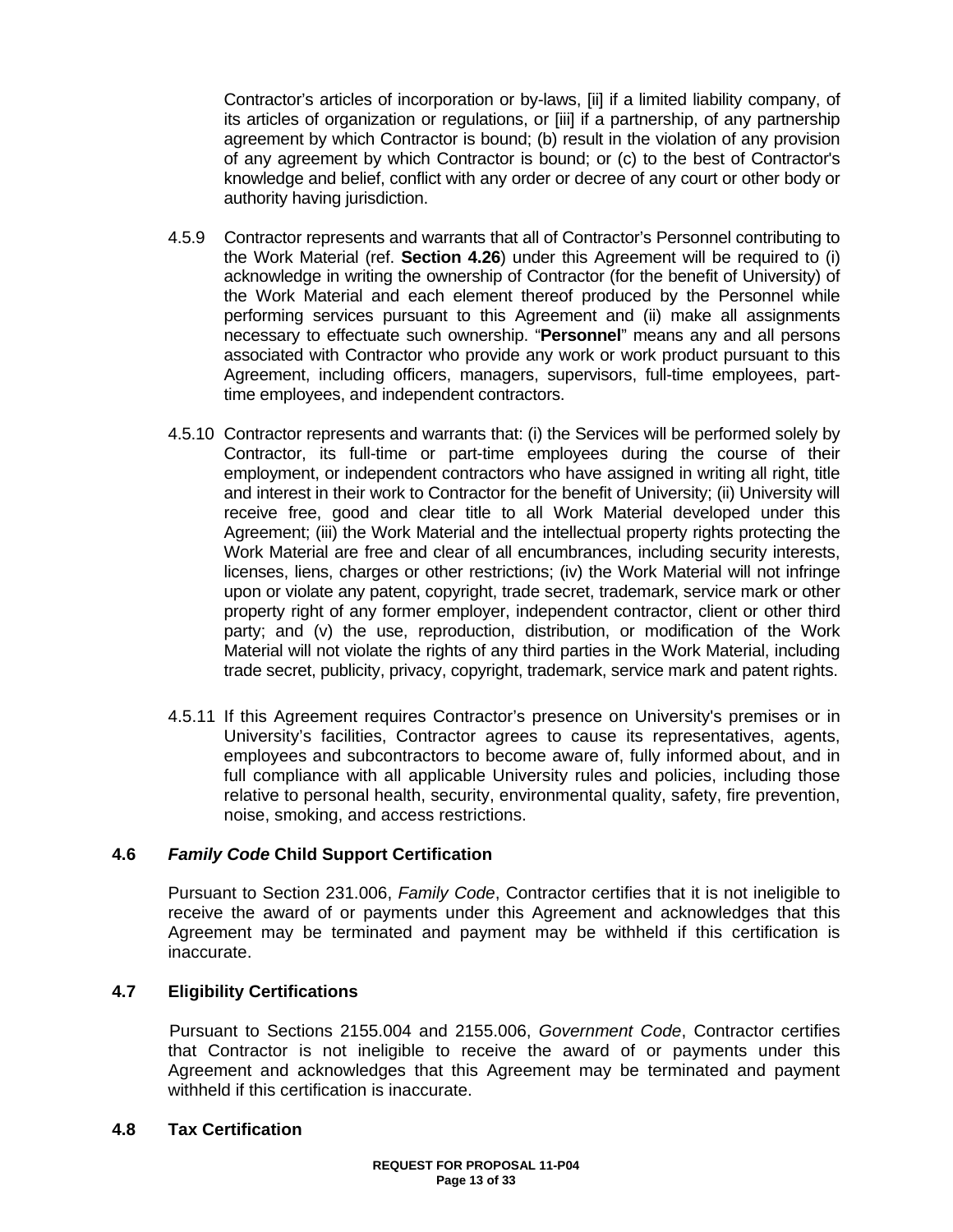If Contractor is a taxable entity as defined by Chapter 171, *Tax Code* ("Chapter 171"), then Contractor certifies that it is not currently delinquent in the payment of any taxes due under Chapter 171, or that Contractor is exempt from the payment of those taxes, or that Contractor is an out-of-state taxable entity that is not subject to those taxes, whichever is applicable.

### **4.9 Payment of Debt or Delinquency to the State**

Pursuant to Sections 2107.008 and 2252.903, *Government Code*, Contractor agrees that any payments owing to Contractor under this Agreement may be applied directly toward any debt or delinquency that Contractor owes the State of Texas or any agency of the State of Texas regardless of when it arises, until such debt or delinquency is paid in full.

### **4.10 Products and Materials Produced in Texas**

If Contractor will provide services under this Agreement, Contractor covenants and agrees that in accordance with Section 2155.4441, *Government Code*, in performing its duties and obligations under this Agreement, Contractor shall purchase products and materials produced in Texas when such products and materials are available at a price and delivery time comparable to products and materials produced outside of Texas.

### **4.11 Loss of Funding**

Performance by University under this Agreement may be dependent upon the appropriation and allotment of funds by the Texas State Legislature (the "**Legislature**") and/or allocation of funds by the Board of Regents of The University of Texas System (the "**Board**"). If the Legislature fails to appropriate or allot the necessary funds, or the Board fails to allocate the necessary funds, then University shall issue written notice to Contractor and University may terminate this Agreement without further duty or obligation hereunder. Contractor acknowledges that appropriation, allotment, and allocation of funds are beyond the control of University.

#### **4.12 Notices**

Except as otherwise provided in this Section, all notices, consents, approvals, demands, requests or other communications provided for or permitted to be given under any of the provisions of this Agreement will be in writing and will be sent via registered or certified mail, overnight courier, confirmed facsimile transmission (to the extent a facsimile number is set forth below), or email (to the extent an email address is set forth below), and notice will be deemed given (i) if mailed, when deposited, postage prepaid, in the United States mail, (ii) if sent by overnight courier, one business day after delivery to the courier, (iii) if sent by facsimile (to the extent a facsimile number is set forth below), when transmitted, and (iv) if sent by email (to the extent an email address is set forth below), when received:

If to University: The University of Texas Health Science Center at San Antonio Vikki Ross, Director of Purchasing 7703 Floyd Curl Drive; Mail Code 7962 San Antonio, TX 78229-3900 Email: purchadmin@uthscsa.edu Tel: (210) 562-6200; Fax: 210-562-6290

> **REQUEST FOR PROPOSAL 11-P04 Page 14 of 33**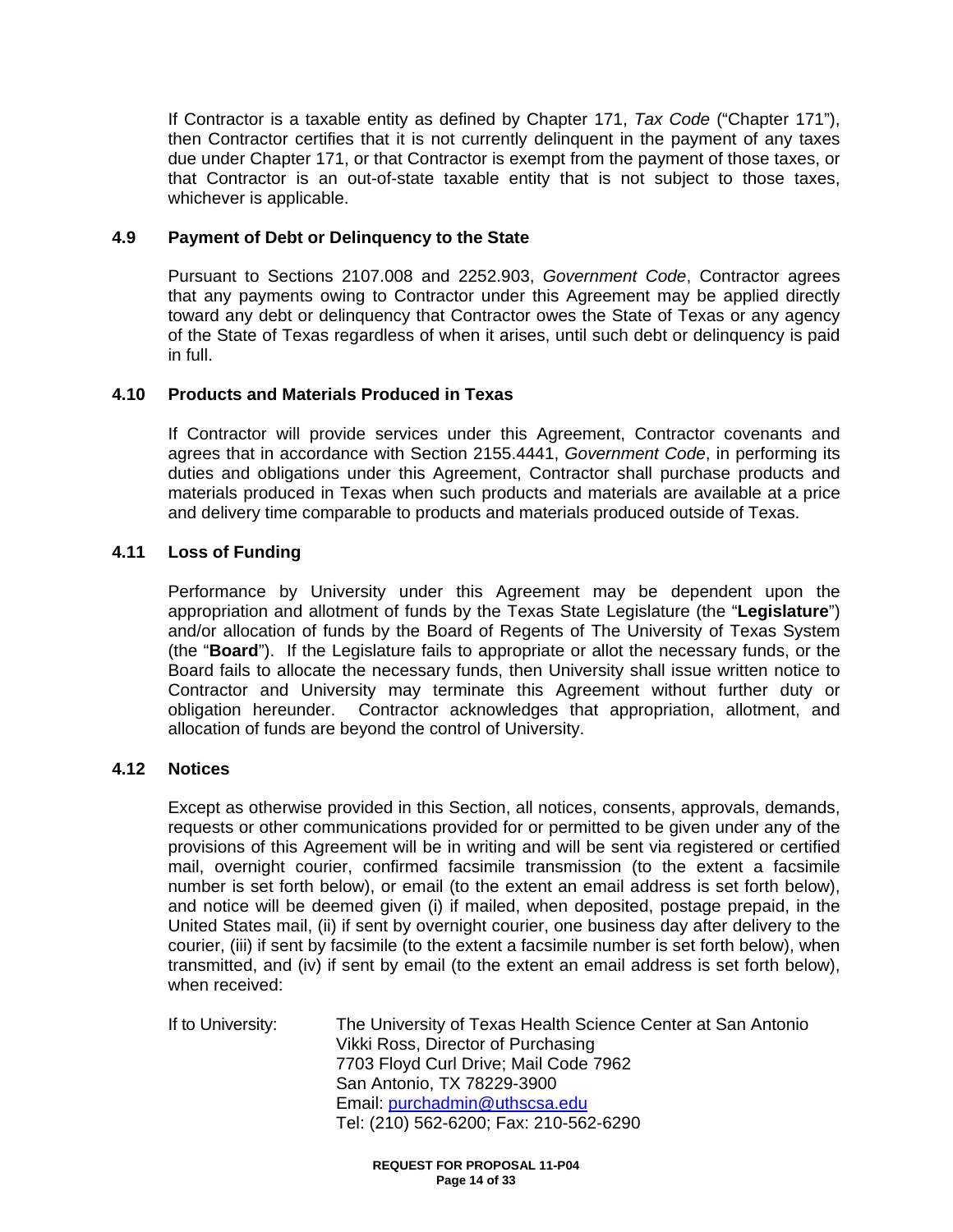*with copy to:* The University of Texas Health Science Center at San Antonio Attn: Mike Charlton Assistant Vice President for Risk Management and Safety Environmental Health & Safety 7703 Floyd Curl Drive San Antonio, TX 78229-3900 Email: charlton@uthscsa.edu Tel.: (210) 567-2955; Fax: (210) 567-2965 If to Contractor:

| r to Contractor: |  |
|------------------|--|
|                  |  |
|                  |  |
|                  |  |

Attention:

or other person or address as may be given in writing by either party to the other in accordance with this Section.

Notwithstanding any other requirements for notices given by a party under this Agreement, if Contractor intends to deliver written notice to University pursuant to Section 2251.054, *Government Code*, then Contractor will send that notice to University as follows:

> The University of Texas Health Science Center at San Antonio Vikki Ross, Director of Purchasing 7703 Floyd Curl Drive; Mail Code 7962 San Antonio, TX 78229-3900 Email: purchadmin@uthscsa.edu Tel: (210) 562-6200; Fax: 210-562-6290

 *with copy to:* The University of Texas Health Science Center at San Antonio Attn: Mike Charlton Assistant Vice President for Risk Management and Safety Environmental Health & Safety 7703 Floyd Curl Drive San Antonio, TX 78229-3900 Email: charlton@uthscsa.edu Tel.: (210) 567-2955; Fax: (210) 567-2965

or other person or address as may be given in writing by University to Contractor in accordance with this Section.

#### **4.13 State Auditor's Office**

Contractor understands that acceptance of funds under this Agreement constitutes acceptance of the authority of the Texas State Auditor's Office, or any successor agency (collectively, "**Auditor**"), to conduct an audit or investigation in connection with those funds pursuant to Sections 51.9335(c), 73.115(c) and 74.008(c), *Education Code*. Contractor agrees to cooperate with the Auditor in the conduct of the audit or investigation including providing all records requested. Contractor will include this provision in all contracts with permitted subcontractors.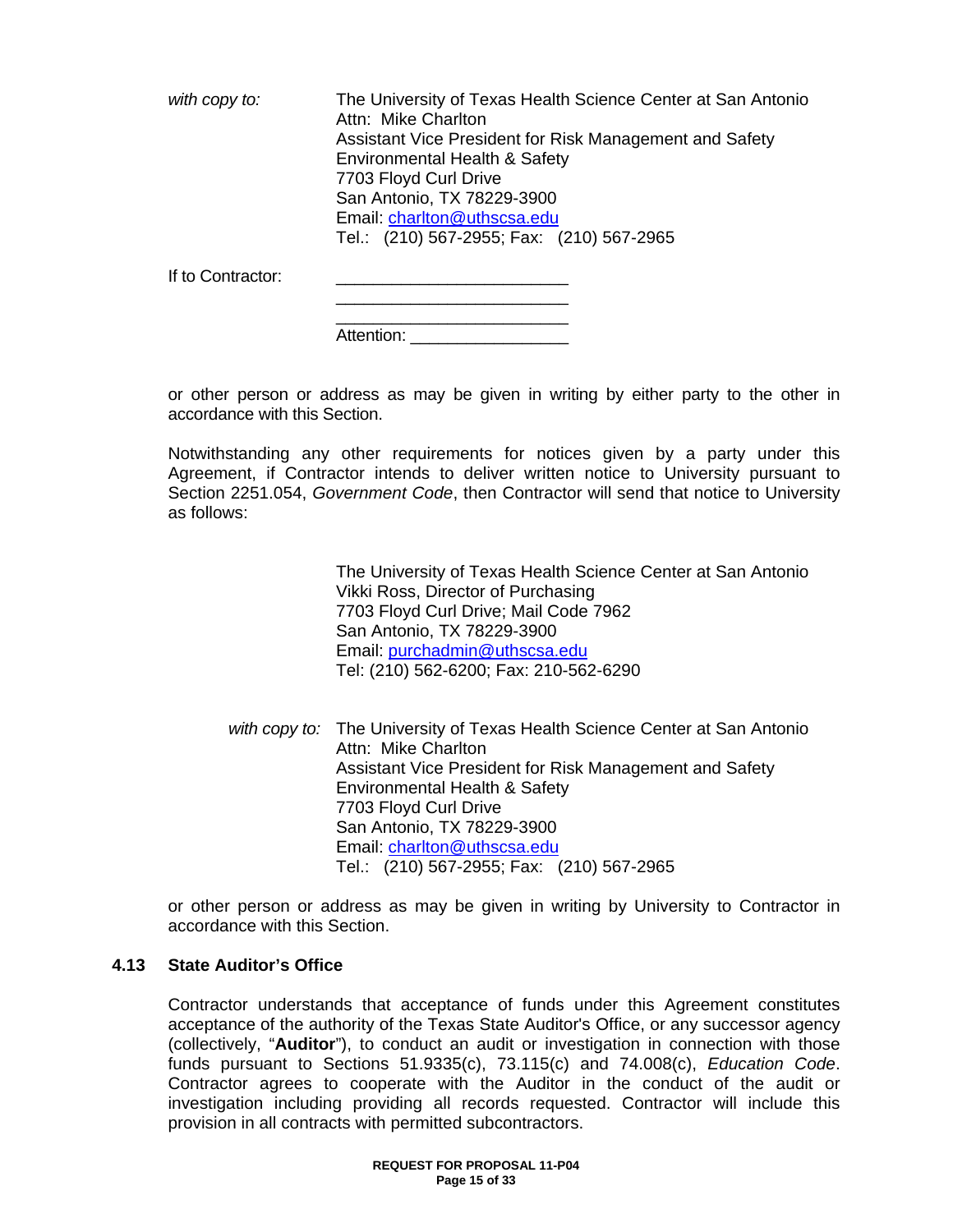### **4.14 Venue; Governing Law**

Bexar County, Texas, shall be the proper place of venue for suit on or in respect of this Agreement. This Agreement and all of the rights and obligations of the parties hereto and all of the terms and conditions hereof shall be construed, interpreted and applied in accordance with and governed by and enforced under the laws of the State of Texas.

#### **4.15 Breach of Contract Claims**

- 4.15.1 To the extent that Chapter 2260, *Government Code*, as it may be amended from time to time ("**Chapter 2260**"), is applicable to this Agreement and is not preempted by other applicable law, the dispute resolution process provided for in Chapter 2260 will be used, as further described herein, by University and Contractor to attempt to resolve any claim for breach of contract made by Contractor:
	- 4.15.1.1 Contractor's claims for breach of this Agreement that the parties cannot resolve pursuant to other provisions of this Agreement or in the ordinary course of business will be submitted to the negotiation process provided in subchapter B of Chapter 2260. To initiate the process, Contractor will submit written notice, as required by subchapter B of Chapter 2260, to University in accordance with the notice provisions in this Agreement. Contractor's notice will specifically state that the provisions of subchapter B of Chapter 2260 are being invoked, the date and nature of the event giving rise to the claim, the specific contract provision that University allegedly breached, the amount of damages Contractor seeks, and the method used to calculate the damages. Compliance by Contractor with subchapter B of Chapter 2260 is a required prerequisite to Contractor's filing of a contested case proceeding under subchapter C of Chapter 2260. The Chief Business Officer of University, or the other officer of University as may be designated from time to time by University by written notice thereof to Contractor in accordance with the notice provisions in this Agreement, will examine Contractor's claim and any counterclaim and negotiate with Contractor in an effort to resolve the claims.
	- 4.15.1.2 If the parties are unable to resolve their disputes under Section 4.16.1.1, the contested case process provided in subchapter C of Chapter 2260 is Contractor's sole and exclusive process for seeking a remedy for any and all of Contractor's claims for breach of this Agreement by University.
	- 4.15.1.3 Compliance with the contested case process provided in subchapter C of Chapter 2260 is a required prerequisite to seeking consent to sue from the Legislature under Chapter 107, *Civil Practices and Remedies Code*. The parties hereto specifically agree that (i) neither the execution of this Agreement by University nor any other conduct, action or inaction of any representative of University relating to this Agreement constitutes or is intended to constitute a waiver of University's or the state's sovereign immunity to suit and (ii) University has not waived its right to seek redress in the courts.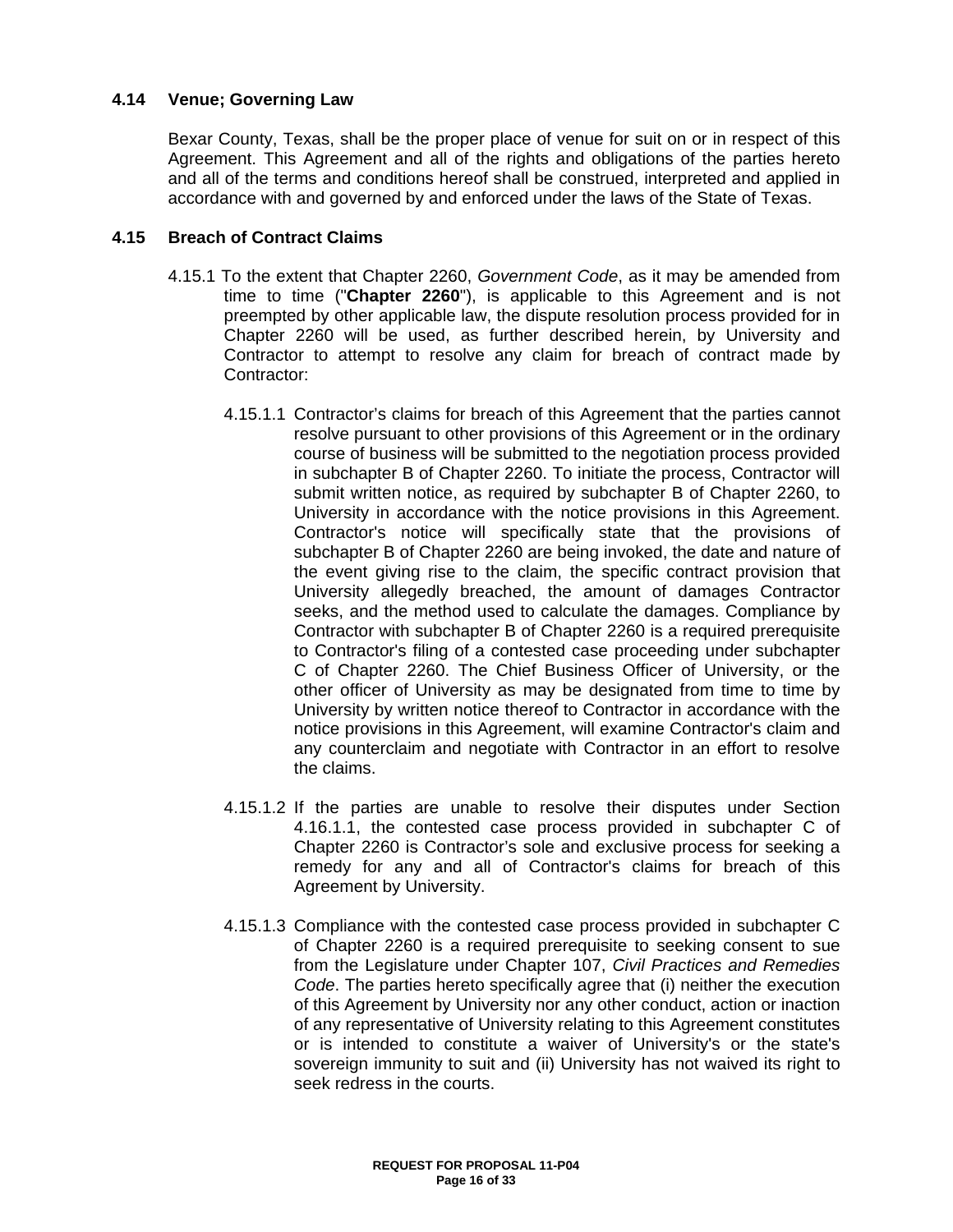- 4.15.2 The submission, processing and resolution of Contractor's claim is governed by the published rules adopted by the Texas Attorney General pursuant to Chapter 2260, as currently effective, thereafter enacted or subsequently amended.
- 4.15.3 University and Contractor agree that any periods set forth in this Agreement for notice and cure of defaults are not waived.

#### **4.16 Compliance with Law**

Contractor will perform the Services in compliance with all applicable federal, state and local, laws, regulations, and ordinances. Contractor represents and warrants that neither Contractor nor any firm, corporation or institution represented by Contractor, or anyone acting for the firm, corporation or institution, (1) has violated the antitrust laws of the State of Texas, Chapter 15, *Business and Commerce Code*, or federal antitrust laws, or (2) has communicated directly or indirectly the content of Contractor's response to University's procurement solicitation to any competitor or any other person engaged in a similar line of business during the procurement process for this Agreement.

#### **4.17 Records**

Records of Contractor's costs, any reimbursable expenses pertaining to the Services and payments will be available to University or its authorized representative during business hours and will be retained for four (4) years after final payment or abandonment of the Services, unless University otherwise instructs Contractor in writing.

#### **4.18 Insurance**

4.18.1 Contractor, consistent with its status as an independent contractor will carry and will cause its subcontractors to carry, at least the following insurance in the form, with companies having an A.M. Best Rating of A-:IV or better, and in amounts (unless otherwise specified), as University may require:

| 4.18.1.1 | Workers' Compensation Insurance with statutory limits, and               |  |             |  |
|----------|--------------------------------------------------------------------------|--|-------------|--|
|          | Employer's Liability Insurance with limits of not less than \$1,000,000: |  |             |  |
|          | <b>Employers Liability - Each Accident</b>                               |  | \$1,000,000 |  |
|          | <b>Employers Liability - Each Employee</b>                               |  | \$1,000,000 |  |
|          | <b>Employers Liability - Policy Limit</b>                                |  | \$1,000,000 |  |

Policies must include (a) Other States Endorsement to include TEXAS if business is domiciled outside the State of Texas, and (b) a waiver of all rights of subrogation and other rights in favor of University;

| 4.18.1.2 Commercial General Liability Insurance with limits of not less than: |             |
|-------------------------------------------------------------------------------|-------------|
| <b>Each Occurrence Limit</b>                                                  | \$1,000,000 |
| Damage to Rented Premises                                                     | \$100,000   |
| Medical Expenses (any one person)                                             | 10,000      |
| Personal & Advertising Injury                                                 | \$1,000,000 |
| General Aggregate                                                             | \$2,000,000 |
| Products - Completed Operations Aggregate                                     | \$2,000,000 |

4.18.1.3 Commercial Automobile Liability Insurance covering all owned, nonowned or hired automobiles, with coverage for at least \$1,000,000 Combined Single Limit Bodily Injury and Property Damage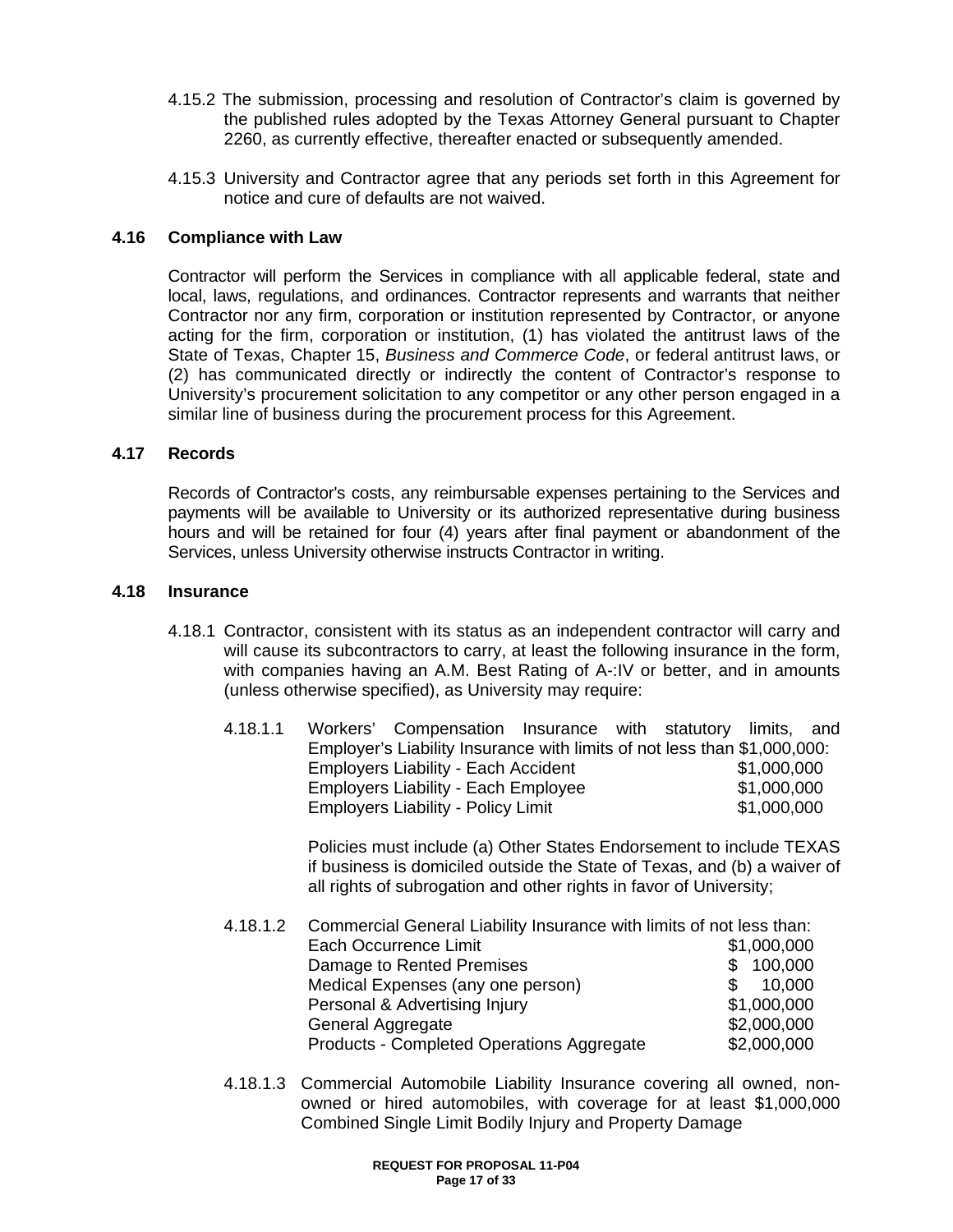- 4.18.2 Contractor will deliver to University:
	- 4.18.2.1 Evidence satisfactory to University in its sole discretion, evidencing the existence of all insurance promptly after the execution and delivery of this Agreement and prior to the performance or continued performance of any services to be performed by Contractor under this Agreement.
	- 4.18.2.2 Additional evidence, satisfactory to University in its sole discretion, of the continued existence of all insurance not less than thirty (30) days prior to the expiration of any insurance. Insurance policies, with the exception of Workers' Compensation, will name and the evidence will reflect University as an Additional Insured and will provide that the policies will not be canceled until after thirty (30) days' unconditional written notice to University.
- 4.18.3 The insurance policies required in this Agreement will be kept in force for the periods specified below:
	- 4.18.3.1 Commercial General Liability Insurance, Commercial Automobile Liability Insurance, will be kept in force until receipt of Final Payment by University to Contractor; and
	- 4.18.3.2 Workers' Compensation Insurance and Employer's Liability Insurance will be kept in force until the Services has been fully performed and accepted by University in writing.

### **4.19 Indemnification**

- 4.19.1 TO THE FULLEST EXTENT PERMITTED BY LAW, CONTRACTOR WILL AND DOES HEREBY AGREE TO INDEMNIFY, PROTECT, DEFEND WITH COUNSEL APPROVED BY UNIVERSITY, AND HOLD HARMLESS UNIVERSITY AND THE UNIVERSITY OF TEXAS SYSTEM, AND THEIR RESPECTIVE AFFILIATED ENTERPRISES, REGENTS, OFFICERS, DIRECTORS, ATTORNEYS, EMPLOYEES, REPRESENTATIVES AND AGENTS (COLLECTIVELY "**INDEMNITEES**") FROM AND AGAINST ALL DAMAGES, LOSSES, LIENS, CAUSES OF ACTION, SUITS, JUDGMENTS, EXPENSES, AND OTHER CLAIMS OF ANY NATURE, KIND, OR DESCRIPTION, INCLUDING REASONABLE ATTORNEYS' FEES INCURRED IN INVESTIGATING, DEFENDING OR SETTLING ANY OF THE FOREGOING (COLLECTIVELY "**CLAIMS**") BY ANY PERSON OR ENTITY, ARISING OUT OF, CAUSED BY, OR RESULTING FROM CONTRACTOR'S PERFORMANCE UNDER OR BREACH OF THIS AGREEMENT AND THAT ARE CAUSED IN WHOLE OR IN PART BY ANY NEGLIGENT ACT, NEGLIGENT OMISSION OR WILLFUL MISCONDUCT OF CONTRACTOR, ANYONE DIRECTLY EMPLOYED BY CONTRACTOR OR ANYONE FOR WHOSE ACTS CONTRACTOR MAY BE LIABLE. THE PROVISIONS OF THIS SECTION WILL NOT BE CONSTRUED TO ELIMINATE OR REDUCE ANY OTHER INDEMNIFICATION OR RIGHT WHICH ANY INDEMNITEE HAS BY LAW OR EQUITY. ALL PARTIES WILL BE ENTITLED TO BE REPRESENTED BY COUNSEL AT THEIR OWN EXPENSE.
- 4.19.2 IN ADDITION, CONTRACTOR WILL AND DOES HEREBY AGREE TO INDEMNIFY, PROTECT, DEFEND WITH COUNSEL APPROVED BY UNIVERSITY, AND HOLD HARMLESS INDEMNITEES FROM AND AGAINST ALL CLAIMS ARISING FROM INFRINGEMENT OR ALLEGED INFRINGEMENT OF ANY PATENT, COPYRIGHT, TRADEMARK OR OTHER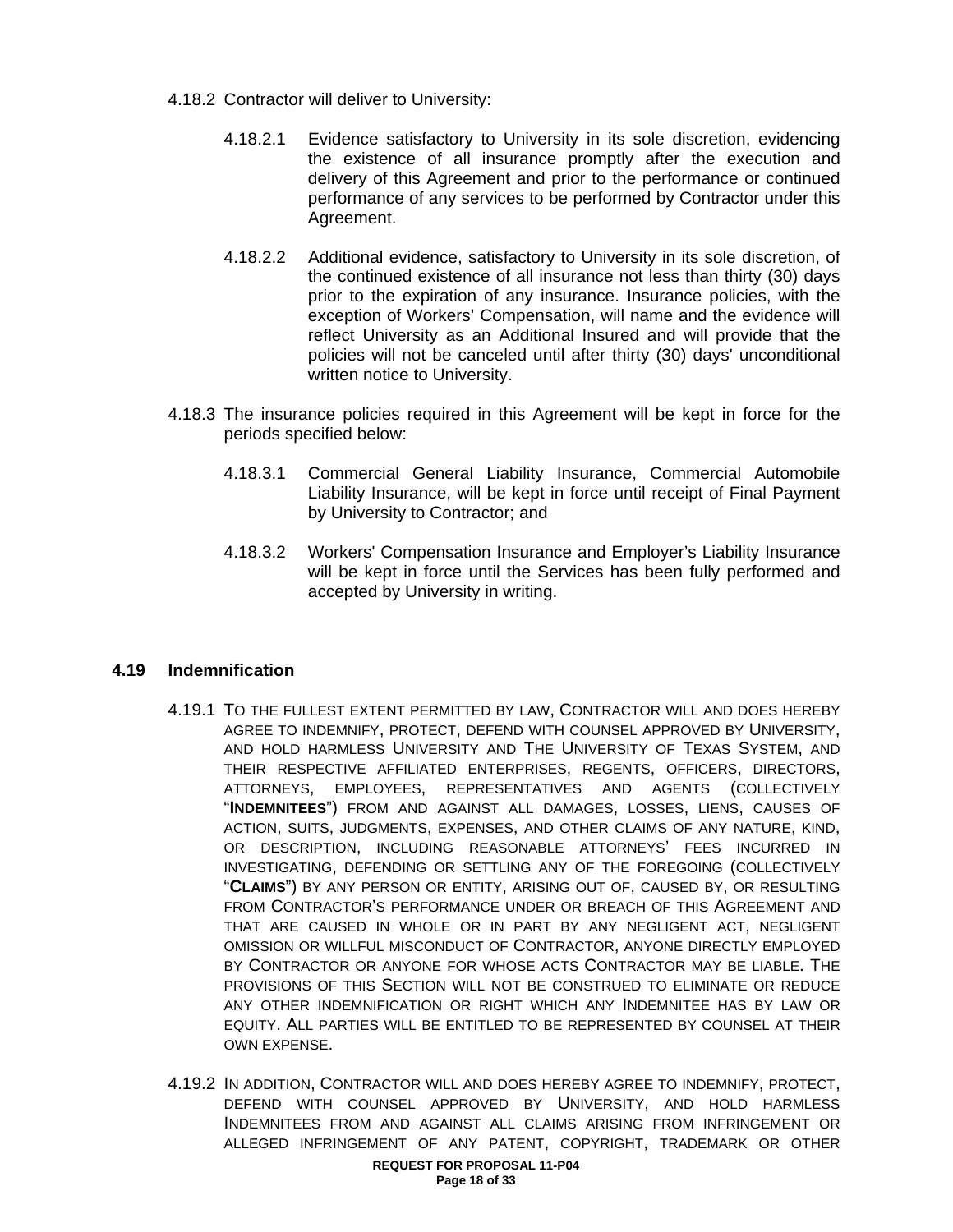PROPRIETARY INTEREST ARISING BY OR OUT OF THE PERFORMANCE OF SERVICES OR THE PROVISION OF GOODS BY CONTRACTOR, OR THE USE BY INDEMNITEES, AT THE DIRECTION OF CONTRACTOR, OF ANY ARTICLE OR MATERIAL; PROVIDED, THAT, UPON BECOMING AWARE OF A SUIT OR THREAT OF SUIT FOR INFRINGEMENT, UNIVERSITY WILL PROMPTLY NOTIFY CONTRACTOR AND CONTRACTOR WILL BE GIVEN THE OPPORTUNITY TO NEGOTIATE A SETTLEMENT. IN THE EVENT OF LITIGATION, UNIVERSITY AGREES TO REASONABLY COOPERATE WITH CONTRACTOR. ALL PARTIES WILL BE ENTITLED TO BE REPRESENTED BY COUNSEL AT THEIR OWN EXPENSE.

### **4.20 Ethics Matters; No Financial Interest**

Contractor and its employees, agents, representatives and subcontractors have read and understand University's Conflicts of Interest Policy available at http://www.uthscsa.edu/compliance, and http://www.uthscsa.edu/hop2000/10.1.12.pdf. University's Standards of Conduct Guide available at http://www.uthscsa.edu/compliance, and http://www.uthscsa.edu/hop2000/10.1.2.pdf, and applicable state ethics laws and rules available at www.utsystem.edu/ogc/ethics. Neither Contractor nor its employees, agents, representatives or subcontractors will assist or cause University employees to violate University's Conflicts of Interest Policy, provisions described by University's Standards of Conduct Guide, or applicable state ethics laws or rules. Contractor represents and warrants that no member of the Board has a direct or indirect financial interest in the transaction that is the subject of this Agreement.

- **4.21 Undocumented Workers.** The *Immigration and Nationality Act* (8 *United States Code*  1324a) ("**Immigration Act**") makes it unlawful for an employer to hire or continue employment of undocumented workers. The United States Immigration and Customs Enforcement Service has established the Form I-9 Employment Eligibility Verification Form ("**I-9 Form**") as the document to be used for employment eligibility verification (8 *Code of Federal Regulations* 274a). Among other things, Contractor is required to: (1) have all employees complete and sign the I-9 Form certifying that they are eligible for employment; (2) examine verification documents required by the I-9 Form to be presented by the employee and ensure the documents appear to be genuine and related to the individual; (3) record information about the documents on the I-9 Form, and complete the certification portion of the I-9 Form; and (4) retain the I-9 Form as required by law. It is illegal to discriminate against any individual (other than a citizen of another country who is not authorized to work in the United States) in hiring, discharging, or recruiting because of that individual's national origin or citizenship status. If Contractor employs unauthorized workers during performance of this Agreement in violation of the Immigration Act then, in addition to other remedies or penalties prescribed by law, University may terminate this Agreement in accordance with **Section 4.29**. Contractor represents and warrants that it is in compliance with and agrees that it will remain in compliance with the provisions of the Immigration Act.
- **4.22 Force Majeure.** Neither party hereto will be liable or responsible to the other for any loss or damage or for any delays or failure to perform due to causes beyond its reasonable control including acts of God, strikes, epidemics, war, riots, flood, fire, sabotage, or any other circumstances of like character ("**force majeure occurrence** Provided, however, in the event of a force majeure occurrence, Contractor agrees to use its best efforts to mitigate the impact of the occurrence so that University may continue to provide healthcare services during the occurrence.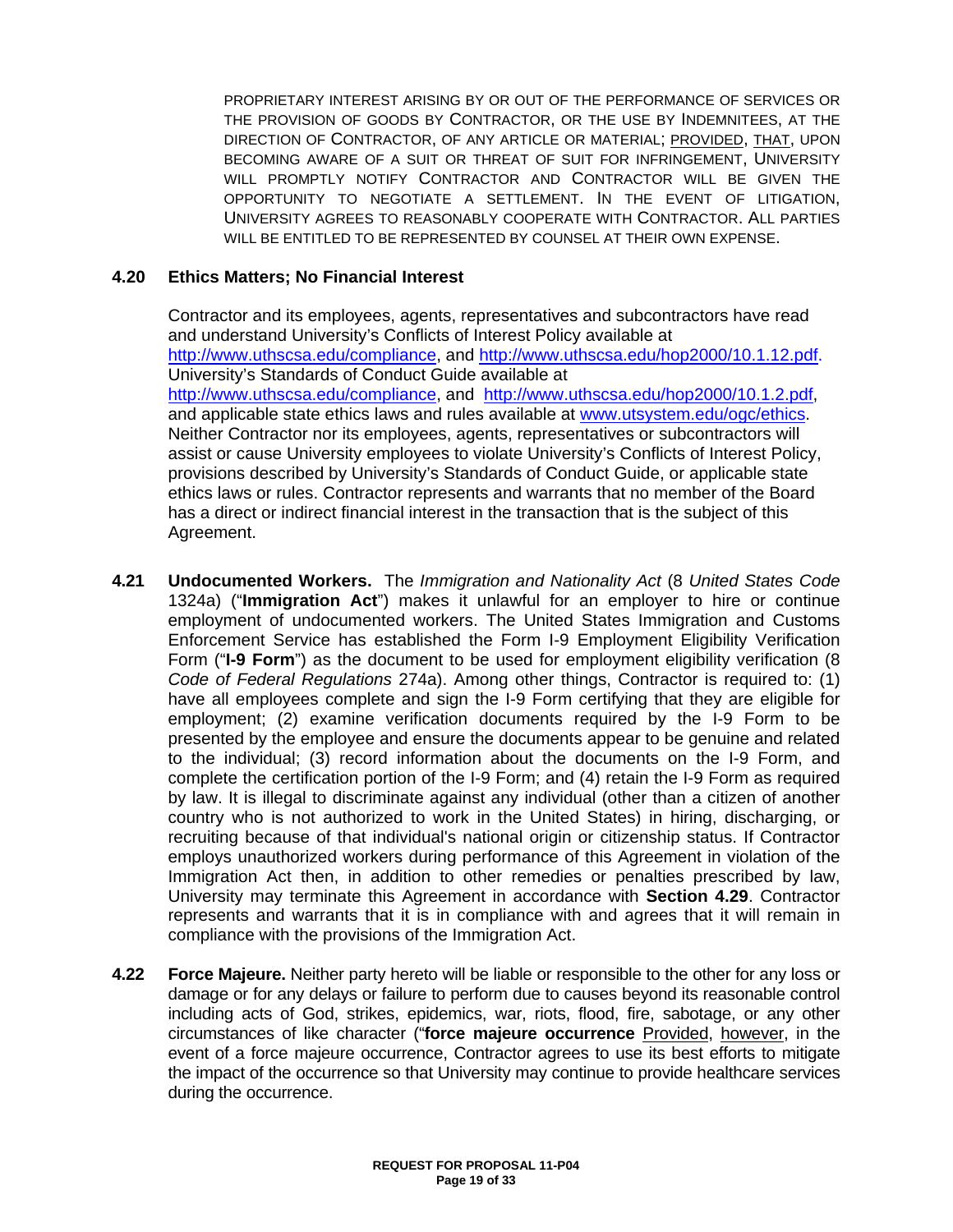**4.23 Entire Agreement; Modifications.** This Agreement supersedes all prior agreements, written or oral, between Contractor and University and will constitute the entire agreement and understanding between the parties with respect to the subject matter of this Agreement. This Agreement and each of its provisions will be binding upon the parties and may not be waived, modified, amended or altered except by a writing signed by both University and Contractor.

### **4.24 Captions**

 The captions of sections and subsections in this Agreement are for convenience only and will not be considered or referred to in resolving questions of interpretation or construction.

### **4.25 Waivers**

 No delay or omission in exercising any right accruing upon a default in performance of this Agreement will impair any right or be construed to be a waiver of any right. A waiver of any default under this Agreement will not be construed to be a waiver of any subsequent default under this Agreement.

### **4.26 Ownership and Use of Work Material**

- 4.26.1 All drawings, specifications, plans, computations, sketches, data, photographs, tapes, renderings, models, publications, statements, accounts, reports, studies, and other materials prepared by Contractor or any subcontractors in connection with the Services (collectively, "**Work Material**"), whether or not accepted or rejected by University, are the sole property of University and for its exclusive use and re-use at any time without further compensation and without any restrictions.
- 4.26.2 Contractor grants and assigns to University all rights and claims of whatever nature and whether now or hereafter arising in and to the Work Material and will cooperate fully with University in any steps University may take to obtain or enforce patent, copyright, trademark or like protections with respect to the Work Material.
- 4.26.3 Contractor will deliver all Work Material to University upon expiration or termination of this Agreement. University will have the right to use the Work Material for the completion of the Services or otherwise. University may, at all times, retain the originals of the Work Material. The Work Material will not to be used by any person other than University on other projects unless expressly authorized by University in writing.
- 4.26.4 The Work Material will not be used or published by Contractor or any other party unless expressly authorized by University in writing. Contractor will treat all Work Material as confidential.
- 4.26.5 All title and interest in the Work Material will vest in University and will be deemed to be a work made for hire and made in the course of the Services rendered under this Agreement. To the extent that title to any Work Material may not, by operation of law, vest in University or Work Material may not be considered works made for hire, Contractor hereby irrevocably assigns, conveys and transfers to University and its successors, licensees and assigns, all rights, title and interest worldwide in and to the Work Material and all proprietary rights therein, including all copyrights, trademarks, service marks, patents, trade secrets, moral rights, all contract and licensing rights and all claims and causes of action with respect to any of the foregoing, whether now known or hereafter to become known. In the event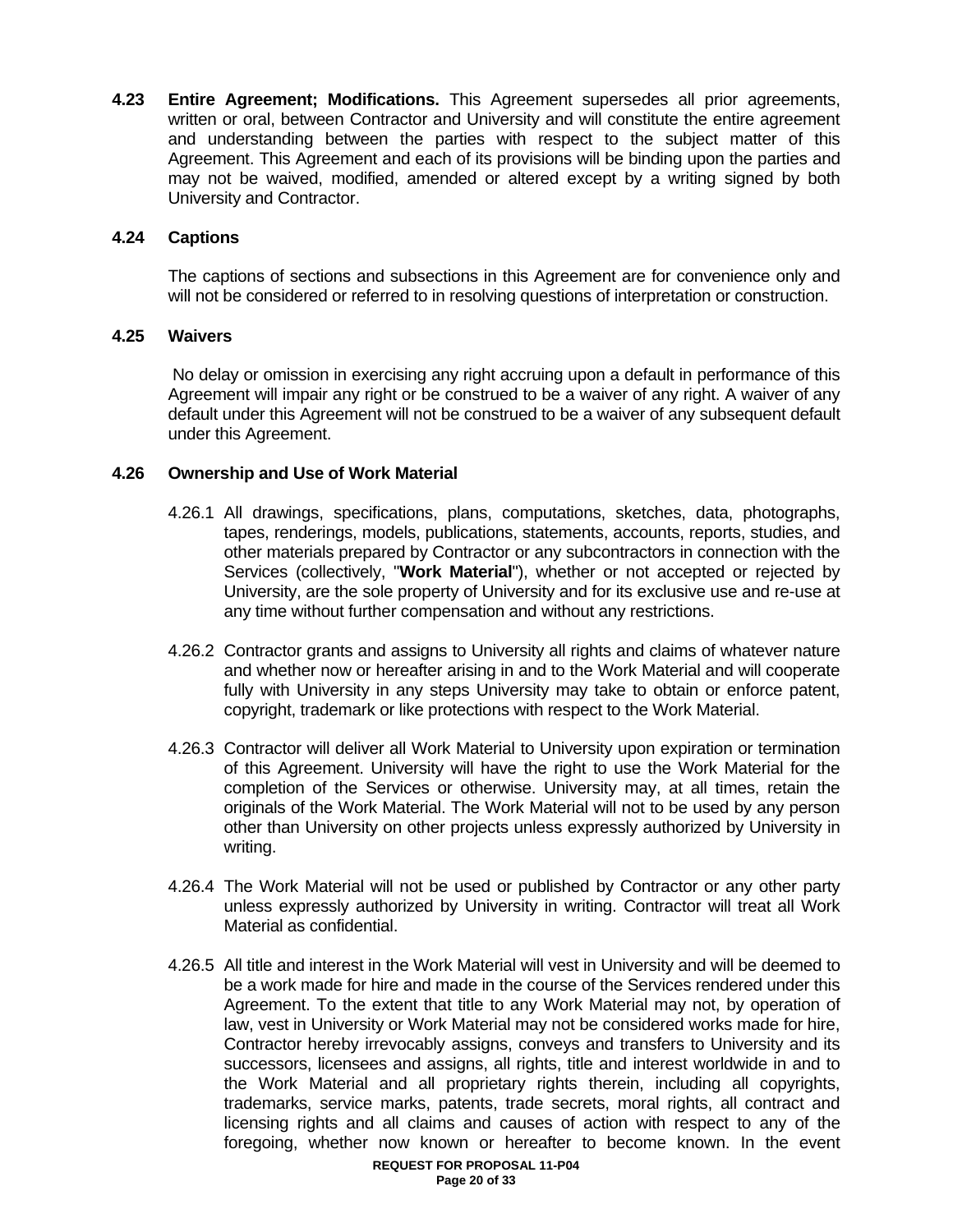Contractor has any rights in the Work Material which cannot be assigned, Contractor agrees to waive enforcement worldwide of the rights against University, its successors, licensees, assigns, distributors and customers or, if necessary, to exclusively license the rights, worldwide to University with the right to sublicense. These rights are assignable by University.

### **4.27 Confidentiality and Safeguarding of University Records; Press Releases; Public Information**

Under this Agreement, Contractor may (1) create, (2) receive from or on behalf of University, or (3) have access to, records or record systems (collectively, "**University Records**"). Among other things, University Records may contain social security numbers, credit card numbers, or data protected or made confidential or sensitive by applicable federal, state and local, laws, regulations, and ordinances, including the Gramm-Leach-Bliley Act (Public Law No: 106-102) and the Family Educational Rights and Privacy Act, 20 U.S.C. §1232g ("**FERPA**"). If University Records are subject to FERPA, (1) University designates Contractor as a University official with a legitimate educational interest in University Records, and (2) Contractor acknowledges that its improper disclosure or redisclosure of personally identifiable information from University Records will result in Contractor's exclusion from eligibility to contract with University for at least five (5) years. Contractor represents, warrants, and agrees that it will: (1) hold University Records in strict confidence and will not use or disclose University Records except as (a) permitted or required by this Agreement, (b) required by law, or (c) otherwise authorized by University in writing; (2) safeguard University Records according to reasonable administrative, physical and technical standards (such as standards established by (i) the National Institute of Standards and Technology and (ii) the Center for Internet Security, as well as the Payment Card Industry Data Security Standards) that are no less rigorous than the standards by which Contractor protects its own confidential information; (3) continually monitor its operations and take any action necessary to assure that University Records are safeguarded and the confidentiality of University Records is maintained in accordance with all applicable federal, state and local, laws, regulations, and ordinances, including FERPA and the Gramm-Leach Bliley Act, and the terms of this Agreement; and (4) comply with the University's rules, policies, and procedures regarding access to and use of University's computer systems. At the request of University, Contractor agrees to provide University with a written summary of the procedures Contractor uses to safeguard and maintain the confidentiality of University Records.

- 4.27.1 **Notice of Impermissible Use.** If an impermissible use or disclosure of any University Records occurs, Contractor will provide written notice to University within one (1) business day after Contractor's discovery of that use or disclosure. Contractor will promptly provide University with all information requested by University regarding the impermissible use or disclosure.
- 4.27.2 **Return of University Records.** Contractor agrees that within thirty (30) days after the expiration or termination of this Agreement, for any reason, all University Records created or received from or on behalf of University will be (1) returned to University, with no copies retained by Contractor; or (2) if return is not feasible, destroyed. Twenty (20) days before destruction of any University Records, Contractor will provide University with written notice of Contractor's intent to destroy University Records. Within five (5) days after destruction, Contractor will confirm to University in writing the destruction of University Records.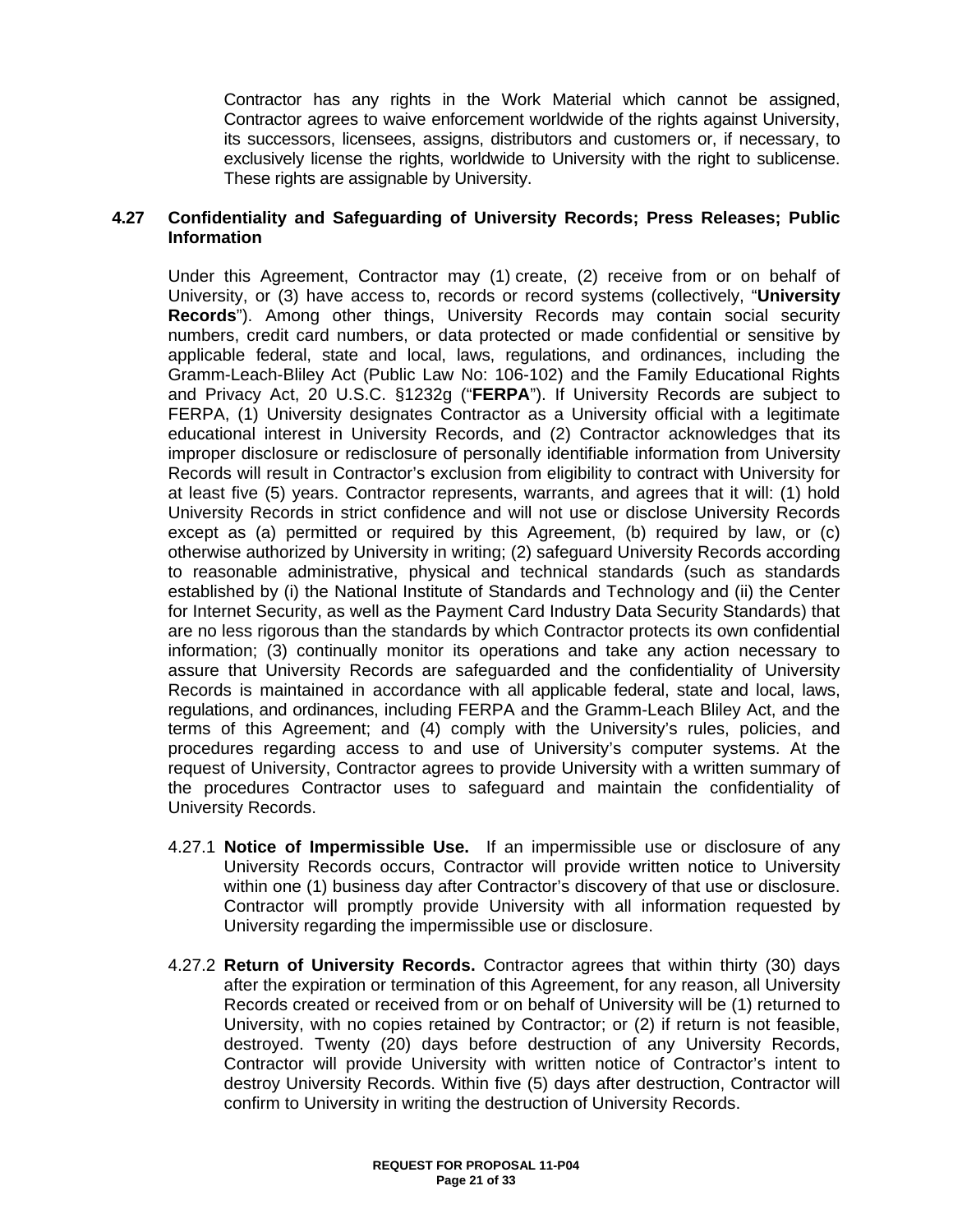- 4.27.3 **Disclosure.** If Contractor discloses any University Records to a subcontractor or agent, Contractor will require the subcontractor or agent to comply with the same restrictions and obligations as are imposed on Contractor by this Section.
- 4.27.4 **Press Releases.** Except when defined as part of the Services, Contractor will not make any press releases, public statements, or advertisement referring to the Project or the engagement of Contractor as an independent contractor of University in connection with the Project, or release any information relative to the Project for publication, advertisement or any other purpose without the prior written approval of University.
- 4.27.5 **Public Information.** University strictly adheres to all statutes, court decisions and the opinions of the Texas Attorney General with respect to disclosure of public information under the *Texas Public Information Act*, Chapter 552, *Government Code*.
- 4.27.6 **Termination.** In addition to any other termination rights set forth in this Agreement and any other rights at law or equity, if University reasonably determines that Contractor has breached any of the restrictions or obligations set forth in this Section, University may immediately terminate this Agreement without notice or opportunity to cure.
- 4.27.7 **Duration.** The restrictions and obligations under this Section will survive expiration or termination of this Agreement for any reason.

### *NOTICE TO PROPOSER:*

 *Additional provisions may need to be included to safeguard the security and privacy of data, in compliance with all applicable University and UT System policies on Information Resources Use and Security Policy (ref. Policy UTS165, accessible at http://www.utsystem.edu/policy/policies/uts165.html) and Information Resources Acceptable Use and Security Policy (ref Policy INT124), accessible at http://www.utsystem.edu/policy/policies/int124.html).* 

**4.28 HIPAA Compliance.** Contractor agrees that it will execute a HIPAA Business Associate Agreement ("**BAA**") with University and the BAA will be in the form set forth in **APPENDIX SIX**, HIPAA Business Associate Agreement, attached and incorporated for all purposes.

### **4.29 Default and Termination**.

- 4.29.1 In the event of a material failure by a party to this Agreement to perform in accordance with the terms of this Agreement ("**default**"), the other party may terminate this Agreement upon fifteen (15) days' written notice of termination setting forth the nature of the material failure; provided, that, the material failure is through no fault of the terminating party. The termination will not be effective if the material failure is fully cured prior to the end of the fifteen-day period.
- 4.29.2 University may, without cause, terminate this Agreement at any time upon giving seven (7) days' advance written notice to Contractor. Upon termination pursuant to this Section, Contractor will be entitled to payment of an amount that will compensate Contractor for the Services satisfactorily performed from the time of the last payment date to the termination date in accordance with this Agreement; provided, that, Contractor has delivered all Work Material to University.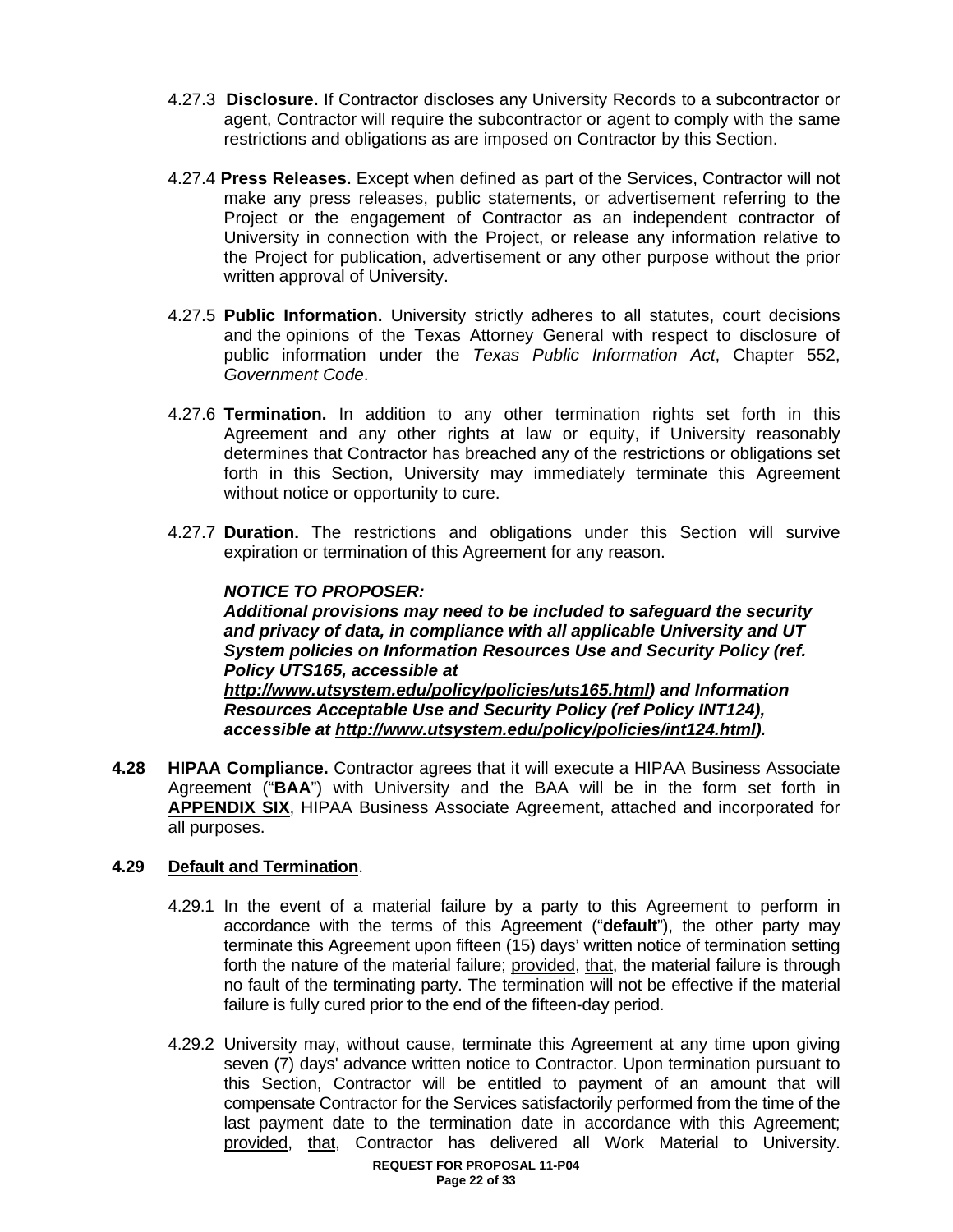Notwithstanding any provision in this Agreement to the contrary, University will not be required to pay or reimburse Contractor for any services performed or for expenses incurred by Contractor after the date of the termination notice that could have been avoided or mitigated by Contractor.

- 4.29.3 Termination under **Sections 4.29.1** or **4.29.2** will not relieve Contractor from liability for any default or breach under this Agreement or any other act or omission of Contractor.
- 4.29.4 If Contractor fails to cure any default within fifteen (15) days after receiving written notice of the default, University will be entitled (but will not be obligated) to cure the default and will have the right to offset against all amounts due to Contractor under this Agreement, any and all reasonable expenses incurred in connection with University's curative actions.
- 4.29.5 In the event that this Agreement is terminated, then within thirty (30) days after termination, Contractor will reimburse University for all fees paid by University to Contractor that were (a) not earned by Contractor prior to termination, or (b) for goods or services that University did not receive from Contractor prior to termination.

#### **4.30 Binding Effect**

 This Agreement will be binding upon and inure to the benefit of the parties hereto and their respective permitted assigns and successors.

#### **4.31 Severability**

In case any provision of this Agreement will, for any reason, be held invalid or unenforceable in any respect, the invalidity or unenforceability will not affect any other provision of this Agreement, and this Agreement will be construed as if the invalid or unenforceable provision had not been included.

#### **4.32 Limitation of Liability**

EXCEPT FOR UNIVERSITY'S OBLIGATION (IF ANY) TO PAY CONTRACTOR CERTAIN FEES AND EXPENSES UNIVERSITY WILL HAVE NO LIABILITY TO CONTRACTOR OR TO ANYONE CLAIMING THROUGH OR UNDER CONTRACTOR BY REASON OF THE EXECUTION OR PERFORMANCE OF THIS AGREEMENT. NOTWITHSTANDING ANY DUTY OR OBLIGATION OF UNIVERSITY TO CONTRACTOR OR TO ANYONE CLAIMING THROUGH OR UNDER CONTRACTOR, NO PRESENT OR FUTURE AFFILIATED ENTERPRISE, SUBCONTRACTOR, AGENT, OFFICER, DIRECTOR, EMPLOYEE, REPRESENTATIVE, ATTORNEY OR REGENT OF UNIVERSITY, OR THE UNIVERSITY OF TEXAS SYSTEM, OR ANYONE CLAIMING UNDER UNIVERSITY HAS OR WILL HAVE ANY PERSONAL LIABILITY TO CONTRACTOR OR TO ANYONE CLAIMING THROUGH OR UNDER CONTRACTOR BY REASON OF THE EXECUTION OR PERFORMANCE OF THIS AGREEMENT.

#### **4.33 Assignment and Subcontracting**

Except as specifically provided in **APPENDIX TWO** , Historically Underutilized Business Subcontracting Plan, attached and incorporated for all purposes, Contractor's interest in this Agreement (including Contractor's duties and obligations under this Agreement, and the fees due to Contractor under this Agreement) may not be subcontracted, assigned, delegated, or otherwise transferred to a third party, in whole or in part, and any attempt to do so will (a) not be binding on University; and (b) be a breach of this Agreement for which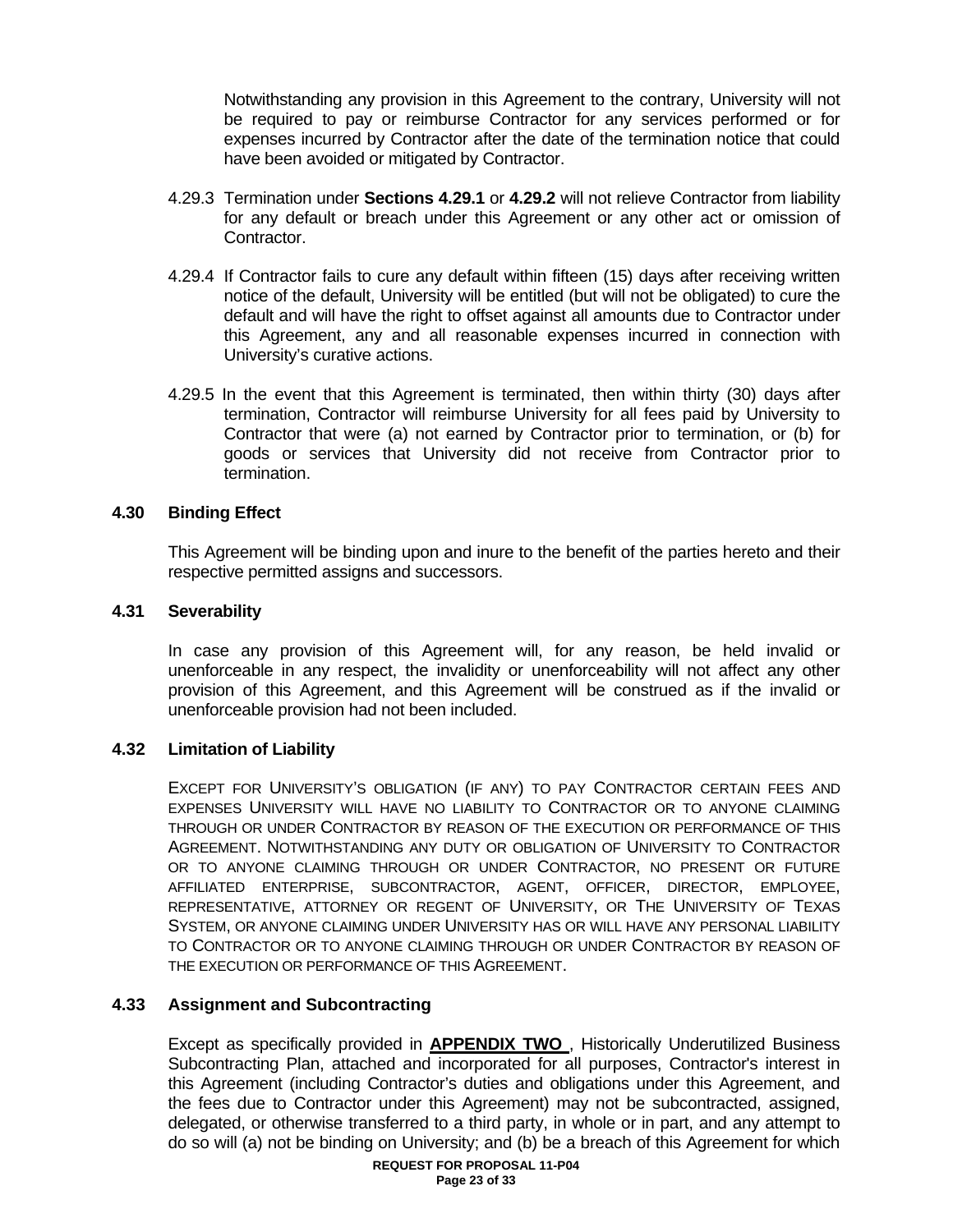Contractor will be subject to all remedial actions provided by Texas law, including Chapter 2161, *Government Code*, and 34 Texas Administrative Code ("**TAC**") Sections 20.101 through 20.108. The benefits and burdens of this Agreement are assignable by University.

### **4.34 Historically Underutilized Business Subcontracting Plan**

**Historically Underutilized Business Subcontracting Plan.** Contractor agrees to use good faith efforts to subcontract the Services in accordance with the Historically Underutilized Business Subcontracting Plan ("**HSP**") (ref. **APPENDIX TWO** Contractor agrees to maintain business records documenting its compliance with the HSP and to submit a monthly compliance report to University in the format required by Texas Procurement and Support Services Division of the Texas Comptroller of Public Accounts or any successor agency (collectively, "**TPSS**"). Submission of compliance reports will be required as a condition for payment under this Agreement. If University determines that Contractor has failed to subcontract as set out in the HSP, University will notify Contractor of any deficiencies and give Contractor an opportunity to submit documentation and explain why the failure to comply with the HSP should not be attributed to a lack of good faith effort by Contractor. If University determines that Contractor failed to implement the HSP in good faith, University, in addition to any other remedies, may report nonperformance to the TPSS in accordance with 34 TAC Sections 20.101 through 20.108. University may also revoke this Agreement for breach and make a claim against Contractor.

- 4.34.1 **Changes to the HSP.** If at any time during the term of this Agreement, Contractor desires to change the HSP, before the proposed changes become effective (a) Contractor must comply with 34 TAC Section 20.14; (b) the changes must be reviewed and approved by University; and (c) if University approves changes to the HSP, this Agreement must be amended in accordance with **Section 4.20** to replace the HSP with the revised subcontracting plan.
- 4.34.2 **Expansion of the Services.** If University expands the scope of the Services through a change order or any other amendment, University will determine if the additional Services contains probable subcontracting opportunities *not* identified in the initial solicitation for the Services. If University determines additional probable subcontracting opportunities exist, Contractor will submit an amended subcontracting plan covering those opportunities. The amended subcontracting plan must comply with the provisions of 34 TAC Section 20.14 before (a) this Agreement may be amended to include the additional Services; or (b) Contractor may perform the additional Services. If Contractor subcontracts any of the additional subcontracting opportunities identified by University without prior authorization and without complying with 34 TAC Section 20.14, Contractor will be deemed to be in breach of this Agreement under **Section 4.29** and will be subject to any remedial actions provided by Texas law including Chapter 2161, *Government Code* and 34 TAC Section 20.14. University may report nonperformance under this Agreement to the TPSS in accordance with 34 TAC Sections 20.101 through 20.108.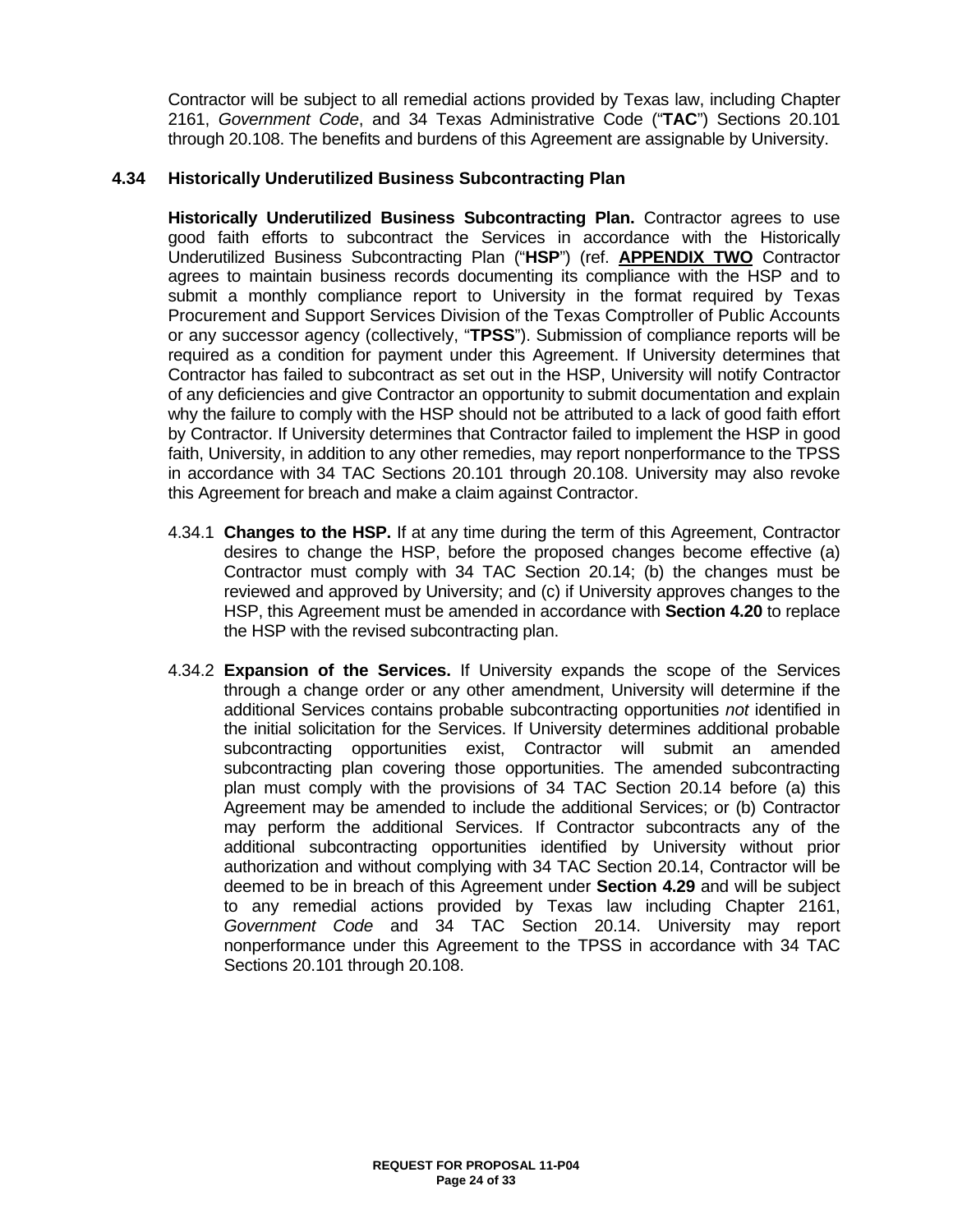**4.35 Responsibility for Individuals Performing Services; Criminal Background Checks.** Each individual who is assigned to perform the Services under this Agreement will be an employee of Contractor or an employee of a subcontractor engaged by Contractor. Contractor is responsible for the performance of all individuals performing the Services under this Agreement. Prior to commencing the Services, Contractor will (1) provide University with a list ("**List**") of all individuals who may be assigned to perform the Services, and (2) have an appropriate criminal background screening performed on all the individuals. Contractor will determine on a case-by-case basis whether each individual assigned to perform the Services is qualified to provide the services. Contractor will not knowingly assign any individual to provide services on University's campus who has a history of criminal conduct unacceptable for a university campus or healthcare center, including violent or sexual offenses. Contractor will update the List each time there is a change in the individuals assigned to perform the Services.

 Prior to commencing performance of the Services under this Agreement, Contractor will provide University a letter signed by an authorized representative of Contractor certifying compliance with this Section. Contractor will provide University an updated certification letter each time there is a change in the individuals assigned to perform the Services.

### **4.36 Limitations**

THE PARTIES ARE AWARE THAT THERE ARE CONSTITUTIONAL AND STATUTORY LIMITATIONS ON THE AUTHORITY OF UNIVERSITY (A STATE AGENCY) TO ENTER INTO CERTAIN TERMS AND CONDITIONS THAT MAY BE A PART OF THIS AGREEMENT, INCLUDING THOSE TERMS AND CONDITIONS RELATING TO LIENS ON UNIVERSITY'S PROPERTY; DISCLAIMERS AND LIMITATIONS OF WARRANTIES; DISCLAIMERS AND LIMITATIONS OF LIABILITY FOR DAMAGES; WAIVERS, DISCLAIMERS AND LIMITATIONS OF LEGAL RIGHTS, REMEDIES, REQUIREMENTS AND PROCESSES; LIMITATIONS OF PERIODS TO BRING LEGAL ACTION; GRANTING CONTROL OF LITIGATION OR SETTLEMENT TO ANOTHER PARTY; LIABILITY FOR ACTS OR OMISSIONS OF THIRD PARTIES; PAYMENT OF ATTORNEYS' FEES; DISPUTE RESOLUTION; INDEMNITIES; AND CONFIDENTIALITY (COLLECTIVELY, THE "**LIMITATIONS**"), AND TERMS AND CONDITIONS RELATED TO THE LIMITATIONS WILL NOT BE BINDING ON UNIVERSITY EXCEPT TO THE EXTENT AUTHORIZED BY THE LAWS AND CONSTITUTION OF THE STATE OF TEXAS.

### **4.37 Survival of Provisions**

No expiration or termination of this Agreement will relieve either party of any obligations under this Agreement that by their nature survive such expiration or termination.

#### **4.38 Relationship of the Parties**

For all purposes of this Agreement and notwithstanding any provision of this Agreement to the contrary, Contractor is an independent contractor and is not a state employee, partner, joint venturer, or agent of University. Contractor will not bind nor attempt to bind University to any agreement or contract. As an independent contractor, Contractor is solely responsible for all taxes, withholdings, and other statutory or contractual obligations of any sort, including workers' compensation insurance.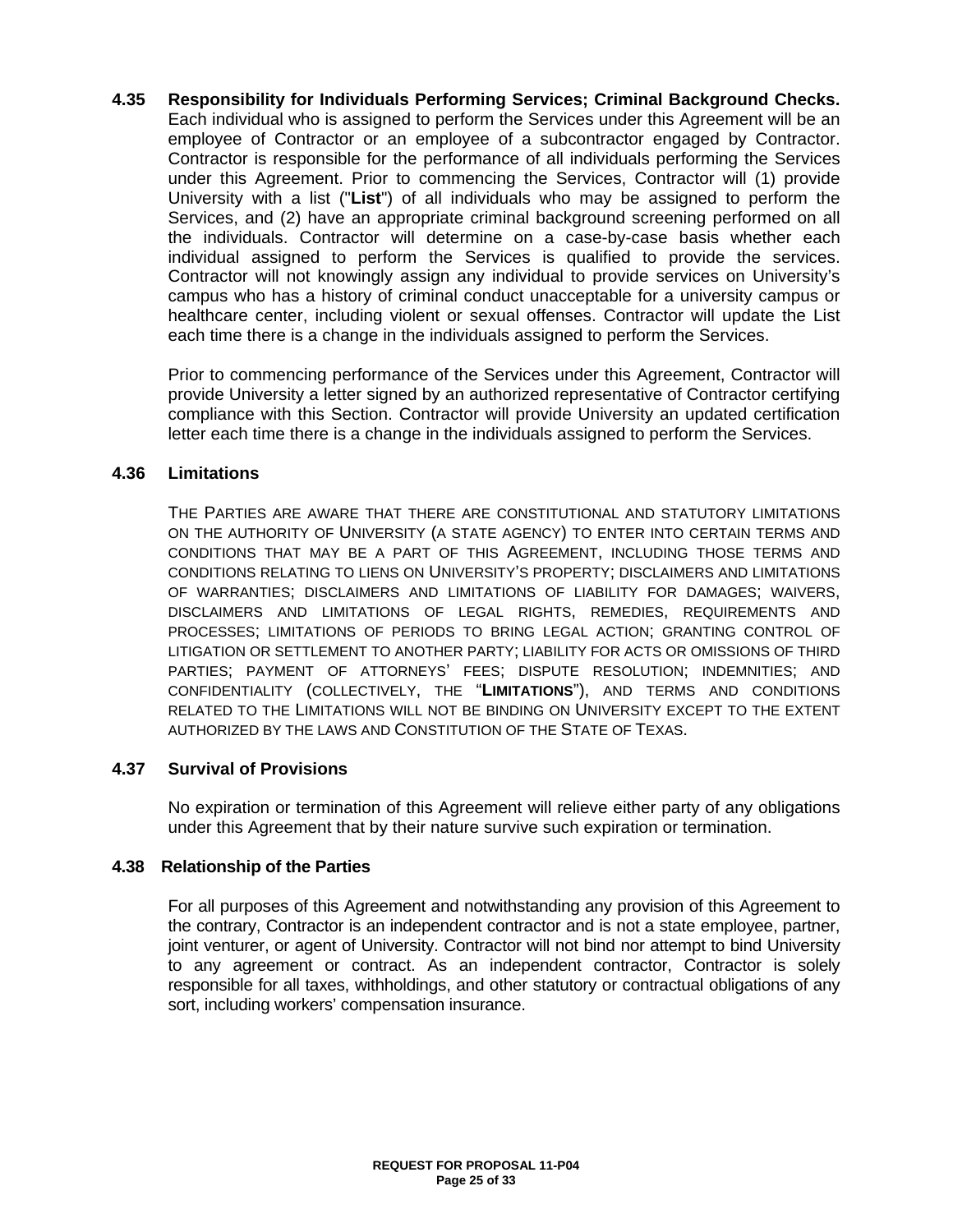# **4.39 State of Texas Computer Equipment Recycling Program Certification.**

Pursuant to Section 361.965, *Health and Safety Code,* Contractor certifies that it is full compliance with the *State of Texas Manufacturer Responsibility and Consumer Convenience Computer Equipment Collection and Recovery Act* set forth in Chapter 361, Subchapter Y, *Health and Safety Code,* and the rules adopted by the Texas Commission on Environmental Quality under that Act as set forth in Title 30, Chapter 328, Subchapter I, *Texas Administrative Code*. Contractor acknowledges that this Agreement may be terminated and payment may be withheld if this certification is inaccurate.

### **4.40 Certifications of Nonsegregated Facilities and Equal Employment Opportunities Compliance**

Contractor certifies that, except for restrooms and wash rooms and one (1) or more lactation rooms each of which is segregated on the basis of sex: (1) it does not maintain or provide for its employees any segregated facilities at any of its establishments and that it does not permit its employees to perform their services at any location under its control where segregated facilities are maintained; (2) it will not maintain or provide for its employees any segregated facilities at any of its establishments; and (3) it will not permit its employees to perform their services at any location under its control where segregated facilities are maintained. A breach of this certification is a violation of the Equal Opportunity clause. The term "**segregated facilities**" means any waiting rooms, work areas, rest rooms and wash rooms, entertainment areas, and transportation or housing facilities provided for employees which are segregated by explicit directive or are in fact segregated on the basis of race, color, religion, sex, or national origin, because of habit, local custom, or otherwise. Contractor further agrees that, except where it has contracts prior to the award with subcontractors exceeding \$10,000.00 which are not exempt from the provisions of the Equal Opportunity clause, Contractor will retain the certifications for each one of its subcontractors in Contractor's files, and that it will forward the following notice to all proposed subcontractors (except where the proposed subcontractors have submitted identical certifications for specific time periods):

NOTICE TO PROSPECTIVE SUBCONTRACTORS OF REQUIREMENTS FOR CERTIFICATIONS OF NONSEGREGATED FACILITIES - A Certification on Nonsegregated Facilities must be submitted prior to the award of any subcontract exceeding \$10,000.00 which is not exempt from the provisions of the Equal Opportunity clause. The certification may be submitted either for each subcontract or for all subcontracts during a period (i.e. quarterly, semiannually, or annually).

Contractor understands that the penalty for making false statements regarding the subject matters of this Section is prescribed in 18 U.S.C. 1001.

#### **4.41 Debarment**

Contractor confirms that neither Contractor nor its Principals are suspended, debarred, proposed for debarment, declared ineligible, or voluntarily excluded from the award of contracts from United States ("**U.S.**") federal government procurement or nonprocurement programs, or are listed in the List of Parties Excluded from Federal Procurement or Nonprocurement Programs (http://www.epls.gov/) issued by the U.S. General Services Administration. "**Principals**" means officers, directors, owners, partners, and persons having primary management or supervisory responsibilities within a business entity (e.g. general manager, plant manager, head of a subsidiary, division or business segment, and similar positions). Contractor will provide immediate written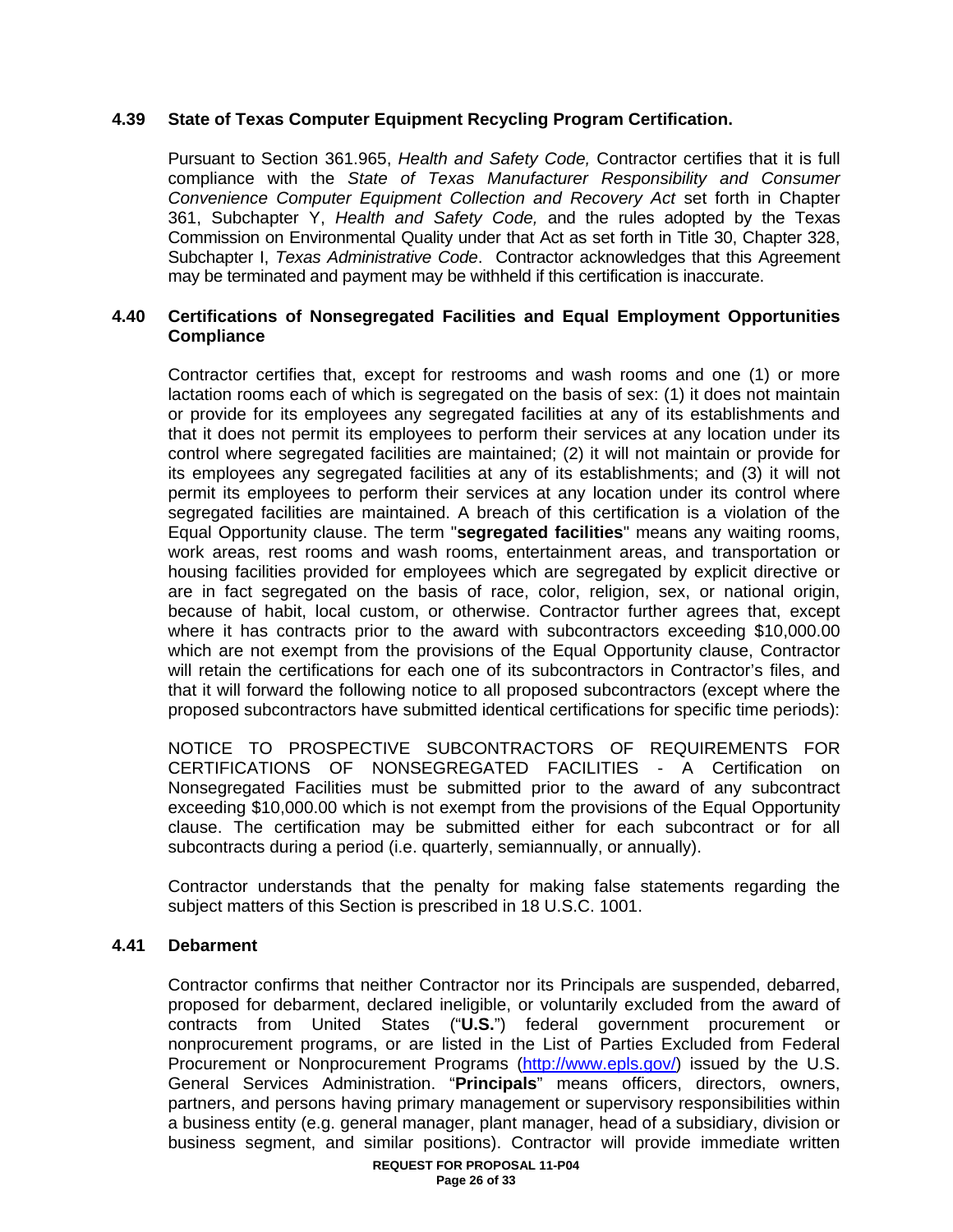notification to University if, at any time prior to award, Contractor learns that this certification was erroneous when submitted or has become erroneous by reason of changed circumstances. This certification is a material representation of fact upon which reliance will be placed when University executes this Agreement. If it is later determined that Contractor knowingly rendered an erroneous certification, in addition to the other remedies available to University, University may terminate this Agreement for default by Contractor.

### **4.42 Office of Inspector General Certification**

Contractor acknowledges that University is prohibited by federal regulations from allowing any employee, representative, agent or subcontractor of Contractor to work on site at University's premises or facilities if that individual is not eligible to work on federal healthcare programs including Medicare, Medicaid, or other similar federal programs. Therefore, Contractor will not assign any employee, representative, agent or subcontractor that appears on the List of Excluded Individuals issued by the United States Office of the Inspector General ("**OIG**") to work on site at University's premises or facilities. Contractor will perform an OIG sanctions check quarterly on each of its employees, representatives, agents, and subcontractors during the time the employees, representatives, agents, or subcontractors are assigned to work on site at University's premises or facilities. Contractor acknowledges that University will require immediate removal of any employee, representative, agent, or subcontractor of Contractor assigned to work at University's premises or facilities if the employee, representative, agent, or subcontractor is found to be on the OIG's List of Excluded Individuals. The OIG's List of Excluded Individuals may be accessed through the following Internet website: http://www.oig.hhs.gov/fraud/exclusions/exclusions\_list.asp

#### **4.43 Access to Documents**

To the extent applicable to this Agreement, in accordance with Section  $1861(v)(I)(i)$  of the Social Security Act (42 U.S.C. 1395x) as amended, and the provisions of 42 CFR Section 420.300, et seq., Contractor will allow, during and for a period of not less than four (4) years after the expiration or termination of this Agreement, access to this Agreement and its books, documents, and records; and contracts between Contractor and its subcontractors or related organizations, including books, documents and records relating to same, by the Comptroller General of the United States, the U.S. Department of Health and Human Services and their duly authorized representatives.

#### **4.44** *Placeholder for Further Software-Related Terms that may be appropriate, such as*

- *terms of any software licensing that may be required;*
- *roles of Contractor and University (or its contractor) to maintain the software; and*
- *ability to discontinue use of unnecessary modules or functions of any licensed software, with corresponding fee reductions.*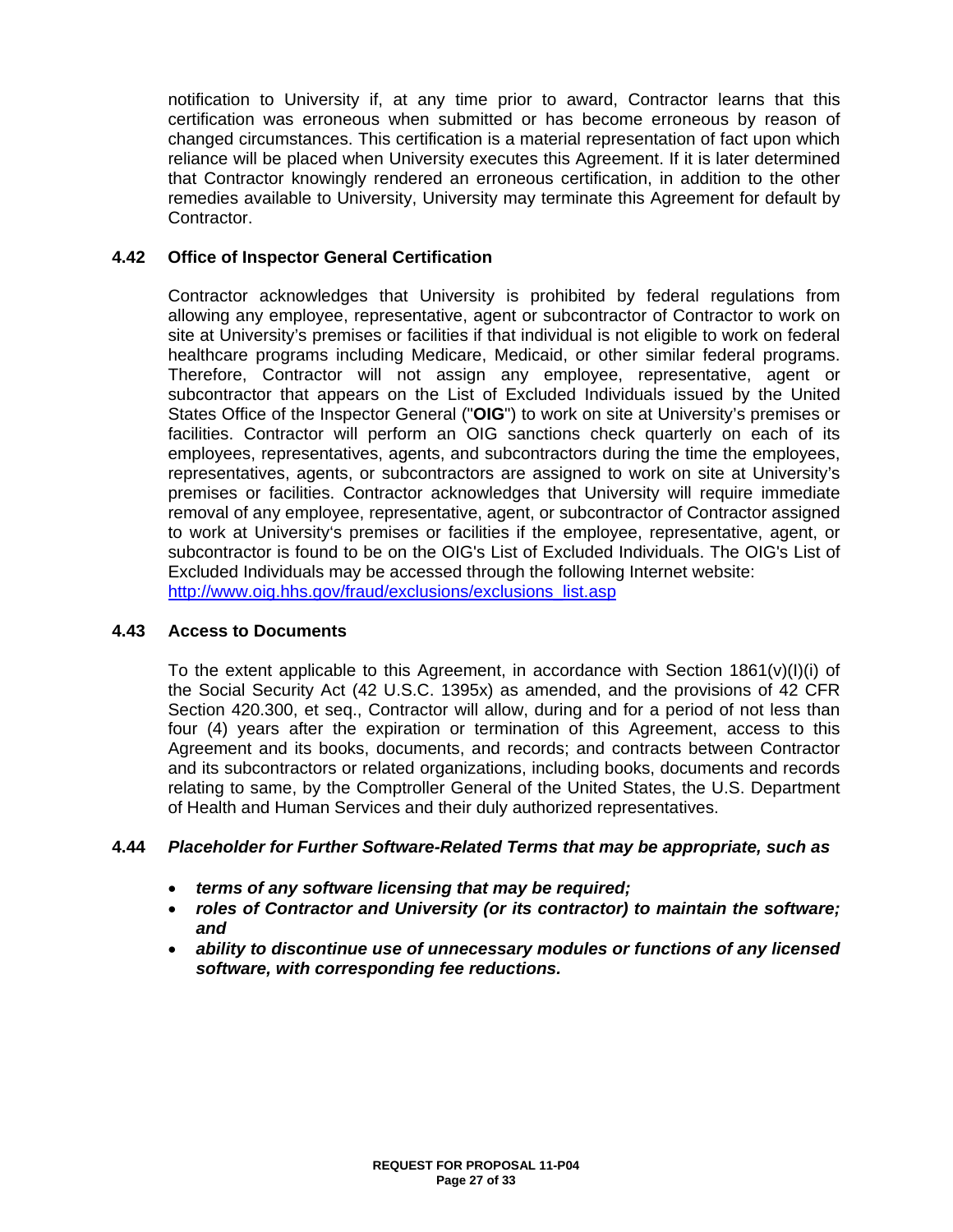### **SECTION 5**

### **SPECIFICATIONS AND ADDITIONAL QUESTIONS**

#### **5.1 General**

The minimum requirements and the specifications for the Services, as well as certain requests for information to be provided by Proposer as part of its proposal, are set forth below. As indicated in **Section 2.3** of this RFP, the successful Proposer is referred to as the "**Contractor**."

#### **Restriction on Nature of Expenditures for Clinical Trial Management Technology**

The Board of Regents of UT System has appropriated funds for the procurement of technology and services that would enhance the revenue cycle operations of UT System's medical institutions. Under the Texas Constitution, these appropriated funds, having originated from Permanent University Fund (PUF) bond proceeds, may be used only to fund "capital and equipment items" related to the educational mission of UT System and UT System institutions. As a result, the institutions' use of the funds to purchase **clinical trial management system** services would not be permitted, since payments under such an arrangement would be characterized as operating expenses, not capital expenditures.

With this background in mind, it may be necessary for Proposer to grant a multi-year license of its software, on the terms outlined below, since this arrangement would help characterize certain expenditures by University as capital in nature. University invites Proposer to offer alternative suggestions for structuring a business relationship with University in ways that would accomplish the objectives of University within the restrictions imposed on use of the appropriated funds. In particular, University would welcome other ideas for qualifying at least some of the costs as "capital" expenditures within the meaning of applicable Government Accounting Standards Board (GASB) rules.

#### **Key Aspects of Proposed Business Relationship**

- 1. University and Proposer would enter into a multi-year agreement for Proposer's provision of the above-described **clinical trial management system** to University.
- 2. Proposer would grant to University a multi-year license to use the software for the duration of the agreement.
- 3. University would pay to Proposer a software license fee, payable in installments according to a formula to be determined, as well as Proposer's fees and expenses for implementing the software system and developing appropriate interfaces on University's computers.
- 4. University would pay to Proposer agreed fees for Proposer's ongoing maintenance of the software and for technical assistance in operating the software interfaces.
- 5. **Section 4** and **Section 5** of this RFP summarize other key terms that would apply, including terms governing Proposer's access to sensitive data during its performance under the agreement (compliance with HIPAA, e.g.); ownership of work material resulting from development work undertaken by Proposer as part of its performance; and Proposer's compliance with EIR accessibility requirements.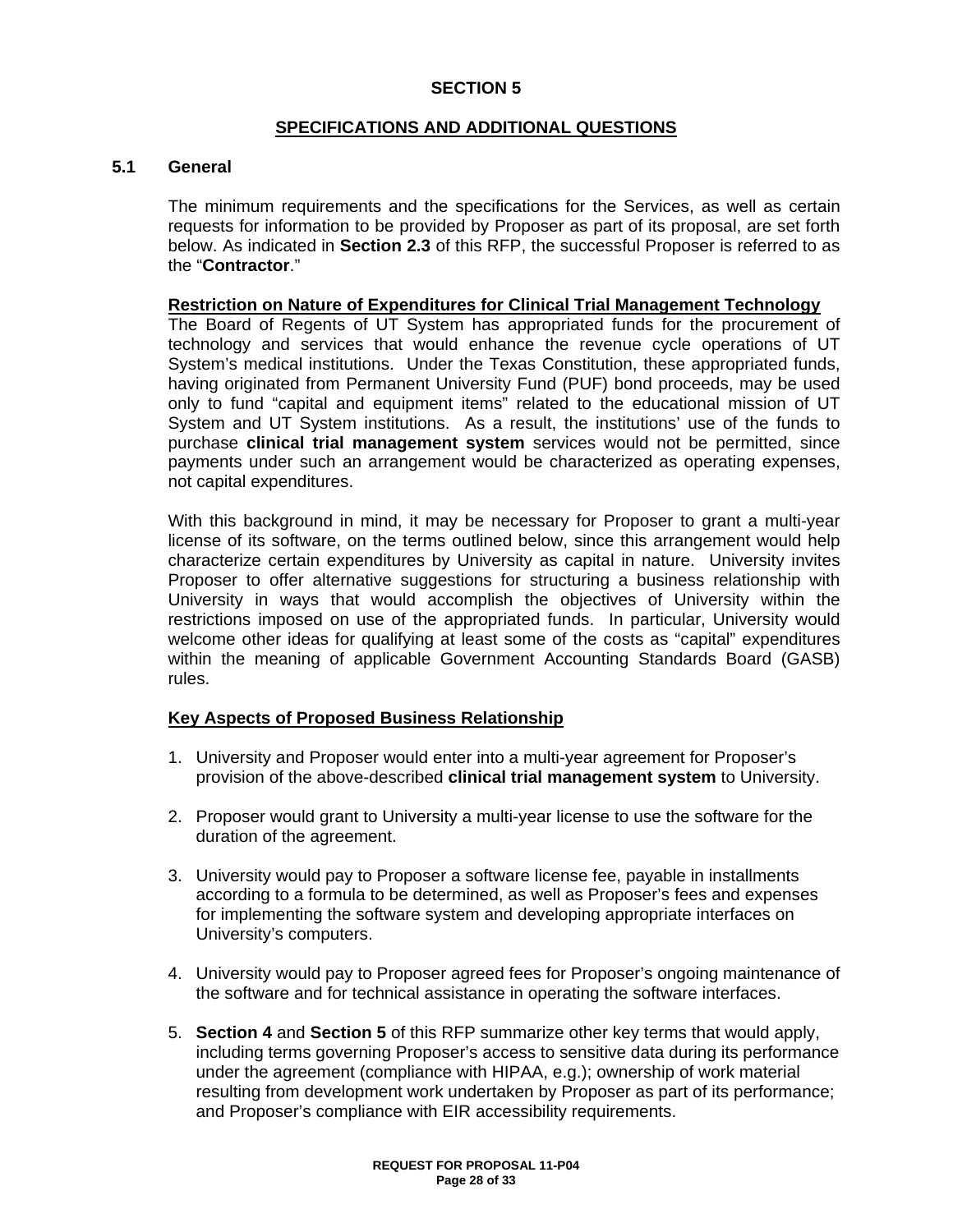### **5.2 Minimum Requirements**

Each Proposal must include information that clearly indicates that Proposer meets each of the following minimum qualification requirements:

- 5.2.1 CTMS must be web accessible;
- 5.2.2 CTMS must be hosted by the vendor;
- 5.2.3 CTMS contractor must provide implementation configuration, customization, validation and training;
- 5.2.4 CTMS must be 21 CFR Part 11 compliant;
- 5.2.5 CTMS must be capable of tracking study financials at the patient service/clinical charge level
- 5.2.6 CTMS must be able to support processes to apply the Medicare Coverage Analysis according to clinical trial billing rules.

#### **5.3 Additional Questions Specific to this RFP**

Proposer must submit the following information as part of Proposer's proposal:

- 5.3.1 In its proposal, Proposer must indicate whether it will consent to include in the Agreement the "Access by Individuals with Disabilities" language that is set forth in **APPENDIX FOUR Access by Individuals with Disabilities**. If Proposer objects to the inclusion of the "Access by Individuals with Disabilities" language in the Agreement, Proposer must, as part of its proposal, specifically identify and describe in detail all of the reasons for Proposer's objection. NOTE THAT A GENERAL OBJECTION IS NOT AN ACCEPTABLE RESPONSE TO THIS QUESTION.
- 5.3.2 In its proposal, Proposer must respond to each item listed in **APPENDIX FIVE, Electronic and Information Resources ("EIR") Environment Specifications. APPENDIX FIVE** will establish specifications, representations, warranties and agreements related to the EIR that Proposer is offering to provide to University. Responses to **APPENDIX FIVE** will be incorporated into the Agreement and will be binding on Contractor.
- 5.3.3 If Proposer takes exception to any terms or conditions set forth in **Section 4** of this RFP, or the Business Associate Agreement (**APPENDIX SIX**), Proposer must submit a list of the exceptions.
- 5.3.4 Proposers must provide answers to the questions listed in the Proposer's Questionnaire (**Section 3, APPENDIX ONE**) to the best of Proposer's knowledge, as responses may be incorporated into the Agreement. The questions in the Proposer's Survey will provide UTHSCSA with additional information about Proposer and various efficiencies and economies of scale that Proposer may provide to Institutional Participants.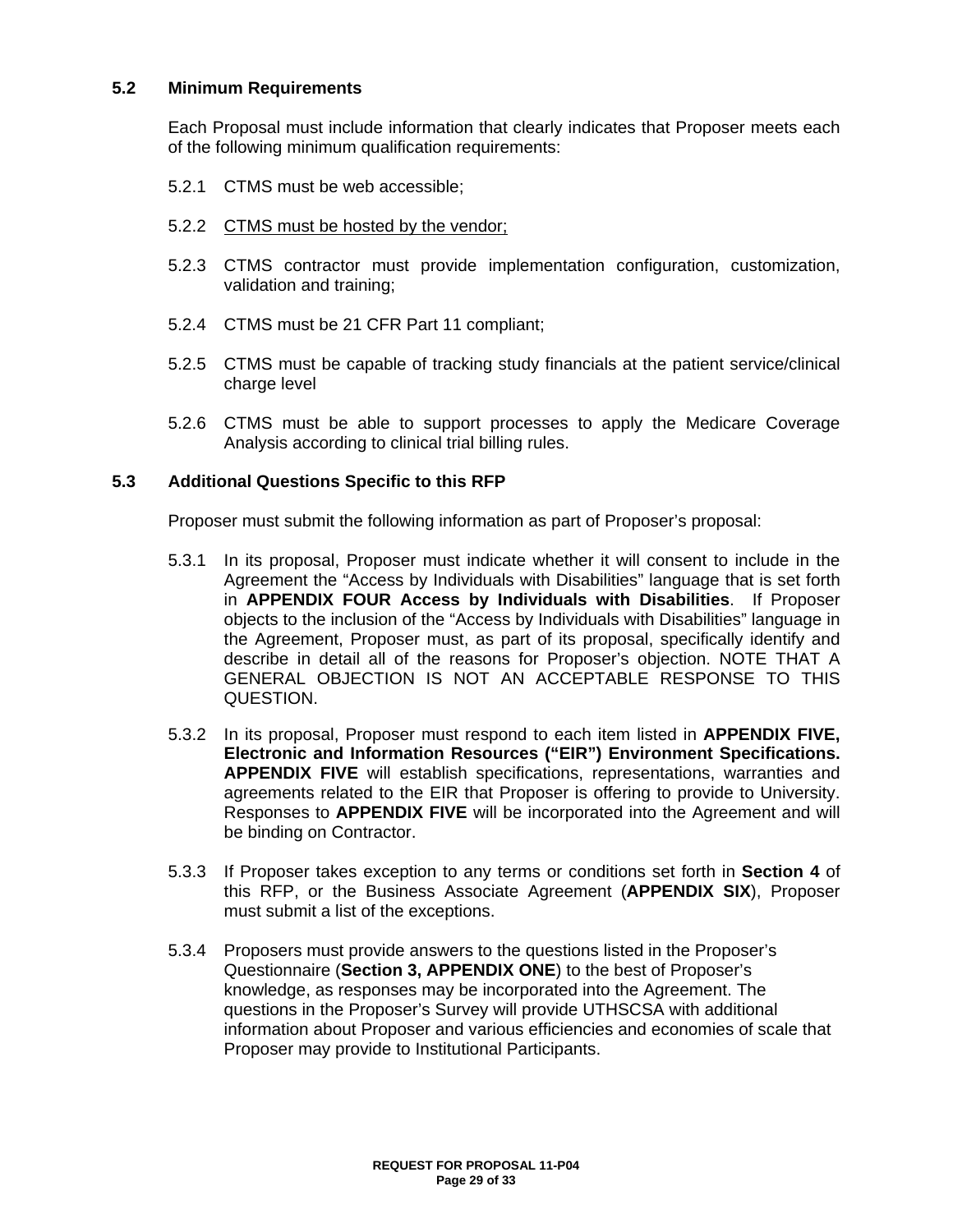# **5.4 Scope of Work**

### **Contractor will provide the following services to University:**

- 5.4.1 Leading the process for OCR will be the CTU Director and the following staff: Sr. Financial Analyst, Sr. Contract Analyst and Project Coordinator. The intent of this project is to identify the "common denominators" in the clinical research enterprise processes applicable to a CTMS and create an implementation approach and system model that can satisfy user needs across the enterprise and throughout the life-cycle of a study.
- 5.4.2 The vendor support services for implementation, configuration, validation and training of the CTMS are critical to success. Through the interactions of the vendor consultants with the HSC-CTMS project management team, at a minimum the following deliverables will be developed to ensure optimum setup:
	- o Implementation Plan and Timeline
	- o Validation Plan for System & Hardware
	- o Validation Summary Report
	- o Training Plan for Implementation
- 5.4.3 The vendor's response must include a plan for the activities described above with estimated costs, timelines and process flow sheets.
- 5.4.4 Simple electronic interfaces between the CTMS and other software systems will be identified and developed during the implementation of the system, but more complex interfaces with other HSC or affiliate systems will be identified and explored for future enhancements as the use of the CTMS ramps up. Possible CTMS electronic interfaces within the HSC include: Peoplesoft, EPIC, EPICARE, Research Profile System, Key Solutions e-Protocol, and Clinical Study Database/web page. Possible affiliate hospital interfaces are with IDX and Sunrise.
- 5.4.5 The table below highlights the CTMS capabilities that are minimally required.

#### **Basic System Capabilities for all PIs/RTs**

- Track study progress at the study event and patient visit level
- Profile patients in the recruiting database
- Manage and track patient visits, including; scheduling, screening, information collection, workflow configuration and event reminders
- Provide trial oversight through the use of progress reports & dashboards
- Allow comprehensive management and workload balancing through reporting of study activities and staff productivity
- Professional budget development and negotiations to ensure sufficient study funding
- Evaluate and optimize study contract terms
- Comprehensive financial management and reporting, including: Invoicing for accounts receivable (AR), bill tracking for accounts payable (AP), accruing earned revenues and reconciliation of milestone and other payments
- Adverse Event and Serious Adverse Event management and reporting
- Routine safety evaluation of data as collected
- Checks for inclusion and exclusion criteria
- Regulatory binder document management
- Improved communication & reduced paperwork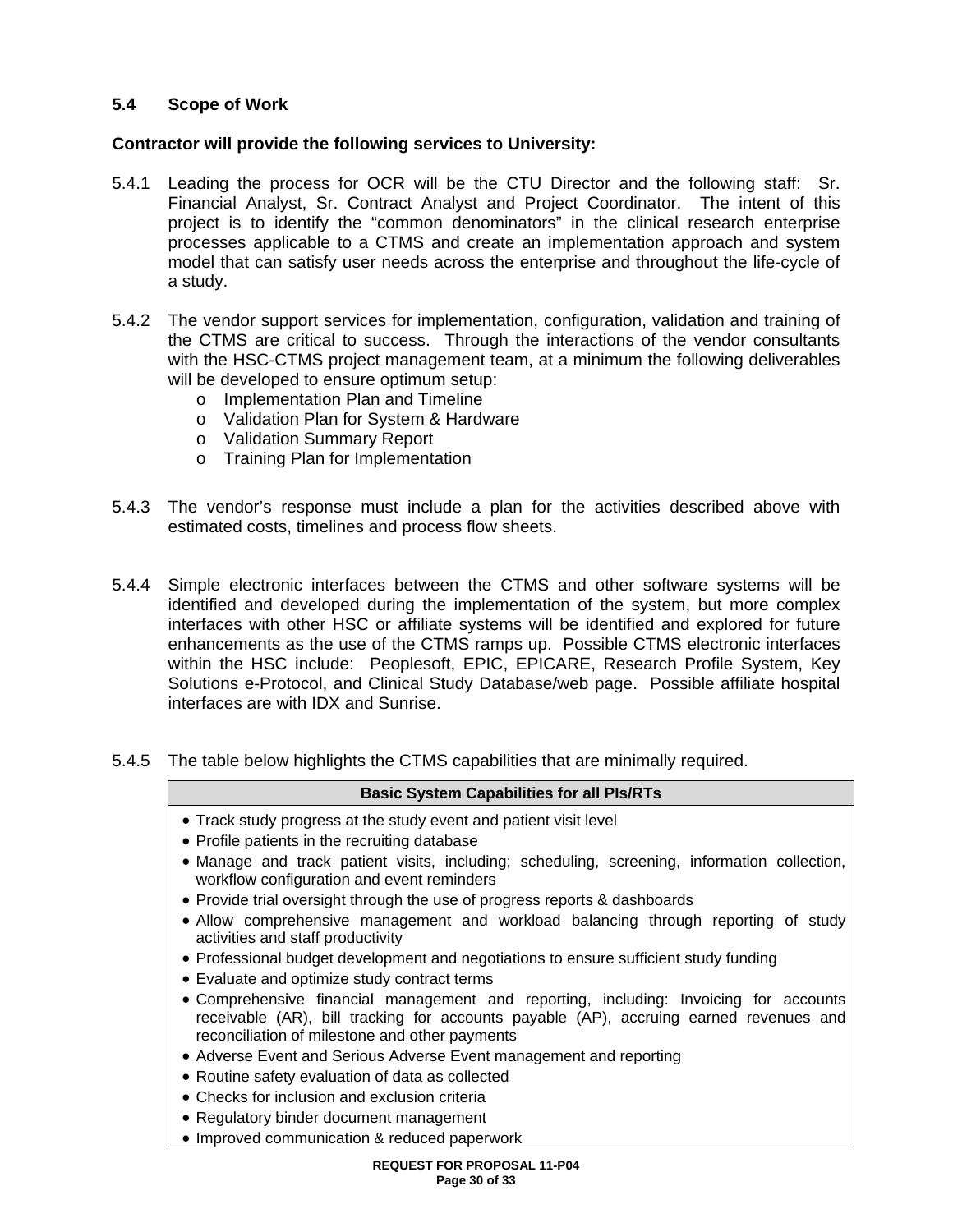- Improves and facilitates workflow through standard practices
- Study level, role-based access and privileges to CTMS functionalities
- Provides compliance to and support for HIPAA, current Good Clinical Practice (cGCP), 21 Code of Federal Regulations (CFR) Part 11, and Quality System Regulations for data security and integrity
- 5.5.6 The multiple objectives of a CTMS implementation must be well understood, e.g.; achieving sound financial practices while also enhancing protocol management and therefore regulatory compliance and patient care issues.
- 5.5.7 Perhaps the most ground-breaking benefit of the centrally managed CTMS is the visibility of CT performance metrics across the entire HSC. Real time and periodic financial performance reports will be available at the study, department, center and enterprise level. Similar reports for study progress and staff activity will also be available thereby, greatly enhancing the ability to strategically manage these key aspects of the institution's research portfolio at an executive level with accurate and detailed data.
- 5.5.8 In addition, the security features of a hosted CTMS application should include:
	- o Authenticated System Access: All applications require authenticated access to the system using a login identifier and password. Passwords are always encrypted and login identifiers are unique.
	- o Password Strength: All passwords are required to be at least 6 characters and must include a combination of alphabetic and numeric characters.
	- o Password Aging: All users are required to change their passwords within a customerspecified period of days. 90-day password expiration is the default. Users are warned before the password expires.
	- o Inactive Session Termination: The system administrator will designate the amount of time a session can be "inactive" prior to the program automatically terminating. This prevents a situation where a user steps away from his/her desk, inadvertently leaves confidential information visible on their screen.
	- o Data Partitioning: meet HIPAA's guidelines for providing user access to data strictly on a "need to know" basis
	- o User Activity Auditing: detailed logging of the viewing and/or modification of patientspecific information, along with a list of all successful and failed system login attempts
	- o Data encryption- provide assurance that all traffic between the application and users and between the application and the database servers is encrypted using current standards.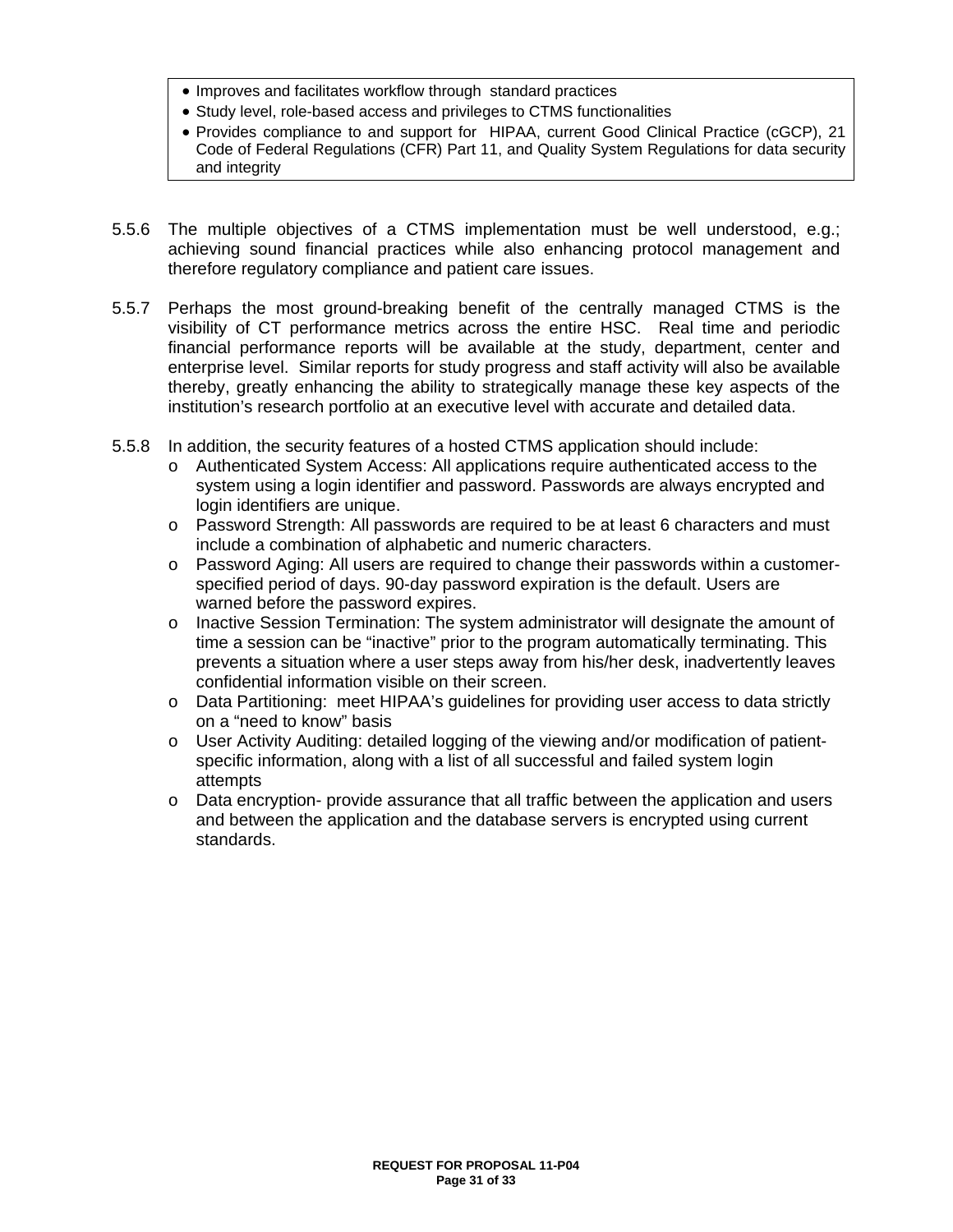# **SECTION 6 PRICING AND DELIVERY SCHEDULE**

### Proposal of:

(Proposer Company Name)

**To:** The University of Texas at Health Science Center at San Antonio

**Ref.:** Clinical Trial Management System related to the Office of Clinical Research

### **RFP No.: 745 – 11 – P04**

Ladies and Gentlemen:

Having carefully examined all the specifications and requirements of this RFP and any attachments thereto, the undersigned proposes to furnish the **Clinical Trial Management System** required pursuant to the above-referenced Request for Proposal upon the terms quoted below.

### **6.1 Pricing for Services Offered**

Please complete the below table. Provide pricing for additional items not listed, using a similar table format.

### **6.2 Delivery Schedule of Events and Time Periods**

Please confirm your acceptance of the delivery schedule noted in the below table. If proposing a different delivery schedule, please provide details using a similar table format.

|      | <b>Pricing and Delivery Schedule</b> |                                                                                                            |  |                                 |  |
|------|--------------------------------------|------------------------------------------------------------------------------------------------------------|--|---------------------------------|--|
| Year | No.<br><b>Description of Service</b> |                                                                                                            |  | <b>Delivery</b><br><b>Month</b> |  |
|      | 1                                    | Web accessible, vendor hosted CTMS for up to 25 active studies with<br>500 active participants.            |  | $\mathbf{1}$                    |  |
|      | $\overline{2}$                       | User documentation - Standard operating procedures                                                         |  | 1                               |  |
|      | 3                                    | User documentation - Operational guides and tip-sheets                                                     |  | 1                               |  |
|      | 4                                    | User documentation - Training materials                                                                    |  | 1                               |  |
|      | 5                                    | Training plan and schedule for Implementation training                                                     |  | 1                               |  |
|      | 6                                    | Formal specification requirements of hardware/software                                                     |  | $\mathcal{P}$                   |  |
| 1    | 7                                    | System configuration for the HSC                                                                           |  | 2                               |  |
|      | 8                                    | Development support regarding CTMS implementation configuration                                            |  | $1 - 3$                         |  |
|      | 9                                    | HSC Project Team training on the system                                                                    |  | 3                               |  |
|      | 10                                   | Pilot test plan for HSC configuration of CTMS                                                              |  | 3                               |  |
|      | 11                                   | Formal specification requirements of hardware/software                                                     |  | 3                               |  |
|      | 12                                   | Design testing to include a traceability matrix (specifications vs. test<br>outcomes)                      |  | 3                               |  |
|      | 13                                   | Installation Qualification and Operational Qualification validation plan<br>for CTMS hardware and software |  | $4-6$                           |  |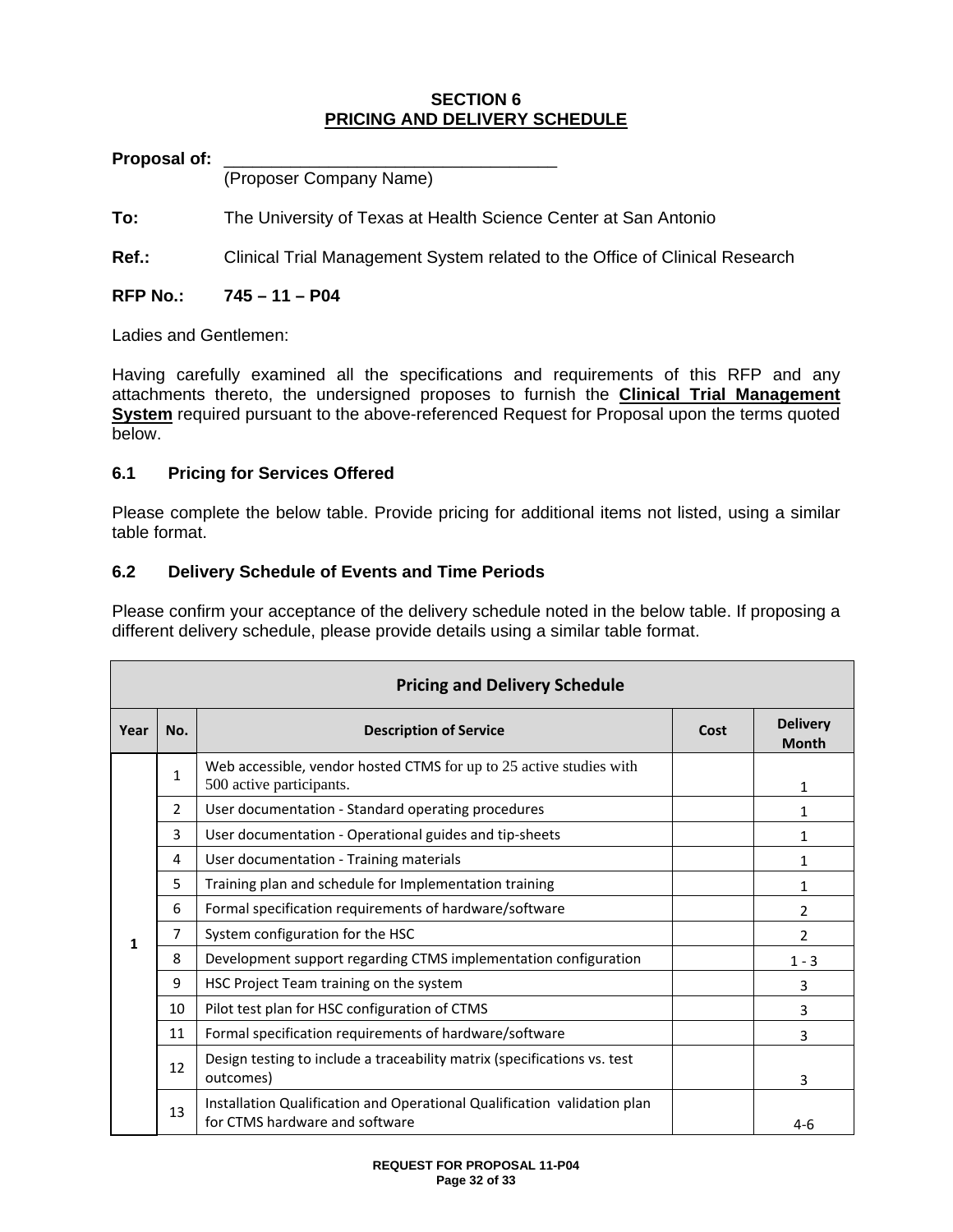|                | 14 | Plan for user qualification on CTMS                                                                                                                                                            | $4-6$        |
|----------------|----|------------------------------------------------------------------------------------------------------------------------------------------------------------------------------------------------|--------------|
|                | 15 | Documentation for user qualification on CTMS                                                                                                                                                   | $4-6$        |
|                | 16 | Development support regarding CTMS report and object development.                                                                                                                              | $3 - 12$     |
|                | 17 | Development support regarding CTMS training                                                                                                                                                    | $10 - 12$    |
|                | 18 | Installation Qualifications and Operational Qualifications report<br>documenting that the CTMS software is installed and configured<br>correctly and functions according to HSC specifications | $10 - 12$    |
|                | 19 | Development Support for CTO/CTMS Change Control Procedures                                                                                                                                     | $10 - 12$    |
|                | 20 | One (1) software interface between the CTMS platform and EPIC Billing<br>System to comply with Medicare billing rules.                                                                         | 12           |
| $\overline{2}$ | 21 | Web accessible, vendor hosted CTMS for up to 300 active studies with<br>6,000 active participants.                                                                                             | $\mathbf{1}$ |
|                | 22 | *Ongoing operational support                                                                                                                                                                   | $1 - 12$     |
| 3              | 23 | Web accessible, vendor hosted CTMS for up to 600 active studies with<br>12,000 active participants.                                                                                            | $\mathbf{1}$ |
|                | 24 | *Ongoing operational support                                                                                                                                                                   | $1 - 12$     |
| 4              | 25 | Web accessible, vendor hosted CTMS for up to 900 active studies with<br>18,000 active participants.                                                                                            | $\mathbf{1}$ |
|                | 26 | *Ongoing operational support                                                                                                                                                                   | $1 - 12$     |
| 5              | 27 | Web accessible, vendor hosted CTMS for up to 1,100 active studies with<br>22,000 active participants.                                                                                          | 1            |
|                | 28 | *Ongoing operational support                                                                                                                                                                   | $1 - 12$     |
|                |    | * Please provide an itemized list of services included in ongoing operational support                                                                                                          |              |
|                |    |                                                                                                                                                                                                |              |

### **6.3 University's Payment Terms**

University's standard payment terms for services are "Net 30 days." Proposer agrees that University will be entitled to withhold entitled be recent (2008) of the total payment due under the Agreement until after University's acceptance of the final work product. Indicate below the prompt payment discount that Proposer will provide to University:

Prompt Payment Discount: \_\_\_\_\_%\_\_\_\_\_days/net 30 days

Respectfully submitted,

**Proposer:** \_\_\_\_\_\_\_\_\_\_\_\_\_\_\_\_\_\_\_\_\_\_\_\_\_\_\_\_\_\_\_\_

| Bv: |                                     |
|-----|-------------------------------------|
|     | (Authorized Signature for Proposer) |
|     |                                     |

**Name:** \_\_\_\_\_\_\_\_\_\_\_\_\_\_\_\_\_\_\_\_\_\_\_\_\_\_\_\_

**Title:** 

 **Date:** \_\_\_\_\_\_\_\_\_\_\_\_\_\_\_\_\_\_\_\_\_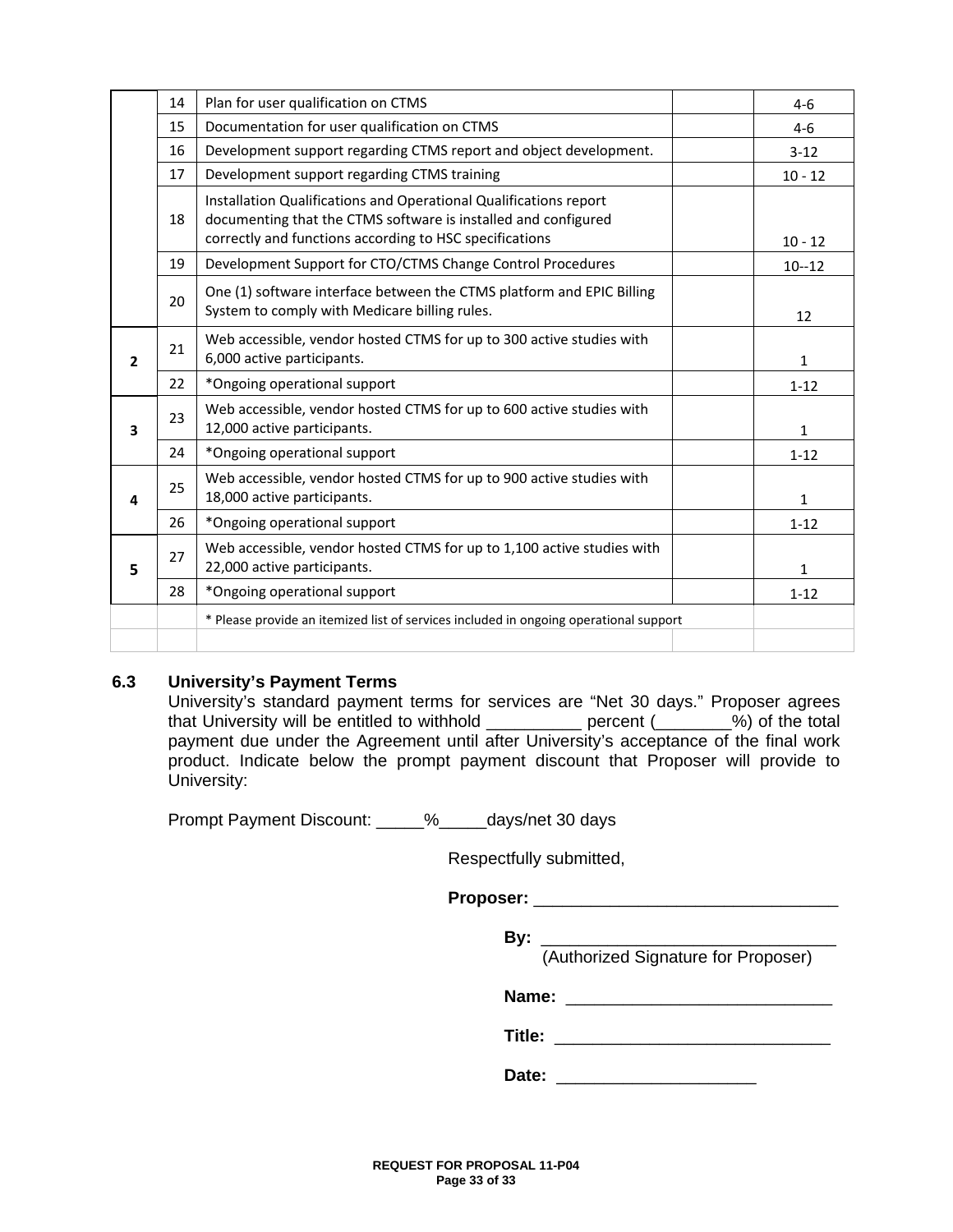# **APPENDIX ONE**

# **PROPOSAL REQUIREMENTS**

# **TABLE OF CONTENTS**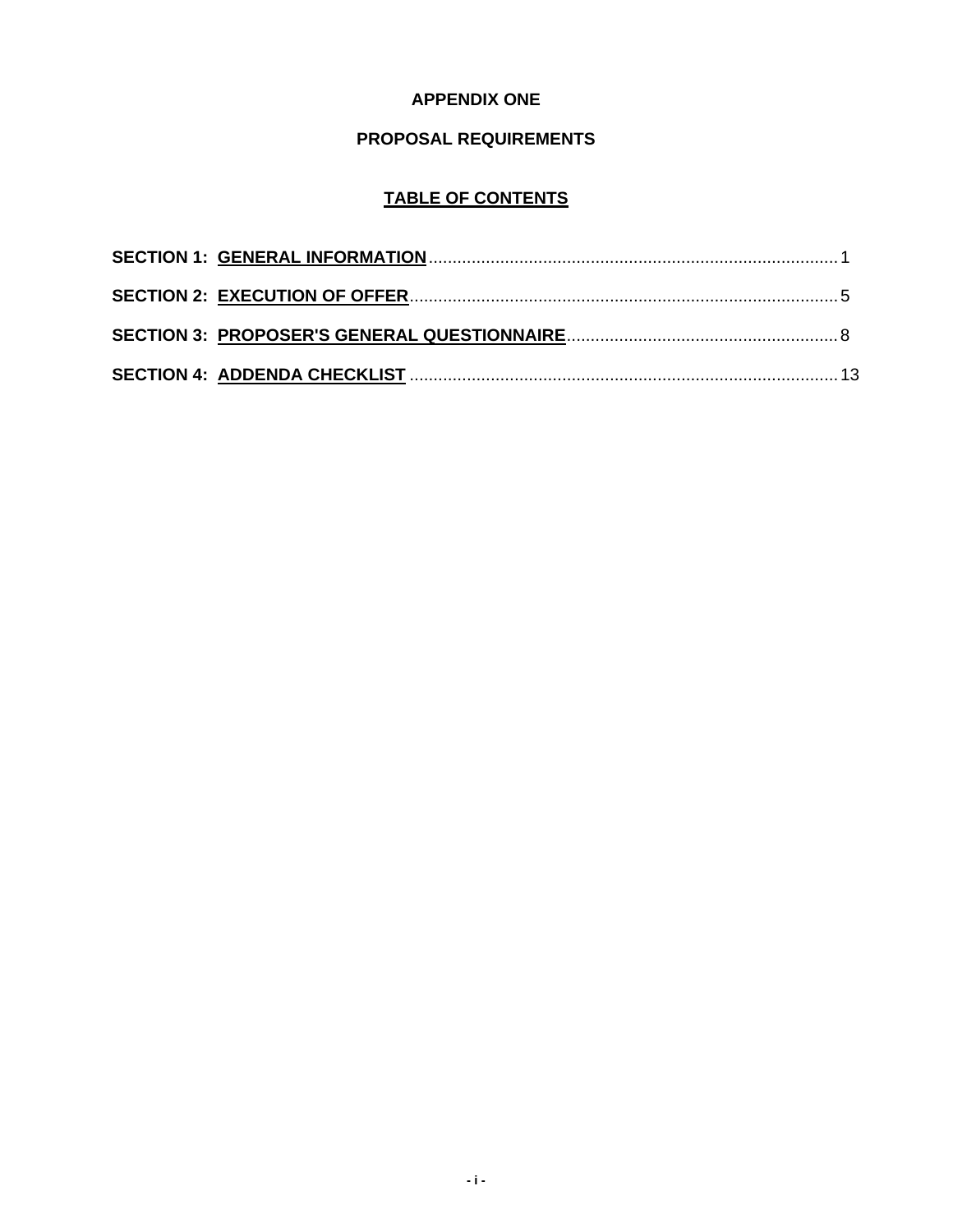#### **SECTION 1**

#### **GENERAL INFORMATION**

#### **1.1 Purpose**

University is soliciting competitive sealed proposals from Proposers having suitable qualifications and experience providing services in accordance with the terms, conditions and requirements set forth in this RFP. This RFP provides sufficient information for interested parties to prepare and submit proposals for consideration by University.

By submitting a proposal, Proposer certifies that it understands this RFP and has full knowledge of the scope, nature, quality, and quantity of the services to be performed, the detailed requirements of the services to be provided, and the conditions under which such services are to be performed. Proposer also certifies that it understands that all costs relating to preparing a response to this RFP will be the sole responsibility of the Proposer.

PROPOSER IS CAUTIONED TO READ THE INFORMATION CONTAINED IN THIS RFP CAREFULLY AND TO SUBMIT A COMPLETE RESPONSE TO ALL REQUIREMENTS AND QUESTIONS AS DIRECTED.

#### **1.2 Inquiries and Interpretations**

University may in its sole discretion respond in writing to written inquiries concerning this RFP and mail its response as an Addendum to all parties recorded by University as having received a copy of this RFP. Only University's responses that are made by formal written Addenda will be binding on University. Any verbal responses, written interpretations or clarifications other than Addenda to this RFP will be without legal effect. All Addenda issued by University prior to the Submittal Deadline will be and are hereby incorporated as a part of this RFP for all purposes.

Proposers are required to acknowledge receipt of each Addendum as specified in this Section. The Proposer must acknowledge all Addenda by completing, signing and returning the Addenda Checklist (ref. **Section 4** of **APPENDIX ONE**). The Addenda Checklist must be received by University prior to the Submittal Deadline and should accompany the Proposer's proposal.

Any interested party that receives this RFP by means other than directly from University is responsible for notifying University that it has received an RFP package, and should provide its name, address, telephone number and FAX number to University, so that if University issues Addenda to this RFP or provides written answers to questions, that information can be provided to such party.

#### **1.3 Public Information**

Proposer is hereby notified that University strictly adheres to all statutes, court decisions and the opinions of the Texas Attorney General with respect to disclosure of public information.

University may seek to protect from disclosure all information submitted in response to this RFP until such time as a final agreement is executed.

Upon execution of a final agreement, University will consider all information, documentation, and other materials requested to be submitted in response to this RFP, to be of a non-confidential and non-proprietary nature and, therefore, subject to public disclosure under the *Texas Public Information Act* (*Government Code*, Chapter 552.001, et seq.). Proposer will be advised of a request for public information that implicates their materials and will have the opportunity to raise any objections to disclosure to the Texas Attorney General. Certain information may be protected from release under Sections 552.101, 552.110, 552.113, and 552.131, *Government Code*.

#### **1.4 Type of Agreement**

Contractor, if any, will be required to enter into a contract with University in a form that (i) includes terms and conditions substantially similar to the terms and conditions set forth in **Section 4** of this RFP, and (ii) is otherwise acceptable to University in all respects (the "**Agreement**").

#### **1.5 Proposal Evaluation Process**

University will select Contractor by using the competitive sealed proposal process described in this Section. University will open the HSP Envelope submitted by a Proposer prior to opening the Proposer's proposal in order to ensure that the Proposer has submitted the number of completed and signed originals of the Proposer's HUB Subcontracting Plan (also called the HSP) that are required by this RFP (ref. **Section 2.5.4** of the RFP.) All proposals submitted by the Submittal Deadline accompanied by the number of completed and signed originals of the HSP that are required by this RFP will be opened publicly to identify the name of each Proposer submitting a proposal. Any proposals that are not submitted by the Submittal Date or that are not accompanied by the number of completed and signed originals of the HSP that are required by this RFP will be rejected by the University as non-responsive due to material failure to comply with advertised specifications. After the opening of the proposals and upon completion of the initial review and evaluation of the proposals, University may invite one or more selected Proposers to participate in oral presentations. University will use commercially reasonable efforts to avoid public disclosure of the contents of a proposal prior to selection of Contractor.

University may make the selection of Contractor on the basis of the proposals initially submitted, without discussion, clarification or modification. In the alternative, University may make the selection of Contractor on the basis of negotiation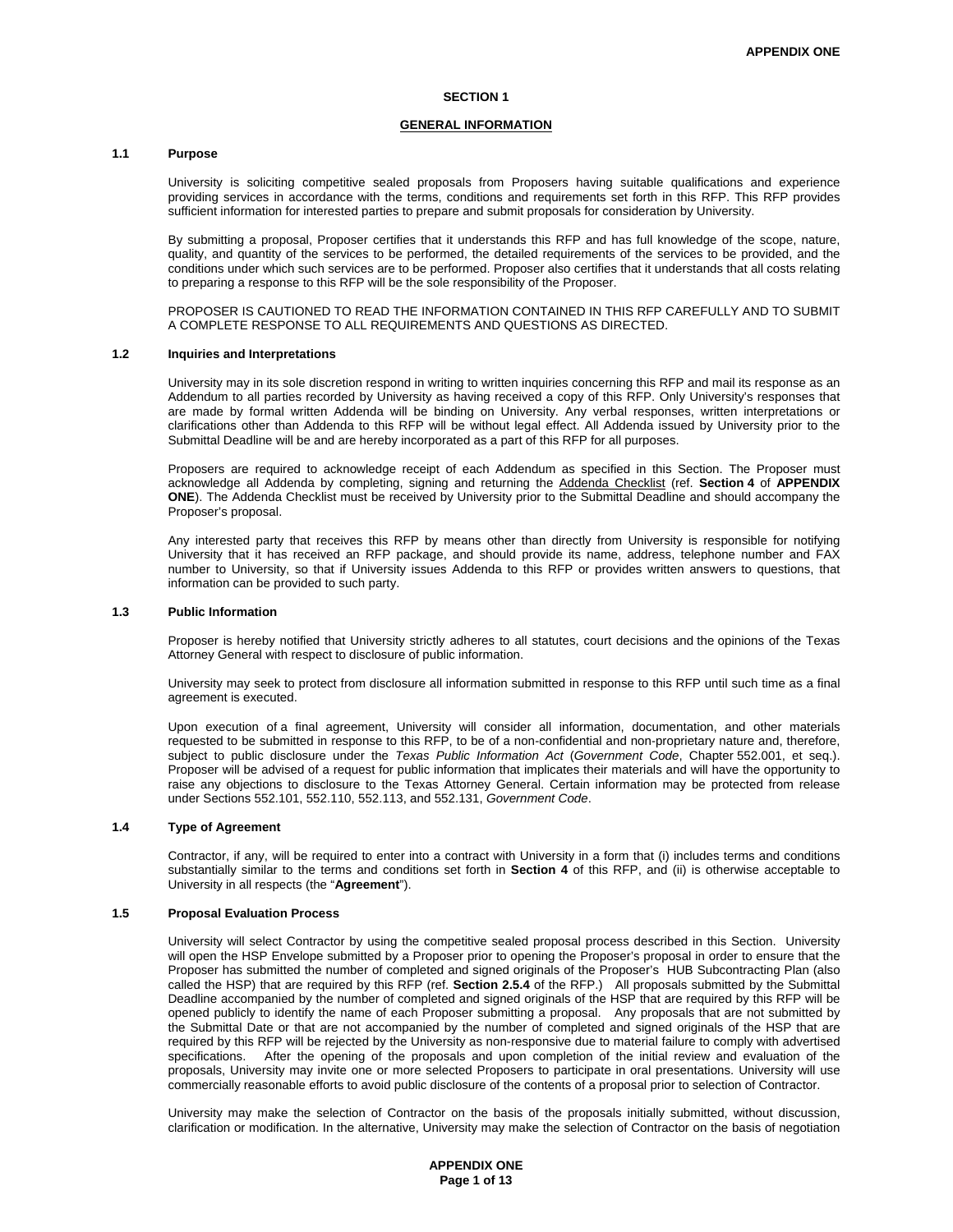with any of the Proposers. In conducting such negotiations, University will avoid disclosing the contents of competing proposals.

At University's sole option and discretion, University may discuss and negotiate all elements of the proposals submitted by selected Proposers within a specified competitive range. For purposes of negotiation, University may establish, after an initial review of the proposals, a competitive range of acceptable or potentially acceptable proposals composed of the highest rated proposal(s). In that event, University will defer further action on proposals not included within the competitive range pending the selection of Contractor; provided, however, University reserves the right to include additional proposals in the competitive range if deemed to be in the best interests of University.

After submission of a proposal but before final selection of Contractor is made, University may permit a Proposer to revise its proposal in order to obtain the Proposer's best and final offer. In that event, representations made by Proposer in its revised proposal, including price and fee quotes, will be binding on Proposer. University will provide each Proposer within the competitive range with an equal opportunity for discussion and revision of its proposal. University is not obligated to select the Proposer offering the most attractive economic terms if that Proposer is not the most advantageous to University overall, as determined by University.

University reserves the right to (a) enter into an agreement for all or any portion of the requirements and specifications set forth in this RFP with one or more Proposers, (b) reject any and all proposals and re-solicit proposals, or (c) reject any and all proposals and temporarily or permanently abandon this selection process, if deemed to be in the best interests of University. Proposer is hereby notified that University will maintain in its files concerning this RFP a written record of the basis upon which a selection, if any, is made by University.

#### **1.6 Proposer's Acceptance of Evaluation Methodology**

By submitting a proposal, Proposer acknowledges (1) Proposer's acceptance of [a] the Proposal Evaluation Process (ref. **Section 1.5** of **APPENDIX ONE**), [b] the Criteria for Selection (ref. **2.3** of this RFP), [c] the Specifications and Additional Questions (ref. **Section 5** of this RFP), [d] the terms and conditions set forth in **Section 4** of this RFP, and [e] all other requirements and specifications set forth in this RFP; and (2) Proposer's recognition that some subjective judgments must be made by University during this RFP process.

#### **1.7 Solicitation for Proposal and Proposal Preparation Costs**

Proposer understands and agrees that (1) this RFP is a solicitation for proposals and University has made no representation written or oral that one or more agreements with University will be awarded under this RFP; (2) University issues this RFP predicated on University's anticipated requirements for the Services, and University has made no representation, written or oral, that any particular scope of services will actually be required by University; and (3) Proposer will bear, as its sole risk and responsibility, any cost that arises from Proposer's preparation of a proposal in response to this RFP.

#### **1.8 Proposal Requirements and General Instructions**

- 1.8.1 Proposer should carefully read the information contained herein and submit a complete proposal in response to all requirements and questions as directed.
- 1.8.2 Proposals and any other information submitted by Proposer in response to this RFP will become the property of University.
- 1.8.3 University will not provide compensation to Proposer for any expenses incurred by the Proposer for proposal preparation or for demonstrations or oral presentations that may be made by Proposer, unless otherwise expressly agreed in writing. Proposer submits its proposal at its own risk and expense.
- 1.8.4 Proposals that (i) are qualified with conditional clauses; (ii) alter, modify, or revise this RFP in any way; or (iii) contain irregularities of any kind, are subject to disqualification by University, at University's sole discretion.
- 1.8.5 Proposals should be prepared simply and economically, providing a straightforward, concise description of Proposer's ability to meet the requirements and specifications of this RFP. Emphasis should be on completeness, clarity of content, and responsiveness to the requirements and specifications of this RFP.
- 1.8.6 University makes no warranty or guarantee that an award will be made as a result of this RFP. University reserves the right to accept or reject any or all proposals, waive any formalities, procedural requirements, or minor technical inconsistencies, and delete any requirement or specification from this RFP when deemed to be in University's best interest. University reserves the right to seek clarification from any Proposer concerning any item contained in its proposal prior to final selection. Such clarification may be provided by telephone conference or personal meeting with or writing to University, at University's sole discretion. Representations made by Proposer within its proposal will be binding on Proposer.
- 1.8.7 Any proposal that fails to comply with the requirements contained in this RFP may be rejected by University, in University's sole discretion.

#### **1.9 Preparation and Submittal Instructions**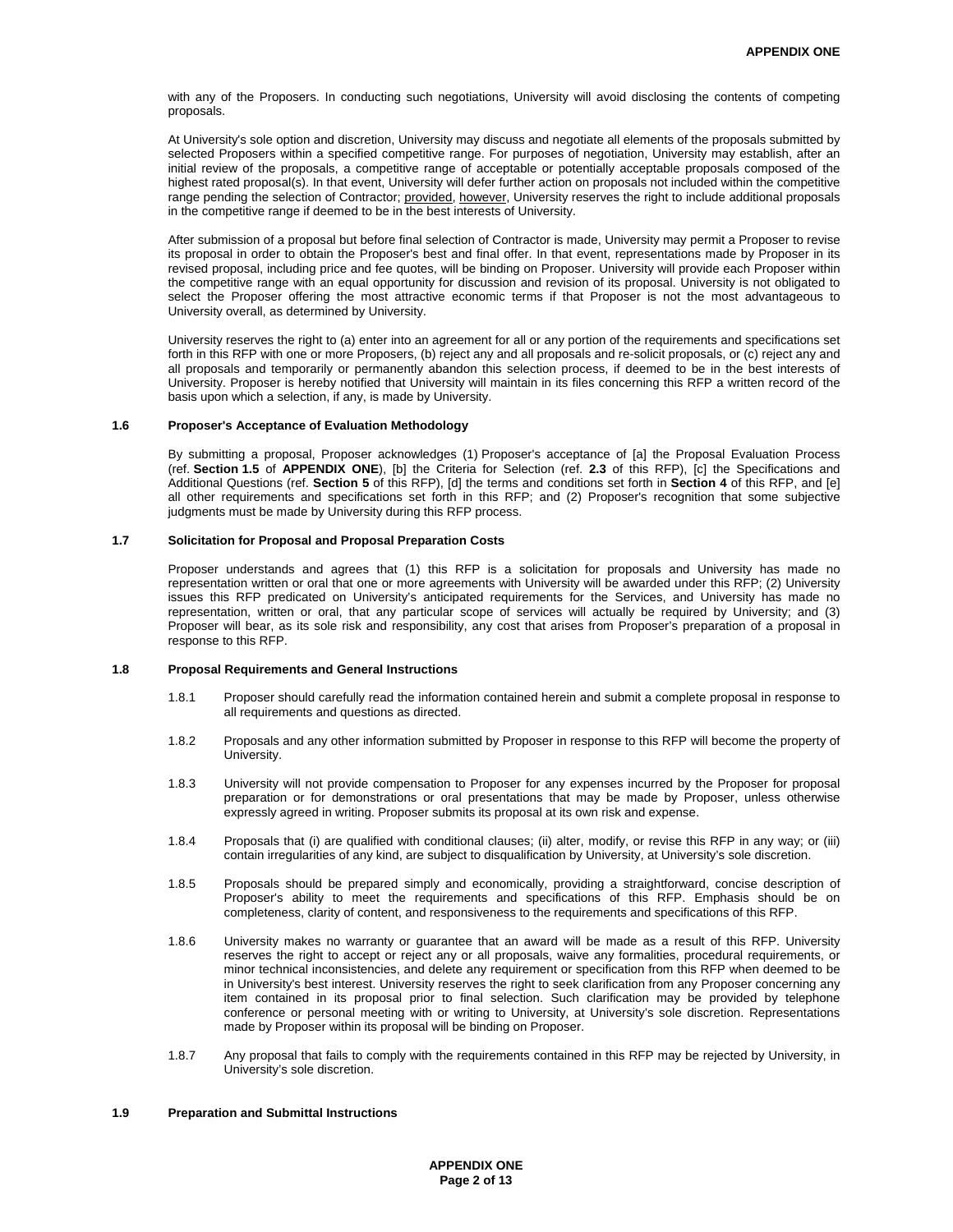#### 1.9.1 Specifications and Additional Questions

Proposals must include responses to the questions in Specifications and Additional Questions (ref. **Section 5** of this RFP). Proposer should reference the item number and repeat the question in its response. In cases where a question does not apply or if unable to respond, Proposer should refer to the item number, repeat the question, and indicate N/A (Not Applicable) or N/R (No Response), as appropriate. Proposer should explain the reason when responding N/A or N/R.

#### 1.9.2 Execution of Offer

Proposer must complete, sign and return the attached Execution of Offer (ref. **Section 2** of **APPENDIX ONE**) as part of its proposal. The Execution of Offer must be signed by a representative of Proposer duly authorized to bind the Proposer to its proposal. Any proposal received without a completed and signed Execution of Offer may be rejected by University, in its sole discretion.

#### 1.9.3 Pricing and Delivery Schedule

Proposer must complete and return the Pricing and Delivery Schedule (ref. **Section 6** of this RFP), as part of its proposal. In the Pricing and Delivery Schedule, the Proposer should describe in detail (a) the total fees for the entire scope of the Services; and (b) the method by which the fees are calculated. The fees must inclusive of all associated costs for delivery, labor, insurance, taxes, overhead, and profit.

University will not recognize or accept any charges or fees to perform the Services that are not specifically stated in the Pricing and Delivery Schedule.

In the Pricing and Delivery Schedule, Proposer should describe each significant phase in the process of providing the Services to University, and the time period within which Proposer proposes to be able to complete each such phase.

#### 1.9.4 Proposer's General Questionnaire

Proposals must include responses to the questions in Proposer's General Questionnaire (ref. **Section 3** of **APPENDIX ONE).** Proposer should reference the item number and repeat the question in its response. In cases where a question does not apply or if unable to respond, Proposer should refer to the item number, repeat the question, and indicate N/A (Not Applicable) or N/R (No Response), as appropriate. Proposer should explain the reason when responding N/A or N/R.

#### 1.9.5 Addenda Checklist

Proposer should acknowledge all Addenda to this RFP (if any) by completing, signing and returning the Addenda Checklist (ref. **Section 4** of **APPENDIX ONE**) as part of its proposal. Any proposal received without a completed and signed Addenda Checklist may be rejected by University, in its sole discretion.

#### 1.9.6 Submission

Proposer should submit all proposal materials enclosed in a sealed envelope, box, or container. The RFP No. (ref. **Section 1.3** of this RFP) and the Submittal Deadline (ref. **Section 2.1** of this RFP) should be clearly shown in the lower left-hand corner on the top surface of the container. In addition, the name and the return address of the Proposer should be clearly visible.

Proposer must also submit the number of originals of the HUB Subcontracting Plan (also called the HSP) as required by this RFP (ref. **Section 2.5** of the RFP.)

Upon Proposer's request and at Proposer's expense, University will return to a Proposer its proposal received after the Submittal Deadline if the proposal is properly identified. University will not under any circumstances consider a proposal that is received after the Submittal Deadline or which is not accompanied by the number of completed and signed originals of the HSP that are required by this RFP.

University will not accept proposals submitted by telephone, proposals submitted by Facsimile ("**FAX**") transmission, or proposals submitted by electronic transmission (i.e., e-mail) in response to this RFP.

Except as otherwise provided in this RFP, no proposal may be changed, amended, or modified after it has been submitted to University. However, a proposal may be withdrawn and resubmitted at any time prior to the Submittal Deadline. No proposal may be withdrawn after the Submittal Deadline without University's consent, which will be based on Proposer's submittal of a written explanation and documentation evidencing a reason acceptable to University, in University's sole discretion.

By signing the Execution of Offer (ref. **Section 2** of **APPENDIX ONE**) and submitting a proposal, Proposer certifies that any terms, conditions, or documents attached to or referenced in its proposal are applicable to this procurement only to the extent that they (a) do not conflict with the laws of the State of Texas or this RFP and (b) do not place any requirements on University that are not set forth in this RFP or in the Appendices to this RFP. Proposer further certifies that the submission of a proposal is Proposer's good faith intent to enter into an agreement with University as specified herein and that such intent is not contingent upon University's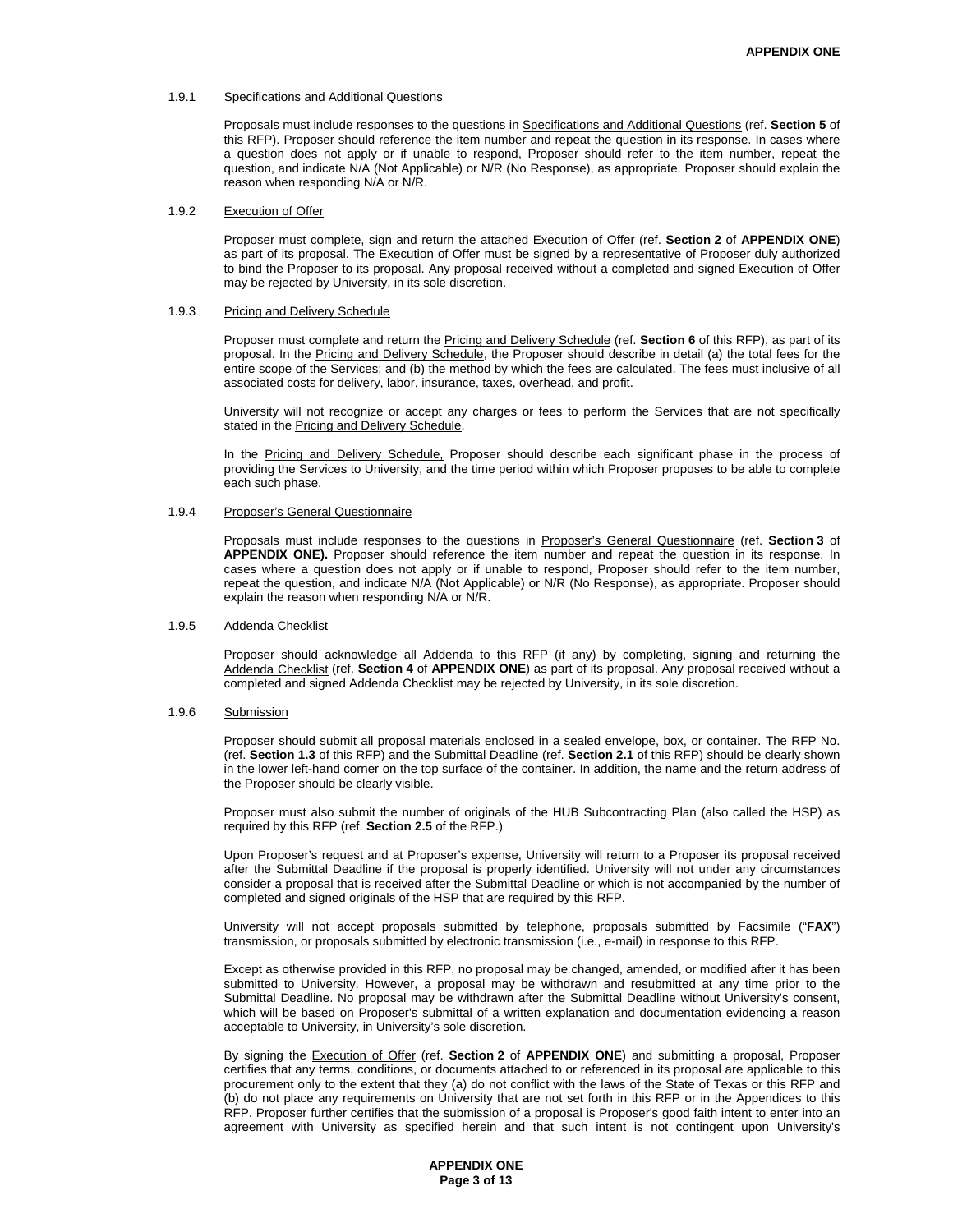acceptance or execution of any terms, conditions, or other documents attached to or referenced in Proposer's proposal.

#### 1.9.7 Page Size, Binders, and Dividers

Proposals must be typed on letter-size (8-1/2" x 11") paper, and must be submitted in a binder. Preprinted material should be referenced in the proposal and included as labeled attachments. Sections within a proposal should be divided by tabs for ease of reference.

#### 1.9.8 Table of Contents

Proposals must include a Table of Contents with page number references. The Table of Contents must contain sufficient detail and be organized according to the same format as presented in this RFP, to allow easy reference to the sections of the proposal as well as to any separate attachments (which should be identified in the main Table of Contents). If a Proposer includes supplemental information or non-required attachments with its proposal, this material should be clearly identified in the Table of Contents and organized as a separate section of the proposal.

#### 1.9.9 Pagination

All pages of the proposal should be numbered sequentially in Arabic numerals (1, 2, 3, etc.). Attachments should be numbered or referenced separately.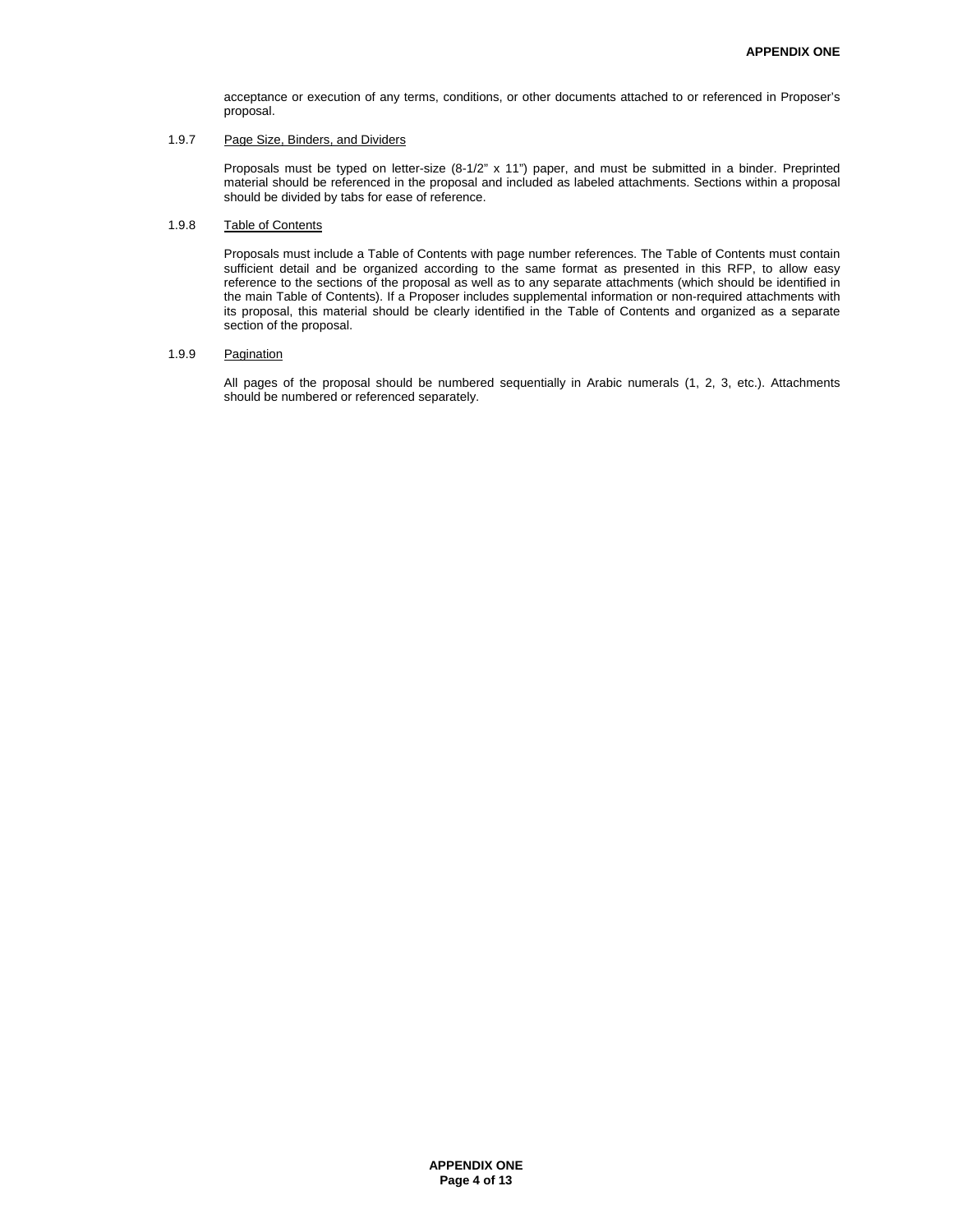#### **SECTION 2**

#### **EXECUTION OF OFFER**

#### **THIS EXECUTION OF OFFER MUST BE COMPLETED, SIGNED AND RETURNED WITH PROPOSER'S PROPOSAL. FAILURE TO COMPLETE, SIGN AND RETURN THIS EXECUTION OF OFFER WITH THE PROPOSER'S PROPOSAL MAY RESULT IN THE REJECTION OF THE PROPOSAL.**

- **2.1** By signature hereon, Proposer represents and warrants the following:
	- 2.1.1 Proposer acknowledges and agrees that (1) this RFP is a solicitation for a proposal and is not a contract or an offer to contract; (2) the submission of a proposal by Proposer in response to this RFP will not create a contract between University and Proposer; (3) University has made no representation or warranty, written or oral, that one or more contracts with University will be awarded under this RFP; and (4) Proposer will bear, as its sole risk and responsibility, any cost arising from Proposer's preparation of a response to this RFP.
	- 2.1.2 Proposer is a reputable company that is lawfully and regularly engaged in providing the Services.
	- 2.1.3 Proposer has the necessary experience, knowledge, abilities, skills, and resources to perform the Services.
	- 2.1.4 Proposer is aware of, is fully informed about, and is in full compliance with all applicable federal, state and local laws, rules, regulations and ordinances.
	- 2.1.5 Proposer understands (i) the requirements and specifications set forth in this RFP and (ii) the terms and conditions set forth in Section 4 of this RFP, under which Proposer will be required to operate.
	- 2.1.6 If selected by University, Proposer will not delegate any of its duties or responsibilities under this RFP or the Agreement to any sub-contractor, except as expressly provided in the Agreement.
	- 2.1.7 If selected by University, Proposer will maintain any insurance coverage as required by the Agreement during the term thereof.
	- 2.1.8 All statements, information and representations prepared and submitted in response to this RFP are current, complete, true and accurate. Proposer acknowledges that University will rely on such statements, information and representations in selecting Contractor. If selected by University, Proposer will notify University immediately of any material change in any matters with regard to which Proposer has made a statement or representation or provided information.
	- 2.1.9 PROPOSER WILL DEFEND WITH COUNSEL APPROVED BY UNIVERSITY, INDEMNIFY, AND HOLD HARMLESS UNIVERSITY, THE UNIVERSITY OF TEXAS SYSTEM, THE STATE OF TEXAS, AND ALL OF THEIR REGENTS, OFFICERS, AGENTS AND EMPLOYEES, FROM AND AGAINST ALL ACTIONS, SUITS, DEMANDS, COSTS, DAMAGES, LIABILITIES AND OTHER CLAIMS OF ANY NATURE, KIND OR DESCRIPTION, INCLUDING REASONABLE ATTORNEYS' FEES INCURRED IN INVESTIGATING, DEFENDING OR SETTLING ANY OF THE FOREGOING, ARISING OUT OF, CONNECTED WITH, OR RESULTING FROM ANY NEGLIGENT ACTS OR OMISSIONS OR WILLFUL MISCONDUCT OF PROPOSER OR ANY AGENT, EMPLOYEE, SUBCONTRACTOR, OR SUPPLIER OF PROPOSER IN THE EXECUTION OR PERFORMANCE OF ANY CONTRACT OR AGREEMENT RESULTING FROM THIS RFP.
	- 2.1.10 Pursuant to Sections 2107.008 and 2252.903, *Government Code*, any payments owing to Proposer under any contract or agreement resulting from this RFP may be applied directly to any debt or delinquency that Proposer owes the State of Texas or any agency of the State of Texas regardless of when it arises, until such debt or delinquency is paid in full.
- **2.2** By signature hereon, Proposer offers and agrees to furnish the Services to University and comply with all terms, conditions, requirements and specifications set forth in this RFP.
- **2.3** By signature hereon, Proposer affirms that it has not given or offered to give, nor does Proposer intend to give at any time hereafter, any economic opportunity, future employment, gift, loan, gratuity, special discount, trip, favor or service to a public servant in connection with its submitted proposal. Failure to sign this Execution of Offer, or signing with a false statement, may void the submitted proposal or any resulting contracts, and the Proposer may be removed from all proposal lists at University.
- **2.4** By signature hereon, Proposer certifies that it is not currently delinquent in the payment of any taxes due under Chapter 171, *Tax Code*, or that Proposer is exempt from the payment of those taxes, or that Proposer is an out-of-state taxable entity that is not subject to those taxes, whichever is applicable. A false certification will be deemed a material breach of any resulting contract or agreement and, at University's option, may result in termination of any resulting contract or agreement.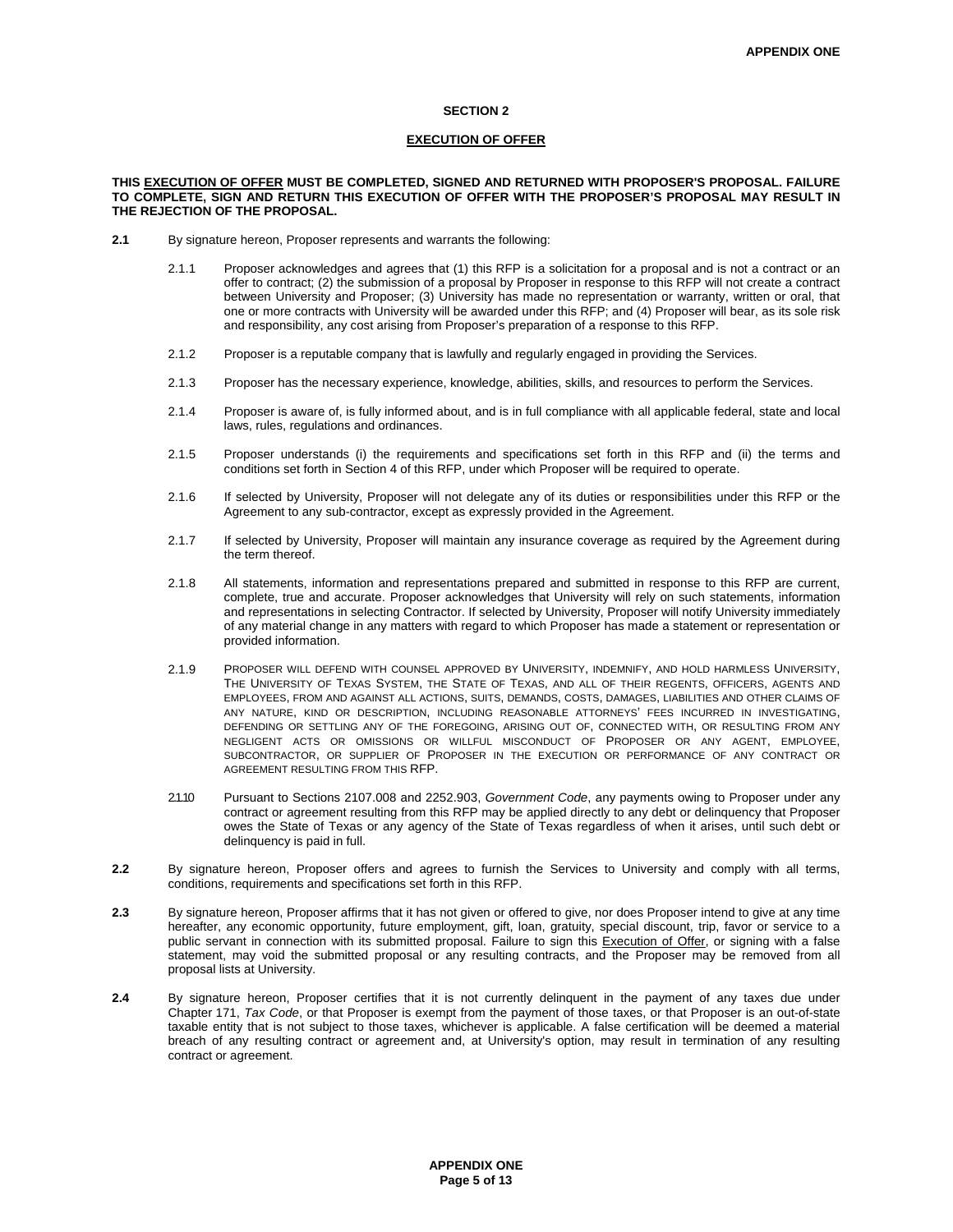- **2.5** By signature hereon, Proposer hereby certifies that neither Proposer nor any firm, corporation, partnership or institution represented by Proposer, or anyone acting for such firm, corporation or institution, has violated the antitrust laws of the State of Texas, codified in Section 15.01, et seq., *Business and Commerce Code*, or the Federal antitrust laws, nor communicated directly or indirectly the proposal made to any competitor or any other person engaged in such line of business.
- **2.6** By signature hereon, Proposer certifies that the individual signing this document and the documents made a part of this RFP, is authorized to sign such documents on behalf of Proposer and to bind Proposer under any agreements and other contractual arrangements that may result from the submission of Proposer's proposal.
- **2.7** By signature hereon, Proposer certifies as follows:

"Under Section 231.006, *Family Code,* relating to child support, Proposer certifies that the individual or business entity named in the Proposer's proposal is not ineligible to receive the specified contract award and acknowledges that any agreements or other contractual arrangements resulting from this RFP may be terminated if this certification is inaccurate."

- **2.8** By signature hereon, Proposer certifies that (i) no relationship, whether by blood, marriage, business association, capital funding agreement or by any other such kinship or connection exists between the owner of any Proposer that is a sole proprietorship, the officers or directors of any Proposer that is a corporation, the partners of any Proposer that is a partnership, the joint venturers of any Proposer that is a joint venture or the members or managers of any Proposer that is a limited liability company, on one hand, and an employee of any component of The University of Texas System, on the other hand, other than the relationships which have been previously disclosed to University in writing; (ii) Proposer has not been an employee of any component institution of The University of Texas System within the immediate twelve (12) months prior to the Submittal Deadline; and (iii) no person who, in the past four (4) years served as an executive of a state agency was involved with or has any interest in Proposer's proposal or any contract resulting from this RFP (ref. Section 669.003, *Government Code*). All disclosures by Proposer in connection with this certification will be subject to administrative review and approval before University enters into a contract or agreement with Proposer.
- **2.9** By signature hereon, Proposer certifies that in accordance with Section 2155.004, *Government Code*, no compensation has been received for its participation in the preparation of the requirements or specifications for this RFP. In addition, Proposer certifies that an award of a contract to Proposer will not violate Section 2155.006, *Government Code*, prohibiting University from entering into a contract that involves financial participation by a person who, during the previous five years, has been convicted of violating federal law or assessed a penalty in a federal civil or administrative enforcement action in connection with a contract awarded by the federal government for relief, recovery, or reconstruction efforts as a result of Hurricane Rita, Hurricane Katrina, or any other disaster occurring after September 24, 2005. Pursuant to Sections 2155.004 and 2155.006, *Government Code*, Proposer certifies that Proposer is not ineligible to receive the award of or payments under the Agreement and acknowledges that the Agreement may be terminated and payment withheld if these certifications are inaccurate.
- **2.10** By signature hereon, Proposer certifies its compliance with all federal laws and regulations pertaining to Equal Employment Opportunities and Affirmative Action.
- **2.11** By signature hereon, Proposer represents and warrants that all products and services offered to University in response to this RFP meet or exceed the safety standards established and promulgated under the Federal Occupational Safety and Health Law (Public Law 91-596) and the *Texas Hazard Communication Act*, Chapter 502, *Health and Safety Code*, and all related regulations in effect or proposed as of the date of this RFP.
- **2.12** Proposer will and has disclosed, as part of its proposal, any exceptions to the certifications stated in this Execution of Offer. All such disclosures will be subject to administrative review and approval prior to the time University makes an award or enters into any contract or agreement with Proposer.
- **2.13** If Proposer will sell or lease computer equipment to the University under any agreements or other contractual arrangements that may result from the submission of Proposer's proposal then, pursuant to Section 361.965(c), *Health & Safety Code*, Proposer certifies that it is in compliance with the Manufacturer Responsibility and Consumer Convenience Computer Equipment Collection and Recovery Act set forth in Chapter 361, Subchapter Y, *Health & Safety Code* and the rules adopted by the Texas Commission on Environmental Quality under that Act as set forth in Title 30, Chapter 328, Subchapter I, *Texas Administrative Code*. Section 361.952(2), *Health & Safety Code* states that, for purposes of the Manufacturer Responsibility and Consumer Convenience Computer Equipment Collection and Recovery Act*,* the term "computer equipment" means a desktop or notebook computer and includes a computer monitor or other display device that does not contain a tuner.

#### **2.14 Proposer should complete the following information:**

If Proposer is a Corporation, then State of Incorporation:

If Proposer is a Corporation then Proposer's Corporate Charter Number: \_

RFP No.: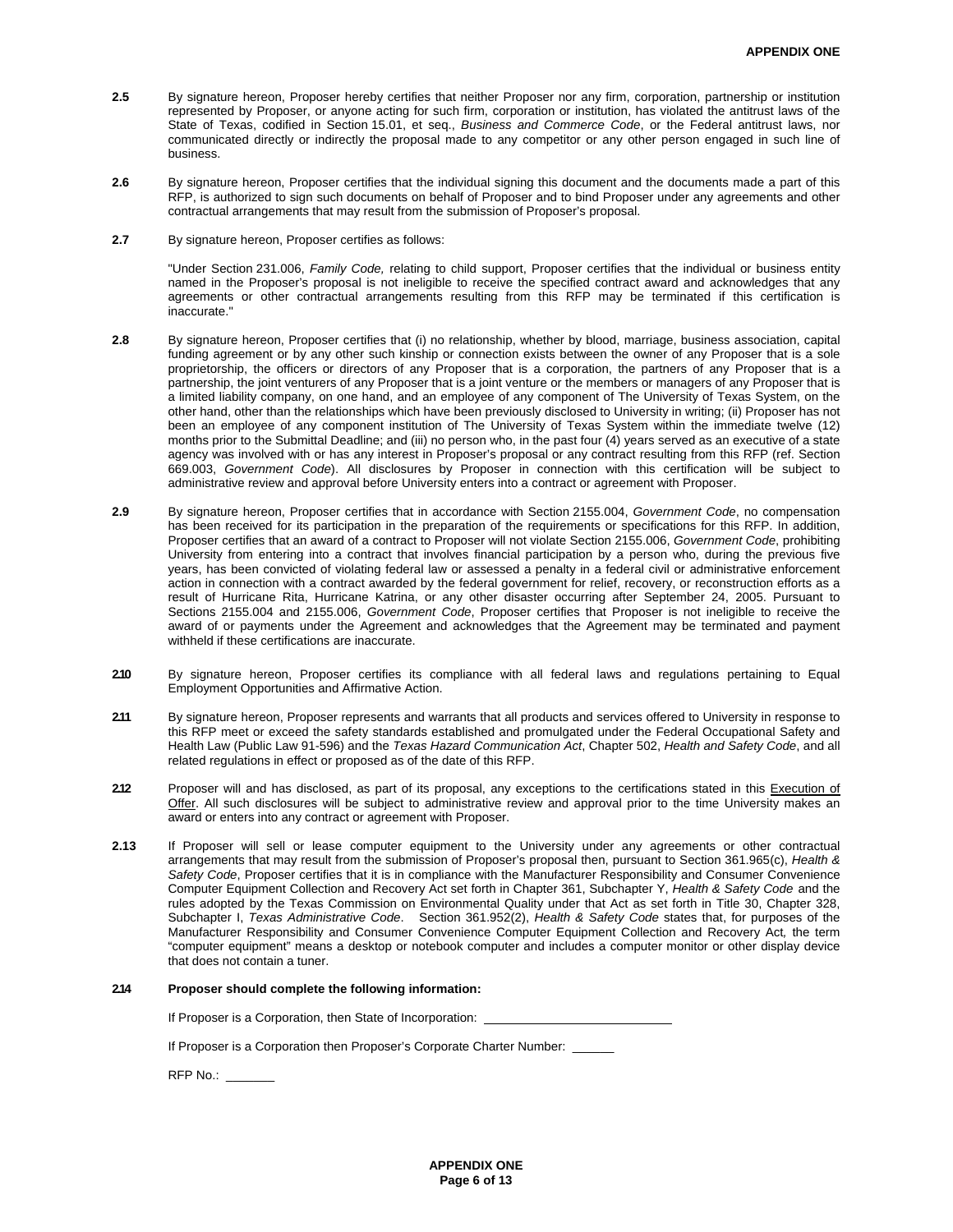**NOTICE: WITH FEW EXCEPTIONS, INDIVIDUALS ARE ENTITLED ON REQUEST TO BE INFORMED ABOUT THE INFORMATION THAT GOVERNMENTAL BODIES OF THE STATE OF TEXAS COLLECT ABOUT SUCH INDIVIDUALS. UNDER SECTIONS 552.021 AND 552.023,** *GOVERNMENT CODE***, INDIVIDUALS ARE ENTITLED TO RECEIVE AND REVIEW SUCH INFORMATION. UNDER SECTION 559.004,** *GOVERNMENT CODE***, INDIVIDUALS ARE ENTITLED TO HAVE GOVERNMENTAL BODIES OF THE STATE OF TEXAS CORRECT INFORMATION ABOUT SUCH INDIVIDUALS THAT IS INCORRECT.** 

#### **Submitted and Certified By:**

(Proposer Institution's Name)

(Signature of Duly Authorized Representative)

(Printed Name/Title)

(Date Signed)

 $\overline{a}$ 

l

 $\overline{a}$ 

(Proposer's Street Address)

(City, State, Zip Code)

(Telephone Number)

(FAX Number)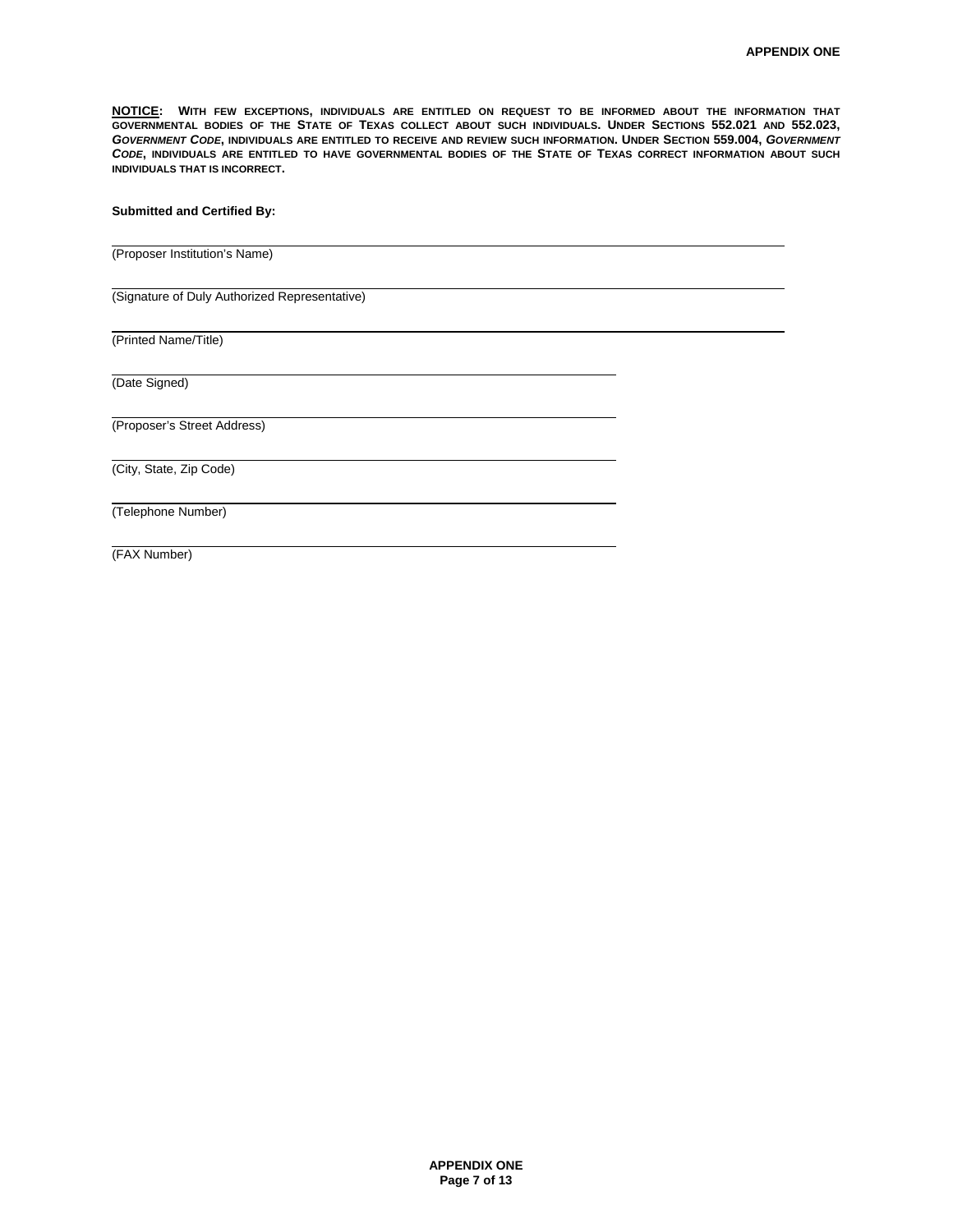#### **SECTION 3**

#### **PROPOSER'S GENERAL QUESTIONNAIRE**

**NOTICE: WITH FEW EXCEPTIONS, INDIVIDUALS ARE ENTITLED ON REQUEST TO BE INFORMED ABOUT THE INFORMATION THAT GOVERNMENTAL BODIES OF THE STATE OF TEXAS COLLECT ABOUT SUCH INDIVIDUALS. UNDER SECTIONS 552.021 AND 552.023,** *GOVERNMENT CODE***, INDIVIDUALS ARE ENTITLED TO RECEIVE AND REVIEW SUCH INFORMATION. UNDER SECTION 559.004,** *GOVERNMENT CODE***, INDIVIDUALS ARE ENTITLED TO HAVE GOVERNMENTAL BODIES OF THE STATE OF TEXAS CORRECT INFORMATION ABOUT SUCH INDIVIDUALS THAT IS INCORRECT.** 

Proposals must include responses to the questions contained in this Proposer's General Questionnaire. Proposer should reference the item number and repeat the question in its response. In cases where a question does not apply or if unable to respond, Proposer should refer to the item number, repeat the question, and indicate N/A (Not Applicable) or N/R (No Response), as appropriate. Proposer will explain the reason when responding N/A or N/R.

#### **3.1 Proposer Profile**

 $\overline{a}$ 

l l

l 

3.1.1 Legal name of Proposer company:

Address of principal place of business:

Address of office that would be providing service under the Agreement:

Number of years in Business:

State of incorporation:

Number of Employees:

Annual Revenues Volume:

Name of Parent Corporation, if any

**NOTE: If Proposer is a subsidiary, University prefers to enter into a contract or agreement**  with the Parent Corporation or to receive assurances of performance from the Parent **Corporation.** 

- 3.1.2 State whether Proposer will provide a copy of its financial statements for the past two (2) years, if requested by University.
- 3.1.3 Proposer will provide a financial rating of the Proposer entity and any related documentation (such as a Dunn and Bradstreet analysis) that indicates the financial stability of Proposer.
- 3.1.4 Is Proposer currently for sale or involved in any transaction to expand or to become acquired by another business entity? If yes, Proposer will explain the expected impact, both in organizational and directional terms.
- 3.1.5 Proposer will provide any details of all past or pending litigation or claims filed against Proposer that would affect its performance under the Agreement with University (if any).
- 3.1.6 Is Proposer currently in default on any loan agreement or financing agreement with any bank, financial institution, or other entity? If yes, Proposer will specify the pertinent date(s), details, circumstances, and describe the current prospects for resolution.
- 3.1.7 Does any relationship exist (whether by family kinship, business association, capital funding agreement, or any other such relationship) between Proposer and any employee of University? If yes, Proposer will explain.
- 3.1.8 Proposer will provide the name and Social Security Number for each person having at least 25% ownership interest in Proposer. This disclosure is mandatory pursuant to Section 231.006, *Family Code*, and will be used for the purpose of determining whether an owner of Proposer with an ownership interest of at least 25% is more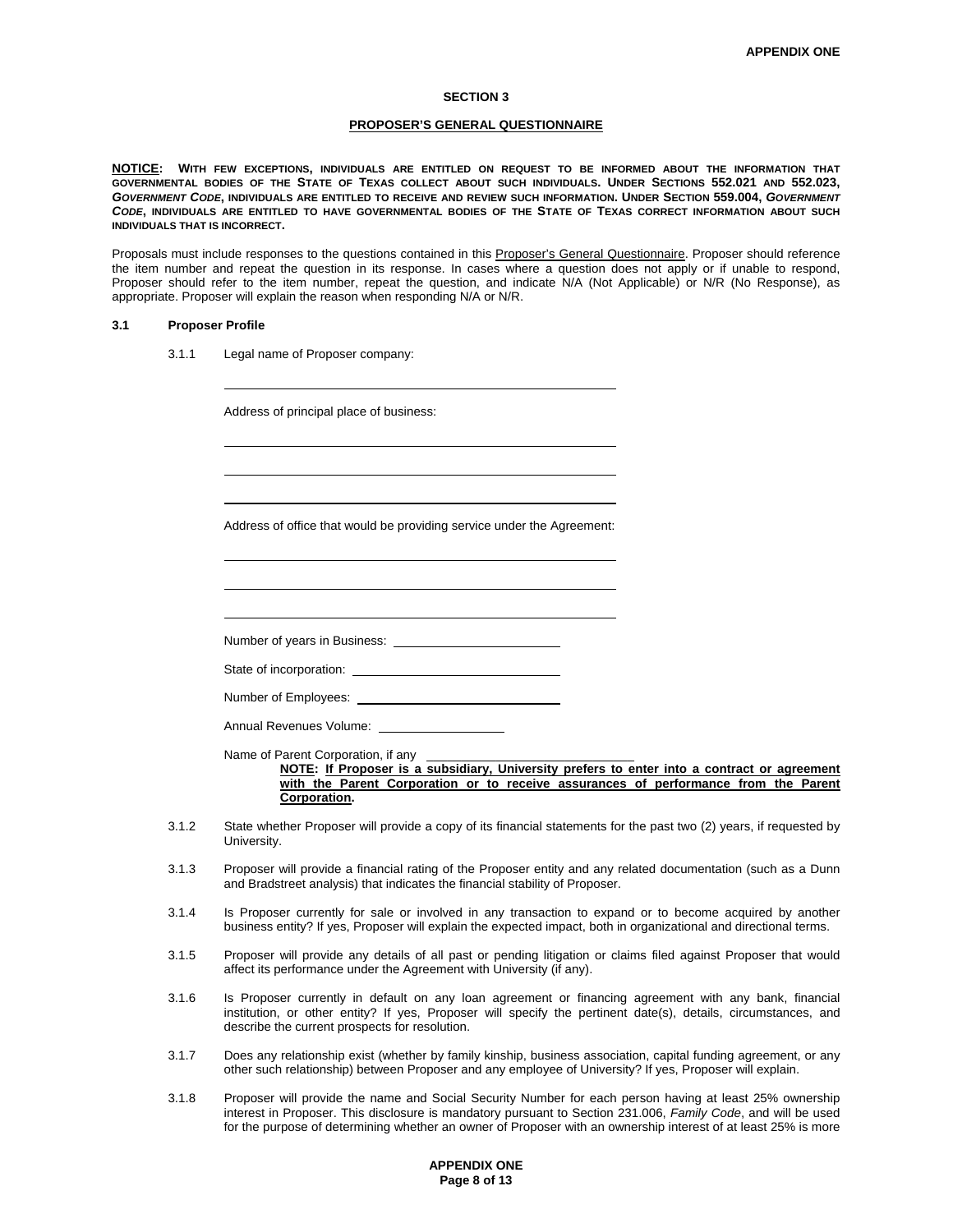than 30 days delinquent in paying child support. Further disclosure of this information is governed by the *Texas Public Information Act*, Chapter 552, *Government Code*, and other applicable law.

#### **3.2 Approach to Project Services**

- 3.2.1 Proposer will provide a statement of the Proposer's service approach and will describe any unique benefits to University from doing business with Proposer. Proposer will briefly describe its approach for each of the required services identified in **Section 5.4** Scope of Work of this RFP.
- 3.2.2 Proposer will provide an estimate of the earliest starting date for services following execution of the Agreement.
- 3.2.3 Proposer will submit a work plan with key dates and milestones. The work plan should include:
	- 3.2.3.1 Identification of tasks to be performed;
	- 3.2.3.2 Time frames to perform the identified tasks;
	- 3.2.3.3 Project management methodology;
	- 3.2.3.4 Implementation strategy; and
	- 3.2.3.5 The expected time frame in which the services would be implemented.
- 3.2.4 Proposer will describe the types of reports or other written documents Proposer will provide (if any) and the frequency of reporting, if more frequent than required in the RFP. Proposer will include samples of reports and documents if appropriate.

#### **3.3 General Requirements**

- 3.3.1 Proposer will provide summary resumes for its proposed key personnel who will be providing services under the Agreement with University, including their specific experiences with similar service projects, and number of years of employment with Proposer.
- 3.3.2 Proposer will describe any difficulties it anticipates in performing its duties under the Agreement with University and how Proposer plans to manage these difficulties. Proposer will describe the assistance it will require from University.

#### **3.4 Service Support**

Proposer will describe its service support philosophy, how is it implemented, and how Proposer measures its success in maintaining this philosophy.

#### **3.5 Quality Assurance**

Proposer will describe its quality assurance program, its quality requirements, and how they are measured.

#### **3.6 Questions specific to this RFP**

#### **3.6.1 REFERENCES**

- 3.6.1.1 Please provide five existing customers (please list any healthcare or academic healthcare customers if applicable) of similar size and scope who can be contacted for a reference related to the services subject of this Proposal process. Details should include: - a brief outline of the goods and services provided - number of transactions sent through your software solution on an annual basis - the length of time that the goods and services have been provided - a named contact that can be approached for a reference and their contact details. Reference sites should be comparable to the goods and services required by the Alliance and should be contacted by the Proposer in advance of the Proposal response to ensure that they are available to provide a reference.
- 3.6.1.2 Provide two financial references (1 trade reference and 1 financial institution/bank reference). List should include Company Name, Mailing Address, Telephone Number, FAX Number, Contact Person and Length of Financial Relationship
- 3.6.1.3 Please identify below any clinical trial management system contracts your company has had under contract, which were terminated prior to completion within the last 3 years, if any, including the circumstances surrounding such early termination.
- 3.6.1.4 How long has your company been in this market?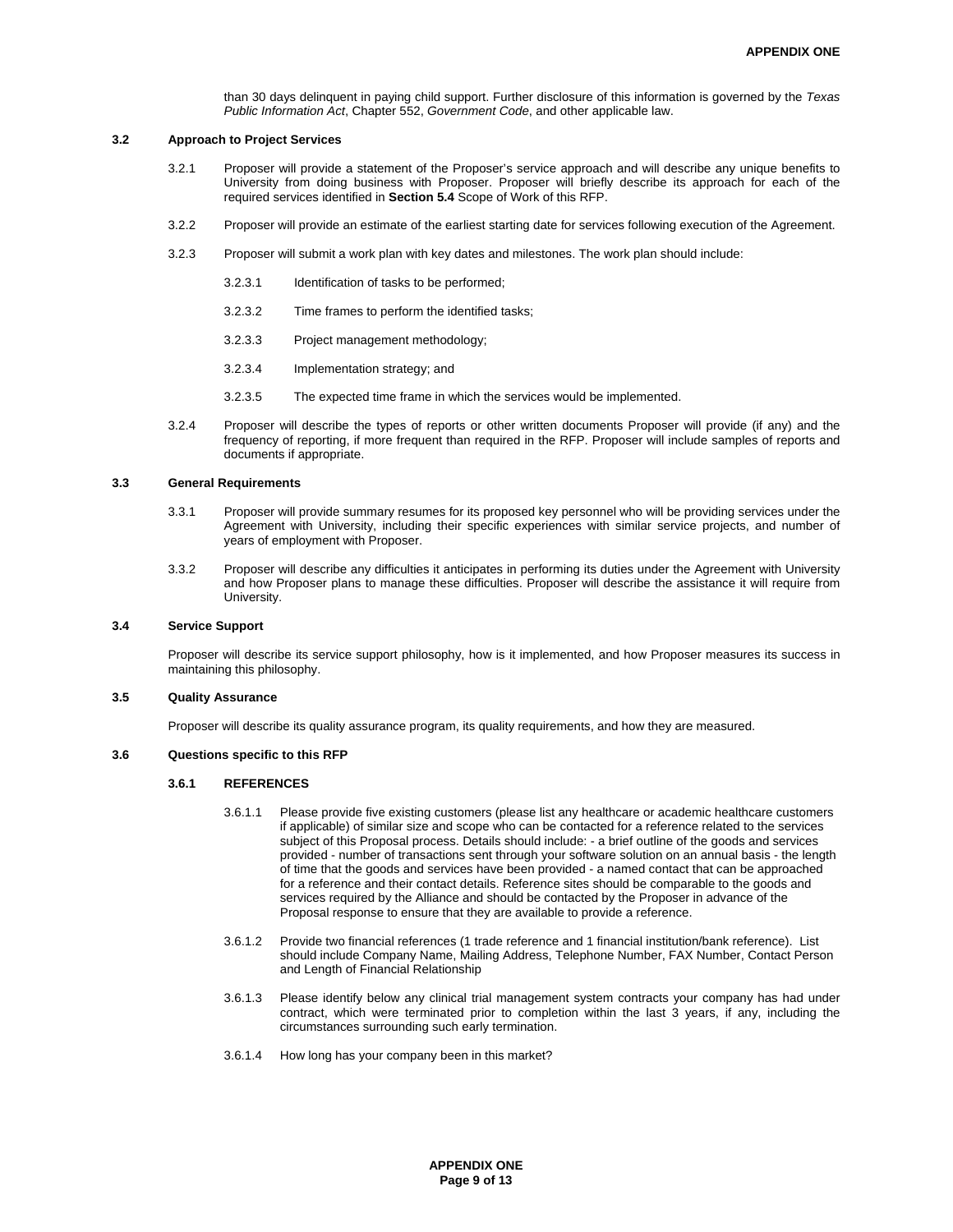#### **3.6.2 ACCOUNT MANAGEMENT AND SUPPORT SERVICES**

- 3.6.2.1 What is the average response time for an account manager(s) to respond to initial requests?
	- <1 hour
		- <4 hours
		- <8 hours <24 hours
		-
- 3.6.2.2 Can your company provide Quarterly Business Reviews (QBR) to UTHSCSA?
- 3.6.2.3 Does your company operate a "toll free" customer service support line?<br>3.6.2.4 What is the average call waiting time for telephone customer support? What is the average call waiting time for telephone customer support? Less than 1 minute
	- 1-2 minutes
	- More than 2 minutes
- 3.6.2.5 What are the hours of operations for your company's customer support line? 8 A.M. – 5 P.M 7 A.M. – 7 P.M. 24/7
- 3.6.2.6 Please detail your company's problem resolution process for customer complaints and concerns. Please include problem escalation process.
- 3.6.2.7 Please outline your proposed account management team including its location and functional role?
- 3.6.2.8 How does your company assess customer satisfaction with the clinical trial management system software?
- 3.6.2.9 Please detail how your company handles technical questions about your company's clinical trial management system software that come through technical support?
- 3.6.2.10 Please provide a copy of your company's standard service level agreement.
- 3.6.2.11 Please describe the types of reports your company's clinical trial management system has. Include the delivery methods available for these reports.
- 3.6.2.12 How long are the reports described above available for access? 1 day, 1 week, 1 month, > 1month, >3 months?
- 3.6.2.13 Personnel Control activities- provide assurance that discipline and structure are a key component of the application hosting organization and influence the control consciousness of its personnel.
- 3.6.2.14 Physical Security- provides assurance that business premises and information systems are protected from unauthorized access, damage and interference.
- 3.6.2.15 Environmental security- provide assurance that critical information technology infrastructure is protected from certain environmental threats.
- 3.6.2.16 Availability- provide reasonable assurance that the CTMS service is available and accessible to its customers
- 3.6.2.17 Operations- provide reasonable assurance that the Operations department identifies and resolves problems affecting the CTMS service or customers in a timely manner.
- 3.6.2.18 Ongoing Security Audit- provide assurance that processes are in place for reviewing and updating security operations on a regular basis.

#### **3.6.3 PRICING**

- 3.6.3.1 Will your company fix price per transaction costs at any of the following time intervals? 6 months, 12 months, 18 months, 24 months, or 36 months
- 3.6.3.2 Does your company have the ability to price the solution proposed under an annual UTHSC Pricing structure that would allow all the UT System Institutions to use the software as needed?
- 3.6.3.3 Are system updates and upgrades included in your company's proposed pricing?
- 3.6.3.4 If not, please provide more details around what are the anticipated costs for UTHSCSA.
- 3.6.3.5 What are the costs associated with adding additional software applications your company offers in conjunction with clinical trial management system software?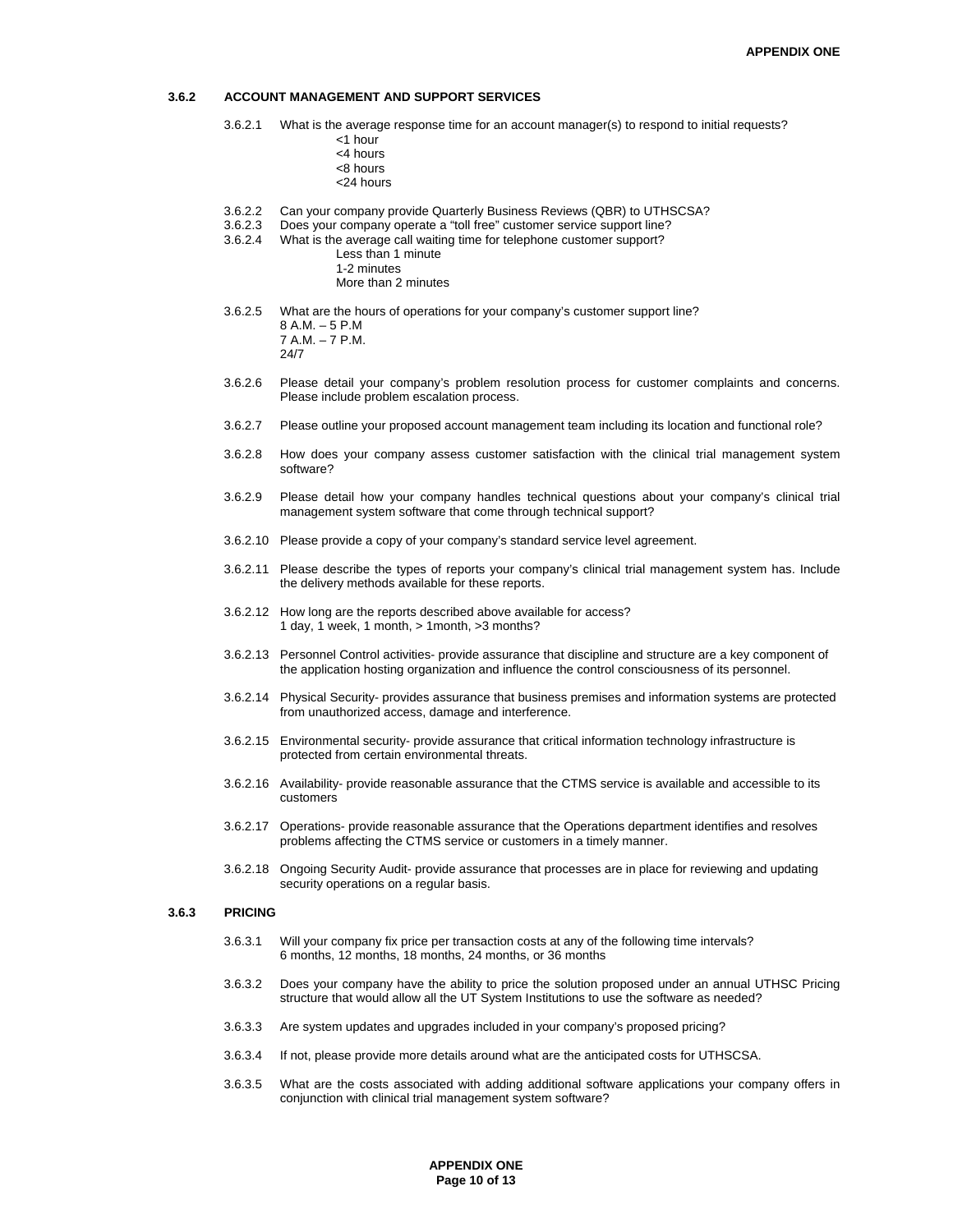- 3.6.3.6 Will your company offer a tiered pricing structure whereby more solutions implemented at an institution would result in lower pricing for all software tools purchased?
- 3.6.3.7 If yes, please present your company's proposed tiered pricing structure.
- 3.6.3.8 Will your company provide initial software training at no cost?
- 3.6.3.9 If yes, what type of training methods will your company provide at no cost? Check any that apply. \_\_\_\_\_\_ In person
	- Web based
	- Group
	- \_\_\_\_\_\_ Other
- 3.6.3.10 Would your company be willing to grant UTHSCSA a multi-year license to use your software? If so, on what terms?
- 3.6.3.11 Please describe any business arrangements, if any, under which existing users of your software or services have been able to characterize as capital expenditures the fees they pay to you?
- 3.6.3.12 Is there a 1-time initiation or installation charge? If so, what services are included in that fee?

#### **3.6.4 INCENTIVE REBATES**

- 3.6.4.1 Does your company offer incremental sales volume growth rebates if UTHSCSA can get other medical institutions to adopt the use of your company's software?
- 3.6.4.2 If yes, please describe your company's approach to structuring a sales volume growth rebate.

#### **3.6.5 PAYMENT TERMS**

- 3.6.5.1 Do you offer early payment discounts?
- 3.6.5.2 If yes, please provide your company's offering for early payment discounts.
- 3.6.5.3 Please list any payment options which your company is proposing which have not been communicated or disclosed previously.

#### **3.6.6 COMPETITIVE ADVANTAGE**

- 3.6.6.1 Briefly describe your company's advantage in the marketplace. Please provide only information not previously asked or disclosed herein.
- 3.6.6.2 Please indicate any additional "value added" services or programs not otherwise asked or disclosed herein that should be considered during the evaluation process.

#### **3.6.7 IMPLEMENTATION**

- 3.6.7.1 How does your company feel your clinical trial management system software should be implemented across UTHSCSA?
- 3.6.7.2 What is the most cost effective way to implement the solution your company listed above?
- 3.6.7.3 What is the average time frame to successfully implement your company's clinical trial management system software once a contract has been finalized?
- 3.6.7.4 Do we need a systems integration specialist?
- 3.6.7.5 What internal IT resources are required?

#### **3.6.8 TECHNOLOGY CAPABILITIES**

- 3.6.8.1 Please list all major medical software system (s) your company's clinical trial management software is compatible with.
- 3.6.8.2 Does your company's clinical trial management software use Computer Assisted Coding (CAC) technology?
- 3.6.8.3 If yes, please select the technology used by the clinical trial management system software. Check all that apply.

Natural language processing (NLP) Computer Software used as index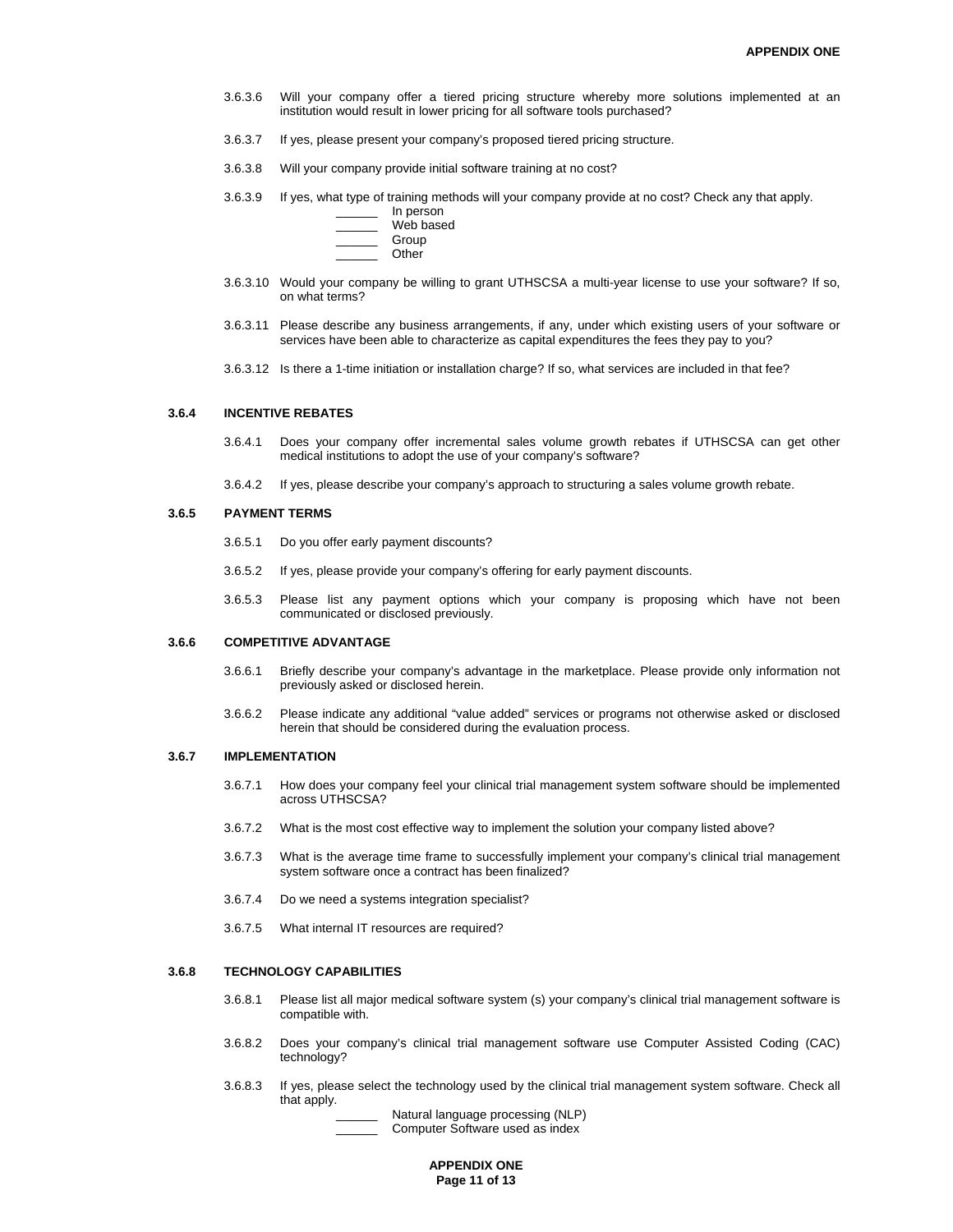- 3.6.8.4 What is the average time it takes to enter a typical study into your clinical trial management software?
- 3.6.8.5 Please indicate how your company's clinical trial management software will be compliant with the UTHSCSA's requirements by providing a list of all compliance licenses or certifications that have been achieved.
- 3.6.8.6 Is your company's clinical trial management software offered only as a web-based solution, or would you be willing to let UT Institutions host the software on their own computers?
- 3.6.8.7 Does your company's software allow for customization?
- 3.6.8.8 If yes, please provide a brief summary of what rules can be modified and an overview of your company's capabilities in modifying the software?
- 3.6.8.9 Please describe how your company's software will provide for secure transmission of patient information and data if a web based application is utilized by an institution. Please provide your company's data security policy, if applicable.
- 3.6.8.10 Is access to the clinical trial management system software proposed available 27 hours, 7 days a week?
- 3.6.8.11 How does your company believe the pending healthcare reform will impact the use of your company's clinical trial management system software?
- 3.6.8.12 Will your company agree to allow UT institutions to test your company's proposed clinical trial management system software with real study data for demonstration purposes at no cost?
- 3.6.8.13 Does your company's clinical trial management system software have the capacity to maintain multiple CPT, ICD- and HCPCS codes?
- 3.6.8.14 Does your company's clinical trial management system software have the ability to generate appropriate codes for both professional as well as hospital/technical services?

#### **3.6.9 TRAINING**

- 3.6.9.1 Describe the educational and training resources your company provides for the clinical trial management system software.
- 3.6.9.2 How much training in the use of your software would be required for UTHSCSA institutional personnel to access your software and process their own data directly, rather than furnishing the data to your company for processing?
- 3.6.9.3 Are these services (training and documentation support) included in the price of your clinical trial management system software?

#### **3.6.10 PRODUCT OVERVIEW**

- 3.6.10.1 Please attach a copy of your standard product overview when introducing customers to your company's available solution.
- 3.6.10.2 Please provide some examples of Return on Investment (ROI) analysis that have been proven with using your company's clinical trial management system software?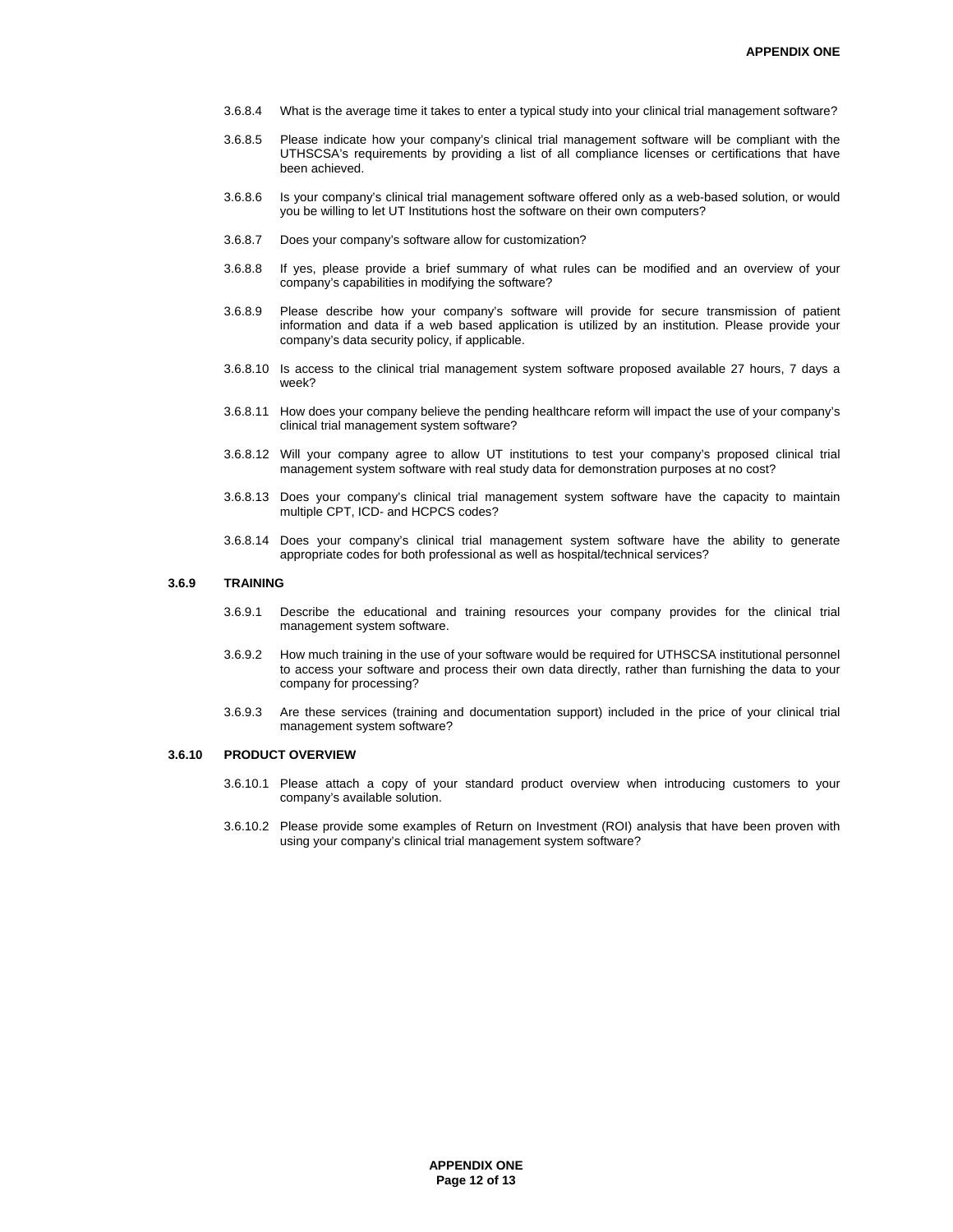#### **SECTION 4**

#### **ADDENDA CHECKLIST**

| <b>Proposal of:</b> |                                                                             |
|---------------------|-----------------------------------------------------------------------------|
|                     | (Proposer Company Name)                                                     |
| To:                 | The University of Texas Health Science Center at San Antonio                |
| $Ref.$ :            | Clinical Trial Management System related to the Office of Clinical Research |
| <b>RFP No.:</b>     | 745-11-P04                                                                  |

Ladies and Gentlemen:

The undersigned Proposer hereby acknowledges receipt of the following Addenda to the captioned RFP (initial if applicable).

| N<br>$\sim$<br>____ | Nr.<br> | זעו<br>_____ | NG<br>$\sim$ | N<br>____ |
|---------------------|---------|--------------|--------------|-----------|
|                     |         |              |              |           |

Respectfully submitted,

 **Proposer:** \_\_\_\_\_\_\_\_\_\_\_\_\_\_\_\_\_\_\_\_\_\_\_\_

| Bv:<br>(Authorized Signature for Proposer) |
|--------------------------------------------|
| Name:                                      |

**Title:** \_\_\_\_\_\_\_\_\_\_\_\_\_\_\_\_\_\_\_\_\_\_\_\_\_\_

**Date:** \_\_\_\_\_\_\_\_\_\_\_\_\_\_\_\_\_\_\_\_\_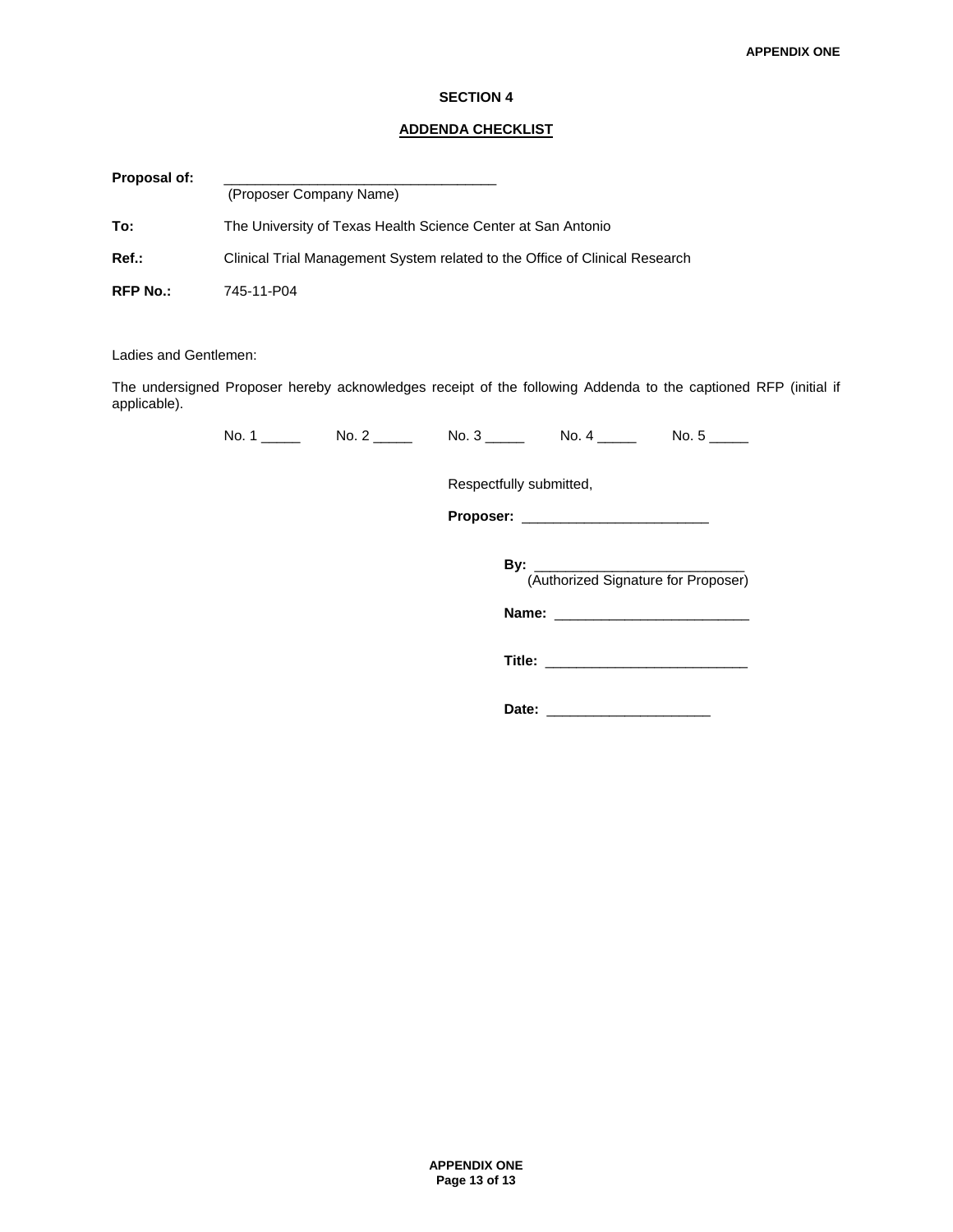# **HUB SUBCONTRACTING PLAN FAQ SHEET**

- **Q: WHAT IS A HUB SUBCONTRACTING PLAN? I'VE NEVER HAD TO FILL OUT ONE OF THESE BEFORE.**
- **A: TEXAS GOVERNMENT CODE 2161 REQUIRES THAT ALL STATE AGENCIES INCLUDE A HUB SUBCONTRACTING PLAN IN CONTRACTS WITH AN EXPECTED VALUE OF \$100,000 OR MORE. AGENCIES ARE REQUIRED TO IDENTIFY PROBABLE AREAS OF SUBCONTRACTING IN THE SCOPE OF THE WORK AS IT'S DEFINED IN THE BID, PROPOSAL OR OTHER EXPRESSION OF INTEREST.**
- **Q: WHAT HAPPENS IF I DO NOT INCLUDE A COMPLETED HUB SUBCONTRACTING PLAN WITH MY RESPONSE?**
- **A: IF PROBABLE SUBCONTRACTING HAS BEEN DECLARED BY THE AGENCY AND A COMPLETED HUB SUBCONTRACTING PLAN IS NOT INCLUDED WITH YOUR RESPONSE, YOUR RESPONSE WILL BE DISQUALIFIED AS NOT MEETING ADVERTISED SPECIFICATIONS.**
- **Q: IF I AM A HUB VENDOR, DO I HAVE TO FILL OUT A HUB SUBCONTRACTING PLAN?**
- A: YES!! IF THE AGENCY HAS DECLARED THAT THERE ARE PROBABLE SUBCONTRACTING OPPORTUNITIES IN THE SCOPE OF **THE WORK AS IT'S DEFINED IN THE BID OPPORTUNITY, A HUB SUBCONTRACTING PLAN MUST BE COMPLETED AND RETURNED WITH YOUR RESPONSE OR IT WILL BE CONSIDERED AS A MATERIAL FAILURE TO COMPLY WITH ADVERTISED SPECIFICATIONS (TX GOVERNMENT CODE 2161.252 (B) ).**
- O: DOES THIS MEAN THAT I AM REQUIRED TO SUBCONTRACT A PORTION OF THE WORK IN ORDER TO BID ON STATE **CONTRACTS?**
- A: IF YOUR BUSINESS IS NOT ABLE TO COMPLETE THE ENTIRE SCOPE OF THE WORK AS IT'S DEFINED IN THE BID, PROPOSAL **OR OTHER EXPRESSION OF INTEREST WITH INTERNAL STAFF AND RESOURCES (STAFF BEING PAID AS W2'S), THEN RESPONDING VENDORS ARE REQUIRED TO MAKE A GOOD FAITH EFFORT TO DO BUSINESS WITH STATE OF TEXAS CERTIFIED HUBS IN ALL AREAS THAT YOU WILL BE SUBCONTRACTING.**
- **Q: WHAT DOES A GOOD FAITH EFFORT MEAN?**
- **A: ACCORDING TO TX GOVERNMENT CODE 2161.253 GOOD FAITH EFFORT INCLUDES ALL OF THE FOLLOWING STEPS:**
	- **DIVIDE THE WORK INTO REASONABLE LOTS ACCORDING TO INDUSTRY STANDARDS AND PRACTICES**
	- **PROVIDE WRITTEN NOTIFICATION OF THE SUBCONTRACTING OPPORTUNITY TO A MINIMUM OF 3 STATE OF TEXAS CERTIFIED HUBS**
	- **IDENTIFY THE AREA(S) TO BE SUBCONTRACTED AND INCLUDE INFORMATION ON THE SCOPE OF WORK, REQUIREMENTS, CERTIFICATIONS, AND OTHER PERTINENT INFORMATION, AND A CONTACT PERSON WHO CAN ANSWER FURTHER QUESTIONS ABOUT THE SUBCONTRACT OR PROVIDE OTHER VITAL INFORMATION ABOUT THE SUBCONTRACTING OPPORTUNITY**
	- GIVE THE HUB VENDORS NO LESS THAN 5 WORKING DAYS TO RESPOND TO THE PRIME VENDOR PRIOR TO BID **CLOSE**
	- **PROVIDE WRITTEN NOTIFICATION OF THE SUBCONTRACTING OPPORTUNITY TO MINORITY OR WOMEN TRADE ORGANIZATIONS OR BUSINESS DEVELOPMENT CENTERS.**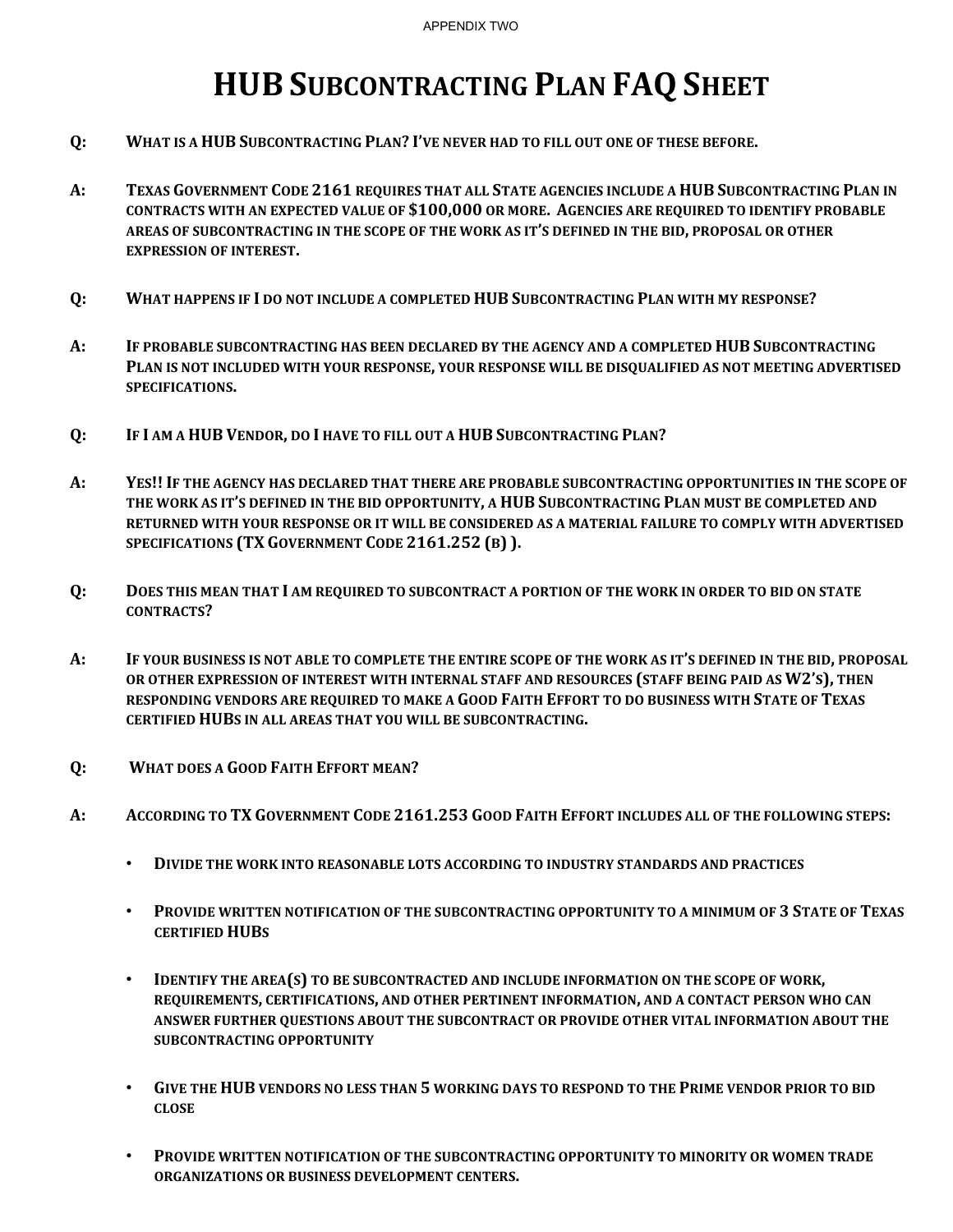#### APPENDIX TWO

- **NEGOTIATE WITH RESPONSIVE VENDORS IN GOOD FAITH, NOT DISQUALIFYING A HUB VENDOR, AND PROVIDE WRITTEN JUSTIFICATION OF THE SELECTION PROCESS IF A NONHUB VENDOR IS SELECTED**
- **Q: WHAT DO I PUT IN SECTION 2 OF THE HUB SUBCONTRACTING PLAN?**
- A: IDENTIFY THE AREAS OF THE SCOPE OF WORK THAT YOU INTEND TO SUBCONTRACT BY WORD DESCRIPTION AND **COMMODITY CODE CLASS AND ITEM SUCH AS PRINTING (96659), MAIL SORTING (91558) OR DOCUMENT** SHREDDING (966-71), DATA ENTRY SERVICES (920-21), ETC. A FULL LIST OF COMMODITY CODES CAN BE FOUND AT **THE FOLLOWING LINK: HTTP://WWW2.CPA.STATE.TX.US/COM\_BOOK/INDEX.HTML**
- **Q: WHAT DO I PUT IN SECTION 3 OF THE HUB SUBCONTRACTING PLAN?**
- **A: COPY A PAGE 2 FOR EACH SUBCONTRACTING OPPORTUNITY. IDENTIFY WHICH SUBCONTRACTING OPPORTUNITY YOU LISTED IN SECTION 2.**
- **Q: WHAT DO I PUT IN SECTION 7?**
- A: LIST THE THREE STATE OF TEXAS CERTIFIED HUB VENDORS YOU NOTIFIED REGARDING THE PORTION OF THE WORK **LISTED IN SECTION 3. SPECIFY THEIR VENDOR IDENTIFICATION NUMBER OR FEDERAL EMPLOYER IDENTIFICATION NUMBER, THE DATE YOU PROVIDED NOTICE AND IF YOU RECEIVED A RESPONSE. ALWAYS ATTACH THE SUPPORTING DOCUMENTATION (LETTERS, PHONE LOGS, FAX TRANSMITTALS, EMAILS ETC) TO YOUR RESPONSE WITH THE HUB SUBCONTRACTING PLAN DEMONSTRATING EVIDENCE OF THE GOOD FAITH EFFORT THAT WAS PERFORMED.**
- **Q: WHAT SHOULD I PUT IN SECTION 8?**
- A: LIST THE SUBCONTRACTORS YOU SELECTED TO PERFORM THE PORTION OF THE WORK LISTED IN SECTION 3. ALSO YOU **MUST SPECIFY THE EXPECTED PERCENTAGE OF WORK TO BE SUBCONTRACTED, THE APPROXIMATE DOLLAR VALUE OF THE SUBCONTRACT AND INDICATE IF THE COMPANY IS TEXAS HUB CERTIFIED OR NOT.**
- **Q: WHAT DO I DO IF I SELECT A NONHUB VENDOR, WILL MY RESPONSE BE DISQUALIFIED?**
- A: NO. YOUR RESPONSE WILL NOT BE DISQUALIFIED, BUT YOU MUST INCLUDE A DETAILED WRITTEN JUSTIFICATION OF **YOUR SELECTION PROCESS WITH YOUR HUB SUBCONTRACTING PLAN.**
- **Q: I CAN PERFORM THE ENTIRE SCOPE OF WORK WITHOUT SUBCONTRACTING, WHAT DO I DO?**
- **A: COMPLETE SECTION 9,"SELF PERFORMANCE JUSTIFICATION". YOU MUST INCLUDE A WRITTEN DETAILED DESCRIPTION OF HOW YOUR INTERNAL EMPLOYEES (W2'S) ARE ABLE TO COMPLETE THE ENTIRE SCOPE OF WORK WITHOUT SUBCONTRACTING. INCLUDE WITH YOUR HUB SUBCONTRACTING PLAN RESPONSE ANY REQUIRED CERTIFICATES (MICROSOFT PROJECT MANAGER, CISCO CERTIFICATIONS, ETC) OF YOUR STAFF WHO WILL BE PERFORMING THE WORK.**
- **Q: SOMETIMES I USE CONTRACT EMPLOYEES. HOW DOES THE STATE VIEW THEM?**
- A: IF YOU ARE PAYING CONTRACT EMPLOYEES AS 1099'S, BY STATE DEFINITION, THEY ARE NOT CONSIDERED AS YOU'RE **EMPLOYEES.**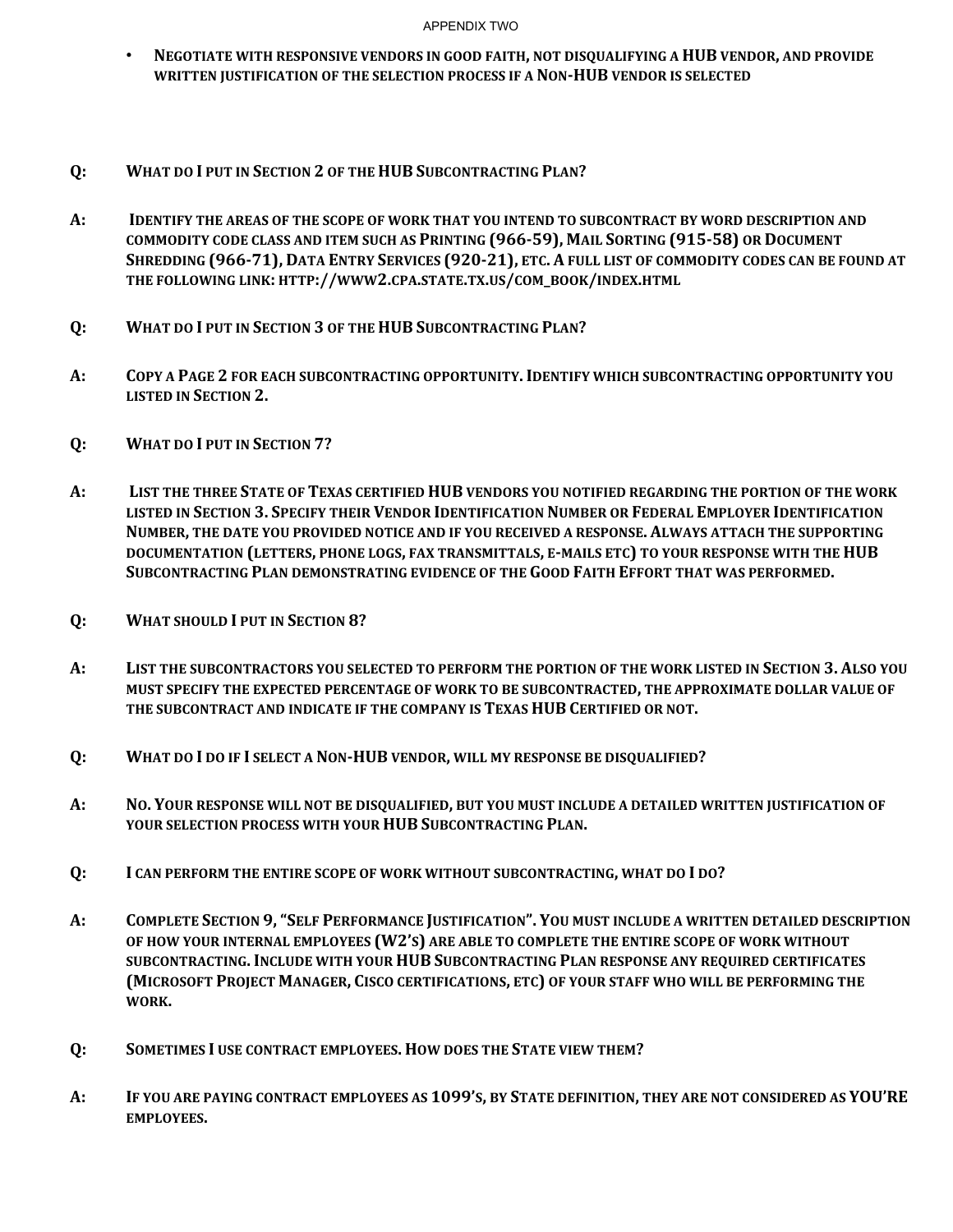

**HUB SUBCONTRACTING PLAN (HSP)** 

In accordance with Gov't Code §2161.252, the contracting agency has determined that subcontracting opportunities are probable under this contract. Therefore, respondents, including State of Texas certified Historically Underutilized Businesses (HUBs), must complete and submit a State of Texas HUB Subcontracting Plan (HSP) with their solicitation response.

# **NOTE: Responses that do not include a completed HSP shall be rejected pursuant to Gov't Code §2161.252(b).**

The HUB Program promotes equal business opportunities for economically disadvantaged persons to contract with the State of Texas in accordance with the goals specified in the State of Texas Disparity Study. The HUB goals defined in 34 TAC §20.13 are: 11.9 percent for heavy construction other than building contracts, 26.1 *percent for all building construction, including general contractors and operative builders contracts, 57.2 percent for all special trade construction contracts, 20 percent for professional services contracts, 33 percent for all other services contracts, and 12.6 percent for commodities contracts***.** 

**- - Agency Special Instructions/Additional Requirements - -** 

| <b>SECTION 1</b><br>- RESPONDENT AND SOLICITATION INFORMATION                  |                       |
|--------------------------------------------------------------------------------|-----------------------|
| Respondent (Company) Name:<br>a.                                               | State of Texas VID #: |
| Point of Contact:                                                              | Phone #:              |
| Is your company a State of Texas certified HUB? $\Box$ - Yes $\Box$ - No<br>b. |                       |
| Solicitation #:<br>C.                                                          |                       |
| <b>SECTION 2</b><br>- SUBCONTRACTING INTENTIONS                                |                       |

After having divided the contract work into reasonable lots or portions to the extent consistent with prudent industry practices, the respondent must determine what portion(s) of work, including goods or services, will be subcontracted. Note: In accordance with 34 TAC §20.12., a "Subcontractor" means a person who contracts with a vendor to work, to supply commodities, or contribute toward completing work for a governmental entity. Check the appropriate box that identifies your subcontracting intentions:

- **Yes, I will be subcontracting portion(s) of the contract.** 

 **(If Yes, in the spaces provided below, list the portions of work you will be subcontracting, and go to page 2.)** 

 $\Box$  - No, I will not be subcontracting any portion of the contract, and will be fulfilling the entire contract with my own resources.  **(If No, complete SECTION 9 and 10.)** 

| Line Item # - Subcontracting Opportunity Description | Line Item # - Subcontracting Opportunity Description |
|------------------------------------------------------|------------------------------------------------------|
| $#1$ ) -                                             | $(#11)$ -                                            |
| #2) -                                                | (412)                                                |
| #3) -                                                | (#13)<br>$\overline{\phantom{a}}$                    |
| #4)                                                  | (#14)                                                |
| #5) -                                                | $(415)$ -                                            |
| #6) -                                                | $(#16) -$                                            |
| #7) -                                                | $(#17) -$                                            |
| $($ #8) -                                            | (#18)<br>$\overline{\phantom{a}}$                    |
| #9) -                                                | (#19)<br>$\overline{\phantom{a}}$                    |
| (#10)                                                | $(\#20)$<br>$\overline{\phantom{a}}$                 |

\*If you have more than twenty subcontracting opportunities, a continuation page is available at **http://www.window.state.tx.us/procurement/prog/hub/hubforms/HUBSubcontractingPlanContinuationPage1.doc**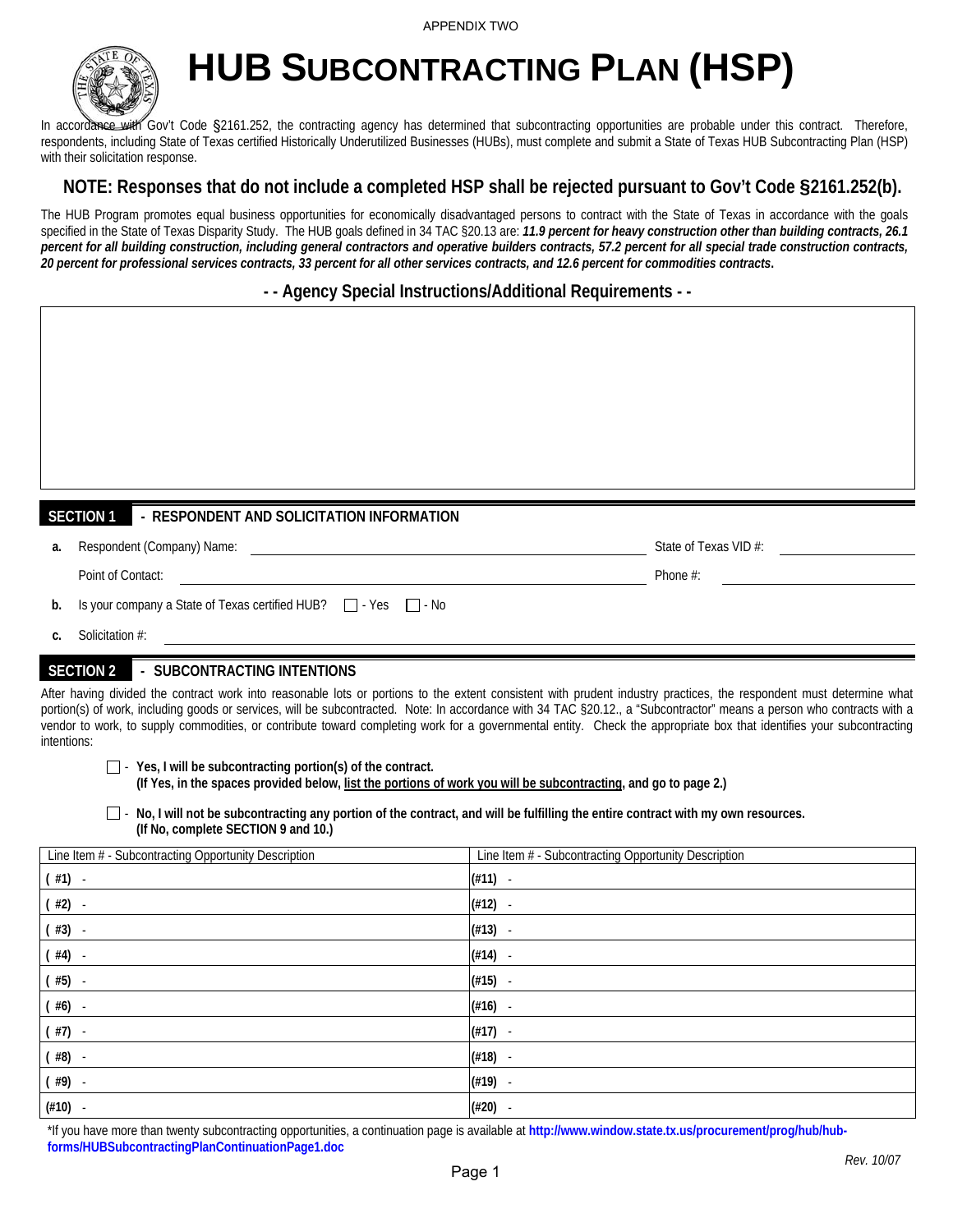| Enter your company's name here:                                                                                                                                                                                                                                                                                                                                                                                                                                                                                                                                                                                                                  |                                                                          | Solicitation #:                    |                               |
|--------------------------------------------------------------------------------------------------------------------------------------------------------------------------------------------------------------------------------------------------------------------------------------------------------------------------------------------------------------------------------------------------------------------------------------------------------------------------------------------------------------------------------------------------------------------------------------------------------------------------------------------------|--------------------------------------------------------------------------|------------------------------------|-------------------------------|
| IMPORTANT: You must complete a copy of this page for each of the subcontracting opportunities you listed in SECTION 2. You may photocopy this page or<br>download copies at http://www.window.state.tx.us/procurement/prog/hub/hub-forms/HUBSubcontractingPlanContinuationPage2.doc.                                                                                                                                                                                                                                                                                                                                                             |                                                                          |                                    |                               |
| <b>SECTION 3 - SUBCONTRACTING OPPORTUNITY</b>                                                                                                                                                                                                                                                                                                                                                                                                                                                                                                                                                                                                    |                                                                          |                                    |                               |
| Enter the line item number and description of the subcontracting opportunity you listed in SECTION 2.                                                                                                                                                                                                                                                                                                                                                                                                                                                                                                                                            |                                                                          |                                    |                               |
| Line Item $#$<br>Description:                                                                                                                                                                                                                                                                                                                                                                                                                                                                                                                                                                                                                    |                                                                          |                                    |                               |
| SECTION 4 - MENTOR-PROTÉGÉ PROGRAM                                                                                                                                                                                                                                                                                                                                                                                                                                                                                                                                                                                                               |                                                                          |                                    |                               |
| If respondent is participating as a Mentor in a State of Texas Mentor Protégé Program, submitting their Protégé (Protégé must be a State of Texas certified HUB) as a<br>subcontractor to perform the portion of work (subcontracting opportunity) listed in SECTION 3, constitutes a good faith effort towards that specific portion of work. Will<br>you be subcontracting the portion of work listed in SECTION 3 to your Protégé?                                                                                                                                                                                                            |                                                                          |                                    |                               |
| $\Box$ - Yes (If Yes, complete SECTION 8 and 10.)                                                                                                                                                                                                                                                                                                                                                                                                                                                                                                                                                                                                | $\Box$ - No / Not Applicable (If No or Not Applicable, go to SECTION 5.) |                                    |                               |
| <b>SECTION 5</b><br>- PROFESSIONAL SERVICES CONTRACTS ONLY<br>This section applies to Professional Services Contracts only. All other contracts go to SECTION 6.                                                                                                                                                                                                                                                                                                                                                                                                                                                                                 |                                                                          |                                    |                               |
| Does your HSP contain subcontracting of 20% or more with HUB(s)?                                                                                                                                                                                                                                                                                                                                                                                                                                                                                                                                                                                 |                                                                          |                                    |                               |
| $\Box$ - Yes (If Yes, complete SECTION 8 and 10.)                                                                                                                                                                                                                                                                                                                                                                                                                                                                                                                                                                                                | No / Not Applicable (If No or Not Applicable, go to SECTION 6.)          |                                    |                               |
| In accordance with Gov't Code §2254.004, "Professional Services" means services: (A) within the scope of the practice, as defined by state law of accounting; architecture;<br>landscape architecture; land surveying; medicine; optometry; professional engineering; real estate appraising; or professional nursing; or (B) provided in connection with the                                                                                                                                                                                                                                                                                    |                                                                          |                                    |                               |
| professional employment or practice of a person who is licensed or registered as a certified public accountant; an architect; a landscape architect; a land surveyor; a physician,                                                                                                                                                                                                                                                                                                                                                                                                                                                               |                                                                          |                                    |                               |
| including a surgeon; an optometrist; a professional engineer; a state certified or state licensed real estate appraiser; or a registered nurse.                                                                                                                                                                                                                                                                                                                                                                                                                                                                                                  |                                                                          |                                    |                               |
| <b>SECTION 6</b><br>NOTIFICATION OF SUBCONTRACTING OPPORTUNITY<br>Complying with a, b and c of this section constitutes Good Faith Effort towards the portion of work listed in SECTION 3. After performing<br>the requirements of this section, complete SECTION 7, 8 and 10.                                                                                                                                                                                                                                                                                                                                                                   |                                                                          |                                    |                               |
| a. Provide written notification of the subcontracting opportunity listed in SECTION 3 to three (3) or more HUBs. Use the State of Texas' Centralized Master Bidders<br>List (CMBL), found at http://www2.cpa.state.tx.us/cmbl/cmblhub.html, and its HUB Directory, found at http://www2.cpa.state.tx.us/cmbl/hubonly.html, to<br>identify available HUBs. Note: Attach supporting documentation (letters, phone logs, fax transmittals, electronic mail, etc.) demonstrating evidence of the<br>good faith effort performed.                                                                                                                     |                                                                          |                                    |                               |
| b. Provide written notification of the subcontracting opportunity listed in SECTION 3 to a minority or women trade organization or development center to assist in<br>identifying potential HUBs by disseminating the subcontracting opportunity to their members/participants. A list of trade organizations and development centers may<br>be accessed at http://www.window.state.tx.us/procurement/prog/hub/mwb-links-1/. Note: Attach supporting documentation (letters, phone logs, fax<br>transmittals, electronic mail, etc.) demonstrating evidence of the good faith effort performed.                                                  |                                                                          |                                    |                               |
| c. Written notifications should include the scope of the work, information regarding the location to review plans and specifications, bonding and insurance requirements,<br>required qualifications, and identify a contact person. Unless the contracting agency has specified a different time period, you must allow the HUBs no less than five<br>(5) working days from their receipt of notice to respond, and provide notice of your subcontracting opportunity to a minority or women trade organization or<br>development center no less than five (5) working days prior to the submission of your response to the contracting agency. |                                                                          |                                    |                               |
| <b>SECTION 7</b><br>- HUB FIRMS CONTACTED FOR SUBCONTRACTING OPPORTUNITY                                                                                                                                                                                                                                                                                                                                                                                                                                                                                                                                                                         |                                                                          |                                    |                               |
| List three (3) State of Texas certified HUBs you notified regarding the portion of work (subcontracting opportunity) listed in SECTION 3. Specify the vendor ID number,<br>date you provided notice, and if you received a response. Note: Attach supporting documentation (letters, phone logs, fax transmittals, electronic mail, etc.)                                                                                                                                                                                                                                                                                                        |                                                                          |                                    |                               |
| demonstrating evidence of the good faith effort performed.<br><b>Company Name</b>                                                                                                                                                                                                                                                                                                                                                                                                                                                                                                                                                                | VID#                                                                     | <b>Notice Date</b><br>(mm/dd/yyyy) | Was Response Received?        |
|                                                                                                                                                                                                                                                                                                                                                                                                                                                                                                                                                                                                                                                  |                                                                          |                                    | $\Box$ - Yes                  |
|                                                                                                                                                                                                                                                                                                                                                                                                                                                                                                                                                                                                                                                  |                                                                          |                                    |                               |
|                                                                                                                                                                                                                                                                                                                                                                                                                                                                                                                                                                                                                                                  |                                                                          |                                    | $\sqsupset$ - Yes<br>—   - No |

List the subcontractor(s) you selected to perform the portion of work (subcontracting opportunity) listed in SECTION 3. Also, specify the expected percentage of work to be subcontracted, the approximate dollar value of the work to be subcontracted, and indicate if the company is a Texas certified HUB.

| . .<br><b>Company Name</b> | VID# | Expected %<br>of Contract | Approximate<br><b>Dollar Amount</b> | Texas<br><b>Certified HUB?</b>        |
|----------------------------|------|---------------------------|-------------------------------------|---------------------------------------|
|                            |      | %                         |                                     | $\Box$ - Yes $\Box$ - No <sup>*</sup> |
|                            |      | %                         |                                     | $\Box$ - Yes $\Box$ - No <sup>*</sup> |

**\*If the subcontractor(s) you selected is not a Texas certified HUB, provide written justification of your selection process below:**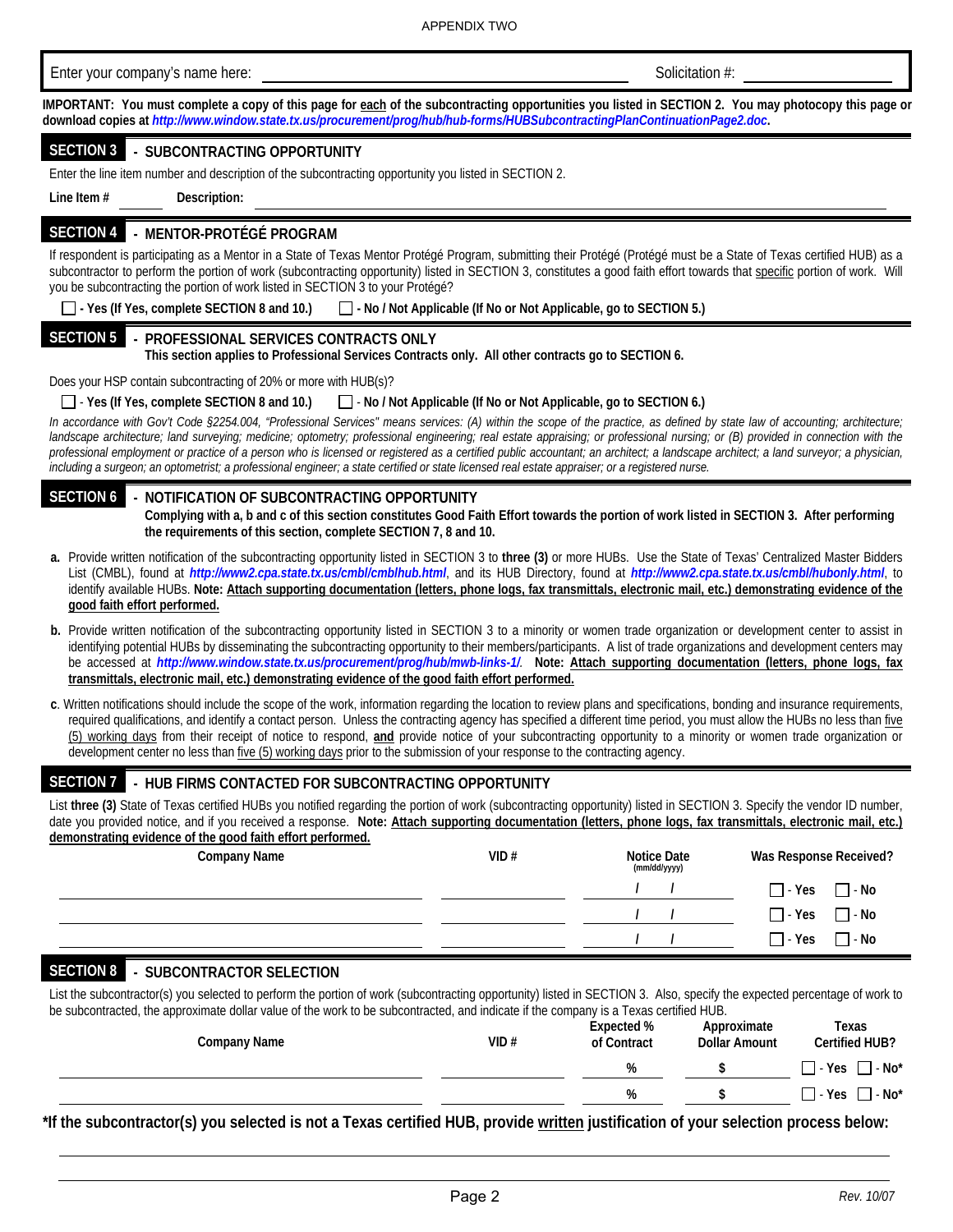Enter your company's name here: *Solicitation #:* **Solicitation #: Solicitation #:** 

# **SECTION 9 - SELF PERFORMANCE JUSTIFICATION**

**(If you responded "No" to SECTION 2, you must complete SECTION 9 and 10.)** 

Does your response/proposal contain an explanation demonstrating how your company will fulfill the entire contract with its own resources?

- □ Yes If Yes, in the space provided below, list the specific page/section of your proposal which identifies how your company will perform the entire contract with its own equipment, supplies, materials and/or employees.
- □ No If No, in the space provided below, explain how your company will perform the entire contract with its own equipment, supplies, materials, and/or employees.

#### **SECTION 10 - AFFIRMATION**

As evidenced by my signature below, I affirm that I am an authorized representative of the respondent listed in SECTION 1, and that the information and supporting documentation submitted with the HSP are true and correct. Respondent understands and agrees that, if awarded any portion of the solicitation:

- The respondent must submit monthly compliance reports (Prime Contractor Progress Assessment Report PAR) to the contracting agency, verifying their compliance with the HSP, including the use/expenditures they have made to subcontractors. (The PAR is available at *http://www.window.state.tx.us/procurement/prog/hub/hub-forms/progressassessmentrpt.xls*).
- The respondent must seek approval from the contracting agency prior to making any modifications to their HSP. If the HSP is modified without the contracting agency's prior approval, respondent may be subject to debarment pursuant to Gov't Code §2161.253(d).
- The respondent must, upon request, allow the contracting agency to perform on-site reviews of the company's headquarters and/or work-site where services are to be performed and must provide documents regarding staff and other resources.

\_\_\_\_\_\_\_\_\_\_\_\_\_\_\_\_\_\_\_\_\_\_\_\_\_\_\_\_\_\_\_\_\_\_\_\_ \_\_\_\_\_\_\_\_\_\_\_\_\_\_\_\_\_\_\_\_\_\_\_\_\_\_\_\_\_\_\_\_\_ \_\_\_\_\_\_\_\_\_\_\_\_\_\_\_\_\_\_\_ \_\_\_\_\_\_\_\_\_\_\_\_\_\_\_\_\_\_\_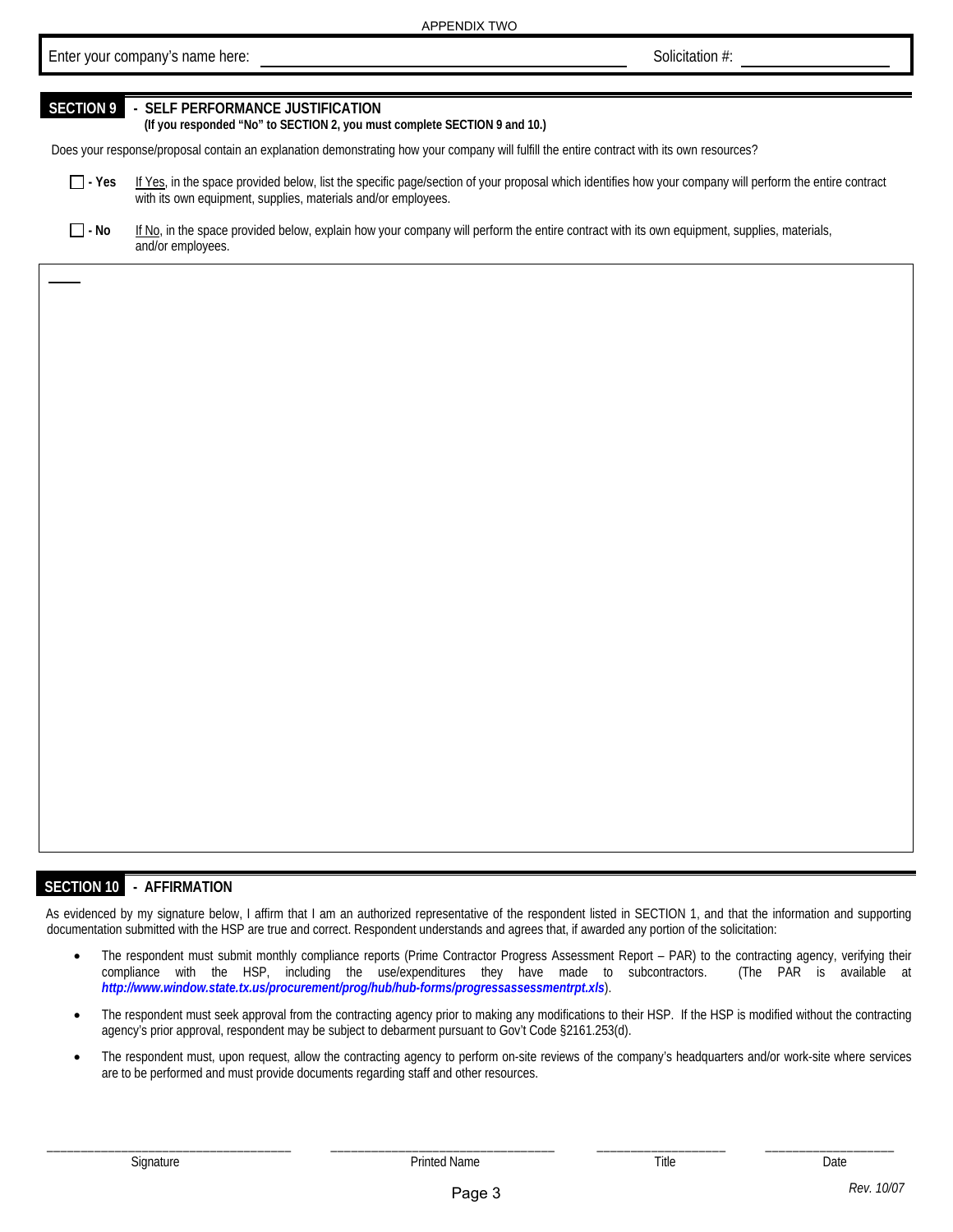Enter your company's name here: **Enter your company's name here: Solicitation #: Solicitation #:** 

# **SECTION 2 Development of a HSP and Subcontracting Intentions**

In the spaces below, continue to list the portions of work (subcontracting opportunities) you intend to subcontract. For each subcontracting opportunity you list, you must demonstrate evidence of Good Faith Effort in developing your HSP by complying with the requirements outlined in the Good Faith Effort Confirmation form (Page 2).

| Line Item # - Subcontracting Opportunity Description | Line Item # - Subcontracting Opportunity Description |
|------------------------------------------------------|------------------------------------------------------|
| $(\#21)$ -                                           | $(\#61)$ .                                           |
| (#22) -                                              | $(\#62)$ -                                           |
| $(423)$ -                                            | $(\#63)$ -                                           |
| $#24$ ) -                                            | $(\#64)$ -                                           |
| $(425)$ -                                            | $(#65)$ -                                            |
| $(\#26)$ -                                           | $(\#66)$ -                                           |
| $(\#27)$ -                                           | $(\#67)$ -                                           |
| (#28) -                                              | $(#68)$ -                                            |
| (#29) -                                              | $(\#69)$ -                                           |
| $(\#30)$ -                                           | $(\#70)$ -                                           |
| $(#31) -$                                            | $(#71)$ .                                            |
| $(\#32)$ -                                           | $(#72)$ -                                            |
| $(#33) -$                                            | $(#73) -$                                            |
| $(#34) -$                                            | $(#74)$ -                                            |
| $(435)$ -                                            | $(#75)$ -                                            |
| $(436)$ -                                            | $(\#76)$ -                                           |
| $(\#37)$ -                                           | $(#77)$ .                                            |
| $(438)$ -                                            | $(#78)$ -                                            |
| (#39) -                                              | $(#79)$ -                                            |
| $(\#40)$ -                                           | $(\#80)$ -                                           |
| $(#41)$ -                                            | $(#81)$ .                                            |
| $(#42)$ -                                            | $(#82) -$                                            |
| $(#43)$ -                                            | $(#83)$ -                                            |
| $(#44)$ -                                            | $(#84)$ -                                            |
| $(#45)$ -                                            | $(#85)$ -                                            |
| $(#46)$ -                                            | $(#86)$ .                                            |
| $(#47)$ -                                            | $(#87)$ -                                            |
| $(#48)$ -                                            | $(#88)$ -                                            |
| $(449) -$                                            | $(#89) -$                                            |
| $(\#50)$ -                                           | $(490)$ -                                            |
| $(#51)$ .                                            | $(491)$ .                                            |
| $(#52) -$                                            | $(492)$ -                                            |
| $(#53) -$                                            | $(493)$ -                                            |
| $(#54) -$                                            | $(494)$ -                                            |
| $(#55)$ -                                            | $(495)$ -                                            |
| $(\#56)$ -                                           | $(496)$ .                                            |
| $(#57)$ -                                            | $(#97)$ -                                            |
| $(#58)$ -                                            | $(498)$ -                                            |
| $(#59)$ -                                            | $(499)$ -                                            |
| $(\#60)$ -                                           | $(\#100)$ -                                          |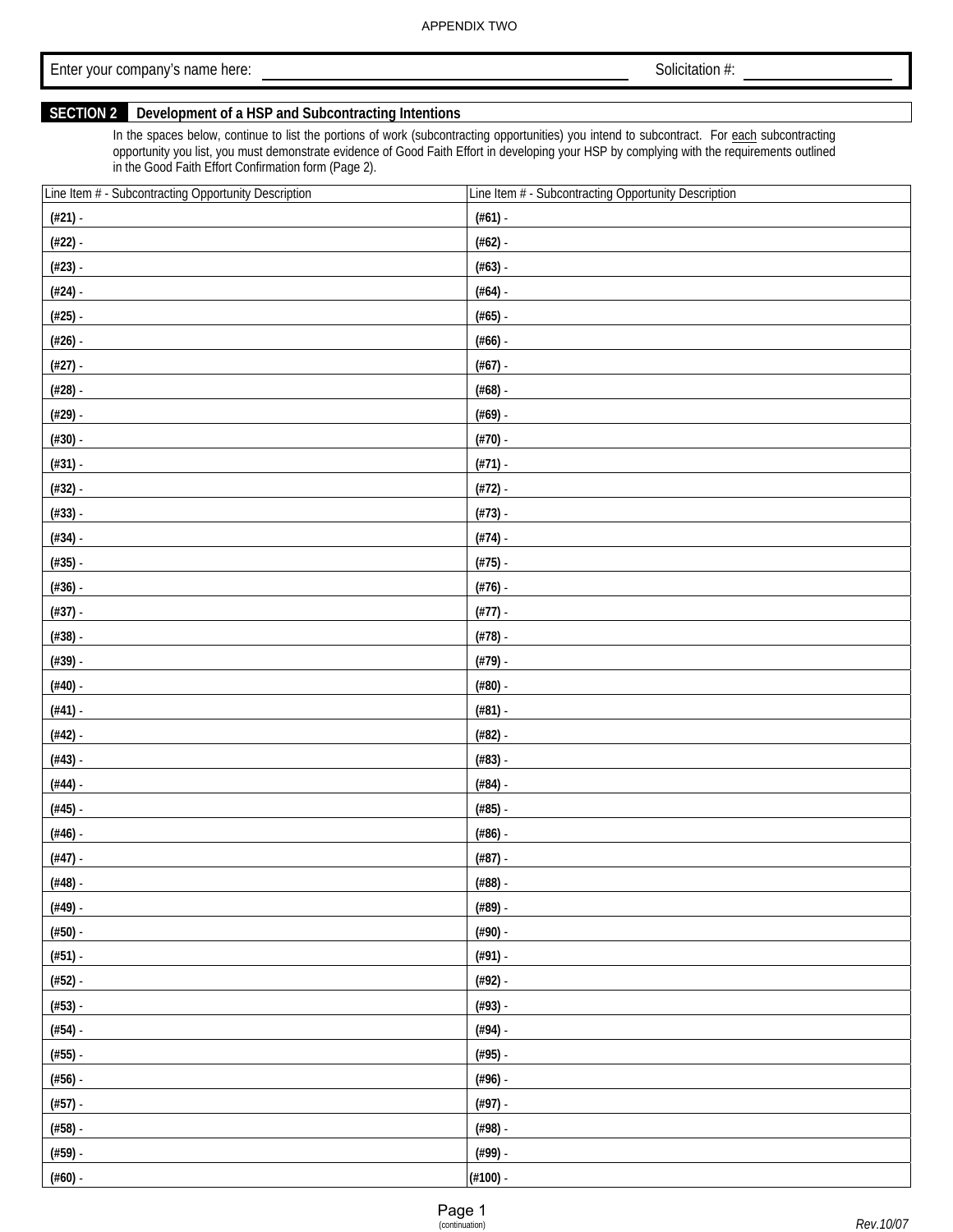| <b>HUB Subcontracting Plan (HSP)</b><br><b>Prime Contractor Progress Assessment Report</b> |                                                         |                                            |                                                                   |                                                                                              |                                            |                                         |
|--------------------------------------------------------------------------------------------|---------------------------------------------------------|--------------------------------------------|-------------------------------------------------------------------|----------------------------------------------------------------------------------------------|--------------------------------------------|-----------------------------------------|
|                                                                                            |                                                         |                                            |                                                                   |                                                                                              |                                            |                                         |
| <b>Contract/Requisition Number:</b>                                                        |                                                         |                                            | Date of Award:                                                    |                                                                                              | Object Code:                               |                                         |
| <b>Contracting Agency/University Name:</b>                                                 |                                                         |                                            |                                                                   | (mm/dd/yyyy)                                                                                 |                                            | (Agency Use Only)                       |
| Contractor (Company) Name:                                                                 |                                                         |                                            |                                                                   | State of Texas VID #:                                                                        |                                            |                                         |
| Point of Contact:                                                                          |                                                         |                                            |                                                                   | Phone #:                                                                                     |                                            |                                         |
| <b>Reporting (Month) Period:</b>                                                           |                                                         |                                            |                                                                   | Total Amount Paid this Reporting Period to Contractor: \$                                    |                                            |                                         |
|                                                                                            | <b>Report HUB and Non-HUB subcontractor information</b> |                                            |                                                                   |                                                                                              |                                            |                                         |
| <b>Subcontractor's Name</b>                                                                | Subcontractor's VID or HUB<br><b>Certificate Number</b> | *Texas<br>Certified<br>HUB?<br>(Yes or No) | <b>Total Contract \$</b><br>Amount from HSP<br>with Subcontractor | <b>Total \$ Amount Paid</b><br>This Reporting Period to Amount Paid to Date<br>Subcontractor | Total Contract \$<br>to Subcontractor      | <b>Object Code</b><br>(Agency Use Only) |
|                                                                                            |                                                         |                                            | \$                                                                | \$                                                                                           | \$                                         |                                         |
|                                                                                            |                                                         |                                            | \$                                                                | \$                                                                                           | \$                                         |                                         |
|                                                                                            |                                                         |                                            | \$<br>\$<br>$\omega$                                              | \$<br>$\sim$<br>\$<br>$\bar{\phantom{a}}$                                                    | \$<br>$\sqrt[6]{\frac{1}{2}}$              |                                         |
|                                                                                            |                                                         |                                            | \$                                                                | $\mathsf{\$}$                                                                                | \$                                         |                                         |
|                                                                                            |                                                         |                                            | \$                                                                | $\mathsf{\$}$                                                                                | \$<br>$\sim$                               |                                         |
|                                                                                            |                                                         |                                            | \$                                                                | \$                                                                                           | \$                                         |                                         |
|                                                                                            |                                                         |                                            | $\mathsf{\$}$                                                     | $\mathbf{\hat{S}}$                                                                           | $\mathbf{\hat{S}}$                         |                                         |
|                                                                                            |                                                         |                                            | \$<br>\$                                                          | \$<br>\$                                                                                     | \$<br>\$                                   |                                         |
|                                                                                            |                                                         |                                            | \$                                                                | \$<br>$\overline{\phantom{a}}$                                                               | \$<br>$\mathbf{r}$                         |                                         |
|                                                                                            |                                                         |                                            | \$                                                                | \$                                                                                           | \$<br>$\sim$                               |                                         |
|                                                                                            |                                                         |                                            | \$                                                                | \$<br>$\overline{\phantom{a}}$                                                               | \$<br>$\overline{\phantom{a}}$             |                                         |
|                                                                                            |                                                         |                                            | \$<br>\$<br>$\sim$                                                | \$<br>$\sim$<br>\$<br>$\sim$                                                                 | \$<br>\$<br>÷,                             |                                         |
|                                                                                            |                                                         |                                            | \$                                                                | \$                                                                                           | \$<br>$\sim$                               |                                         |
|                                                                                            |                                                         |                                            | \$                                                                | \$                                                                                           | \$<br>$\mathbf{r}$                         |                                         |
|                                                                                            |                                                         |                                            | \$                                                                | \$                                                                                           | \$                                         |                                         |
|                                                                                            |                                                         |                                            | \$                                                                | \$<br>$\overline{\phantom{a}}$                                                               | \$<br>$\overline{\phantom{a}}$             |                                         |
|                                                                                            |                                                         |                                            | \$                                                                | \$<br>$\sim$                                                                                 | \$                                         |                                         |
|                                                                                            |                                                         |                                            | \$                                                                | \$                                                                                           | \$                                         |                                         |
|                                                                                            |                                                         |                                            | \$<br>\$                                                          | \$<br>\$                                                                                     | \$<br>$\overline{\phantom{a}}$<br>\$<br>÷. |                                         |
|                                                                                            |                                                         |                                            | \$                                                                | \$                                                                                           | \$                                         |                                         |
|                                                                                            |                                                         |                                            | \$                                                                | \$<br>$\sim$                                                                                 | \$<br>$\sim$                               |                                         |
|                                                                                            | <b>TOTALS:</b>                                          |                                            | $\,$                                                              | $\mathbb{S}$<br>$\mathbf{r}$                                                                 | \$<br>÷.                                   |                                         |
| Signature: ______________                                                                  |                                                         |                                            |                                                                   |                                                                                              | Date: <u>_____________</u>                 |                                         |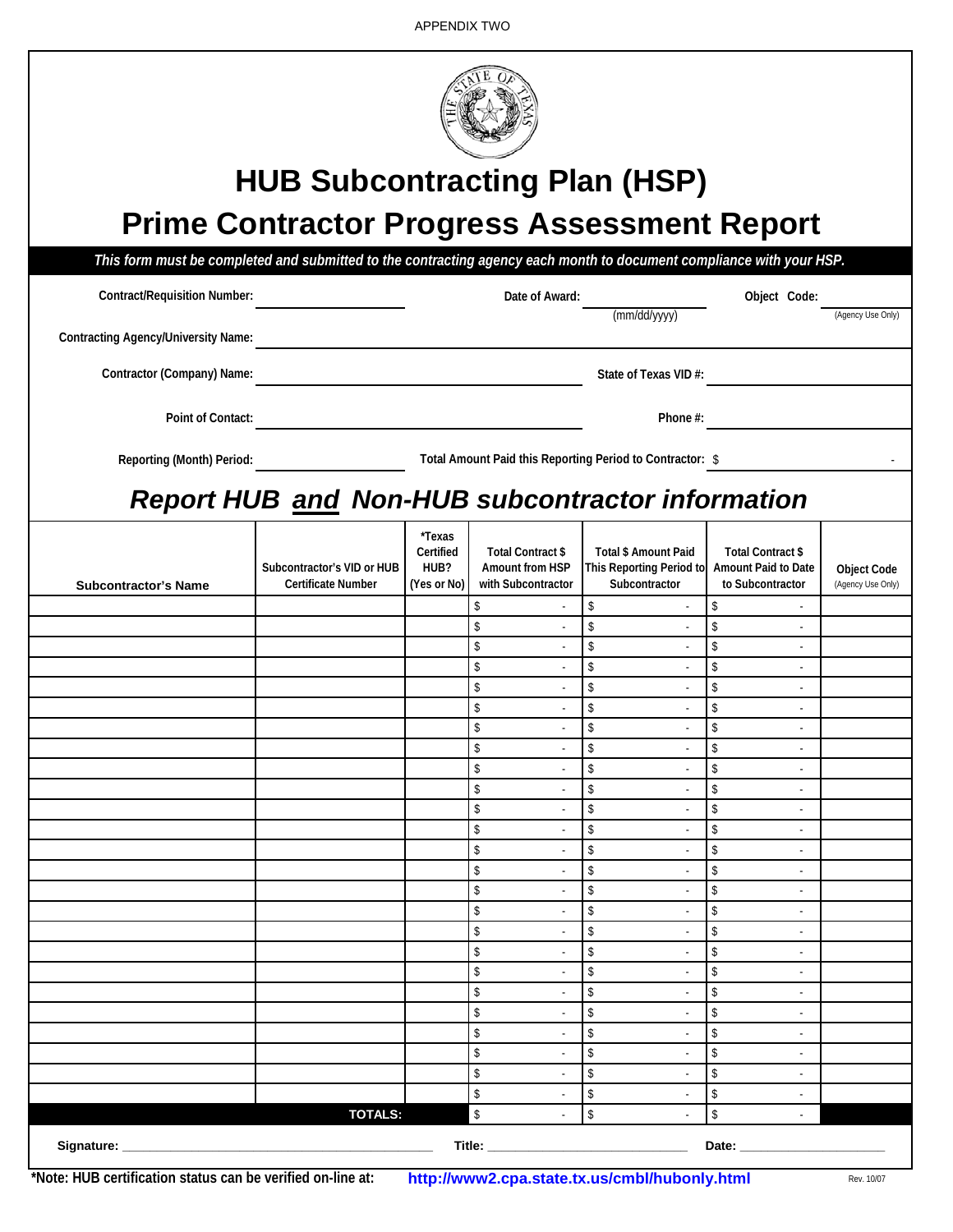### **APPENDIX THREE CAMPUS MAP**

**Pre-Proposal Conference:** The University will hold a pre-proposal conference at **1:00 p.m**., Central Prevailing Time on **Tuesday, November 9, 2010, in Room 104 AAB of the Academics and Administration Building**.

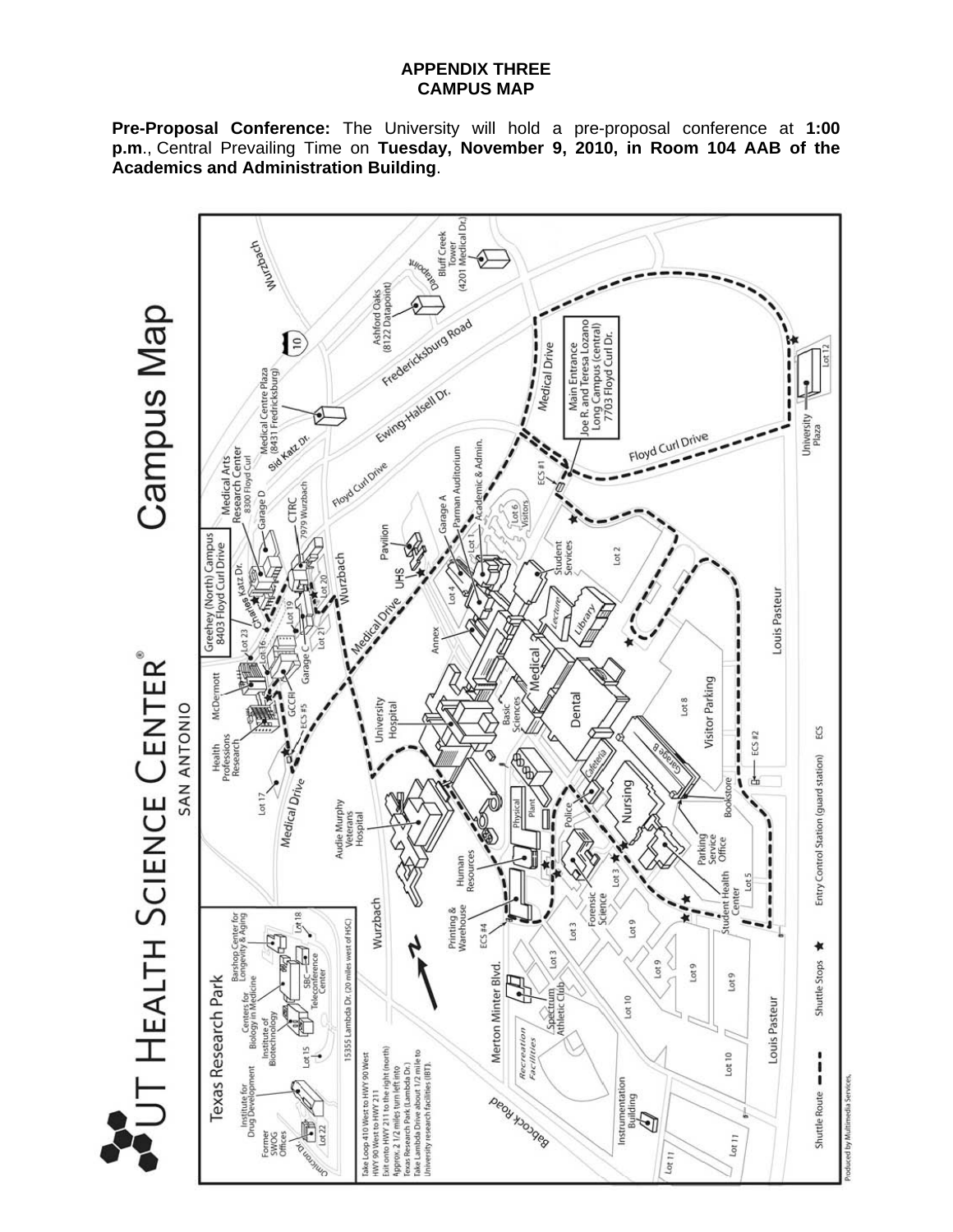#### **APPENDIX FOUR**

#### **ACCESS BY INDIVIDUALS WITH DISABILITIES**

**Access by Individuals with Disabilities.** Contractor represents and warrants ("**EIR Accessibility Warranty**") that the electronic and information resources and all associated information, documentation, and support that it provides to the University under this Agreement (collectively, the "**EIRs**") comply with the applicable requirements set forth in Title 1, Chapter 213, *Texas Administrative Code* and Title 1, Chapter 206, Rule §206.70, *Texas Administrative Code* (as authorized by Chapter 2054, Subchapter M, *Government Code*.) To the extent Contractor becomes aware that the EIRs, or any portion thereof, do not comply with the EIR Accessibility Warranty, then Contractor represents and warrants that it will, at no cost to University, either (1) perform all necessary remediation to make the EIRs satisfy the EIR Accessibility Warranty or (2) replace the EIRs with new EIRs that satisfy the EIR Accessibility Warranty. In the event that Contractor is unable to do so, then the University may terminate this Agreement and Contractor will refund to the University all amounts the University has paid under this Agreement within thirty (30) days after the termination date.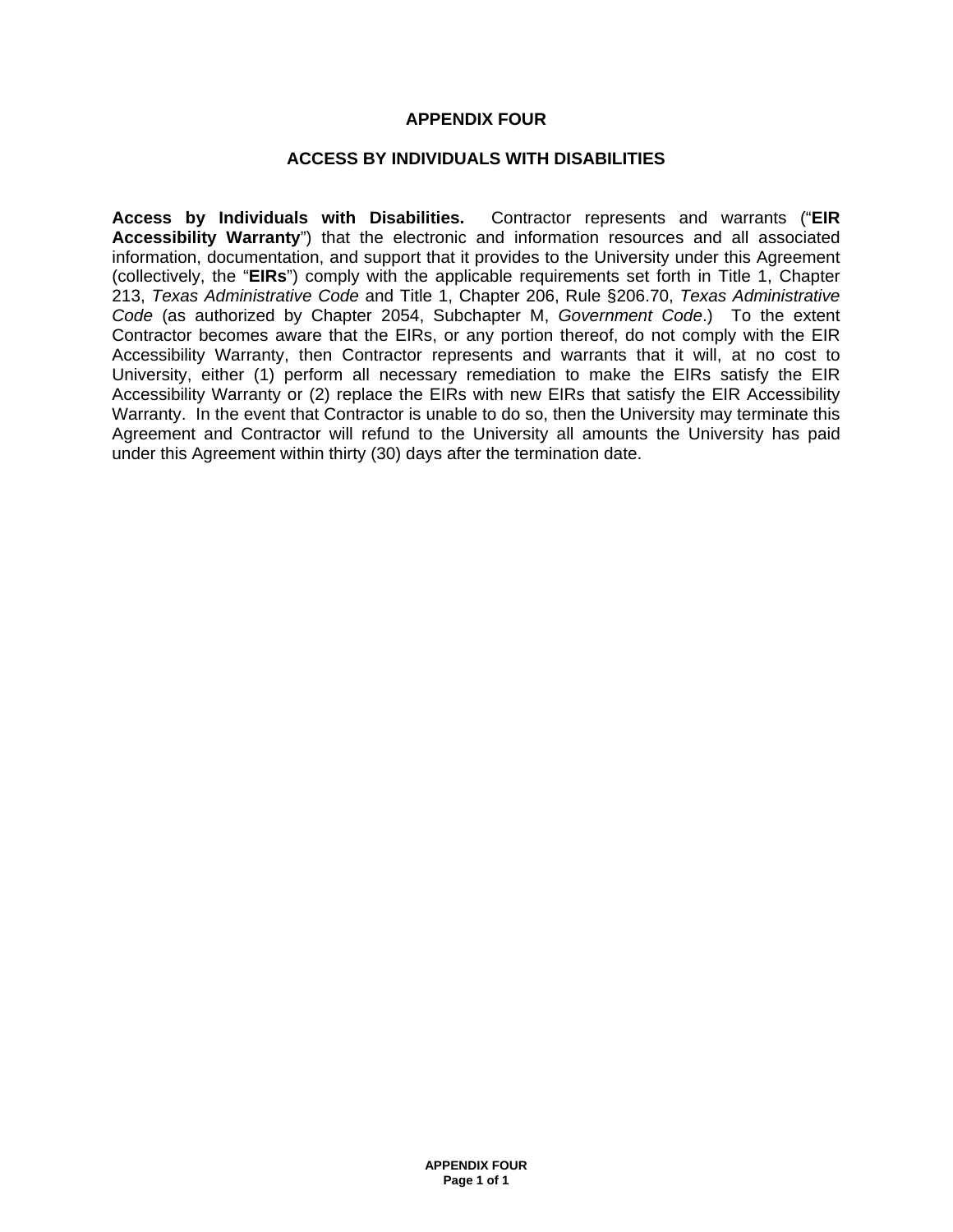# **APPENDIX FIVE**

# **ELECTRONIC AND INFORMATION RESOURCE ENVIRONMENT SPECIFICATIONS**

The specifications, representations, warranties and agreements set forth in Proposer's responses to this **APPENDIX SIX** will be incorporated into the Agreement.

# **Basic Specifications**

- 1. If the EIR will be hosted by University, please describe the overall environment requirements for the EIR (size the requirements to support the number of concurrent users, the number of licenses and the input/output generated by the application as requested in the application requirements).
	- A. Hardware: If Proposer will provide hardware, does the hardware have multiple hard drives utilizing a redundant RAID configuration for fault tolerance? Are redundant servers included as well?
	- B. Operating System and Version:
	- C. Web Server: Is a web server required? If so, what web application is required (Apache or IIS)? What version? Are add-ins required?
	- D. Application Server:
	- E. Database:
	- F. Other Requirements: Are any other hardware or software components required?
	- G. Assumptions: List any assumptions made as part of the identification of these environment requirements.
	- H. Storage: What are the space/storage requirements of this implementation?
	- I. Users: What is the maximum number of users this configuration will support?
	- J. Clustering: How does the EIR handle clustering over multiple servers?
	- K. Virtual Server Environment: Can the EIR be run in a virtual server environment?
- 2. If the EIR will be hosted by Proposer, describe in detail what the hosted solution includes, and address, specifically, the following issues:
	- 1. Describe the audit standards of the physical security of the facility; and
	- 2. Indicate whether Proposer is willing to allow an audit by University or its representative.
- 3. If the user and administrative interfaces for the EIR are web-based, do the interfaces support Firefox on Mac as well as Windows and Safari on the Macintosh?
- 4. If the EIR requires special client software, what are the environment requirements for that client software?
- 5. Manpower Requirements: Who will operate and maintain the EIR? Will additional University full time employees (FTEs) be required? Will special training on the EIR be required by Proposer's technical staff? What is the estimated cost of required training?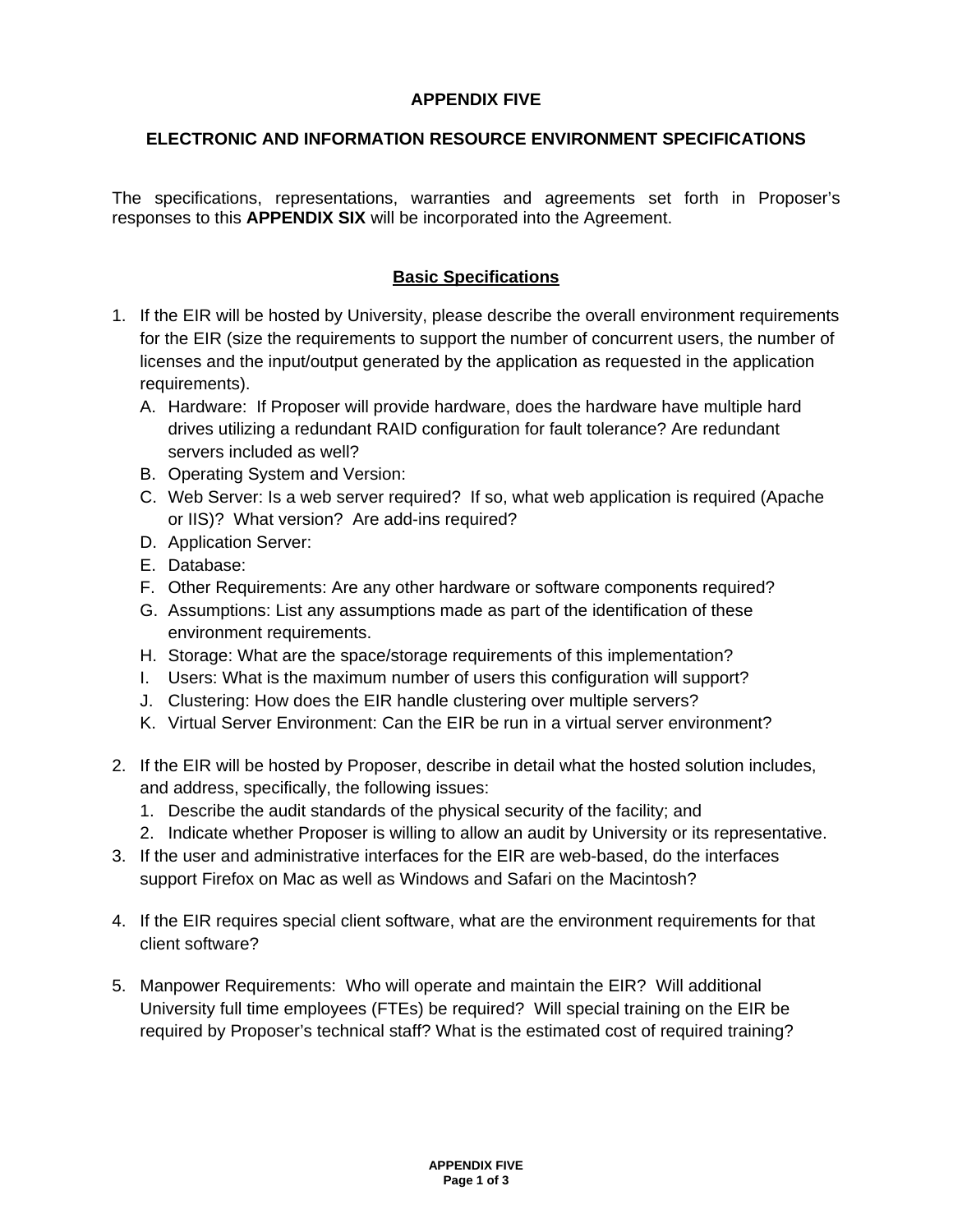6. Upgrades and Patches: Describe Proposer's strategy regarding EIR upgrades and patches for both the server and, if applicable, the client software. Included Proposer's typical release schedule, recommended processes, estimated outage and plans for next version/major upgrade.

# **Security**

- 1. Has the EIR been tested for application security vulnerabilities? For example, has the EIR been evaluated against the Open Web Application Security Project ("**OWASP**") Top 10 list that includes flaws like cross site scripting and SQL injection? If so, please provide the scan results and specify the tool used. University will not take final delivery of the EIR if University determines there are serious vulnerabilities within the EIR.
- 2. Which party, Proposer or University, will be responsible for maintaining critical EIR application security updates?
- 3. If the EIR is hosted, indicate whether Proposer's will permit University to conduct a penetration test on University's instance of the EIR.
- 4. If confidential data, including HIPAA or FERPA data, is stored in the EIR, will the data be encrypted at rest and in transmittal?

# **Integration**

- 5. Is the EIR authentication Security Assertion Markup Language ("**SAML**") compliant? Has Proposer ever implemented the EIR with Shibboleth authentication? If not, does the EIR integrate with Active Directory? Does the EIR support SSL connections to this directory service?
- 6. Does the EIR rely on Active Directory for group management and authorization or does the EIR maintain a local authorization/group database?
- 7. What logging capabilities does the EIR have? If this is a hosted EIR solution, will University have access to implement logging with University's standard logging and monitoring tools, RSA's Envision?
- 8. Does the EIR have an application programming interface ("**API**") that enables us to incorporate it with other applications run by the University? If so, is the API .Net based? Web Services-based? Other?
- 9. Will University have access to the EIR source code? If so, will the EIR license permit University to make modifications to the source code? Will University's modifications be protected in future upgrades?
- 10. Will Proposer place the EIR source code in escrow with an escrow agent so that if Proposer is no longer in business or Proposer has discontinued support, the EIR source code will be available to University?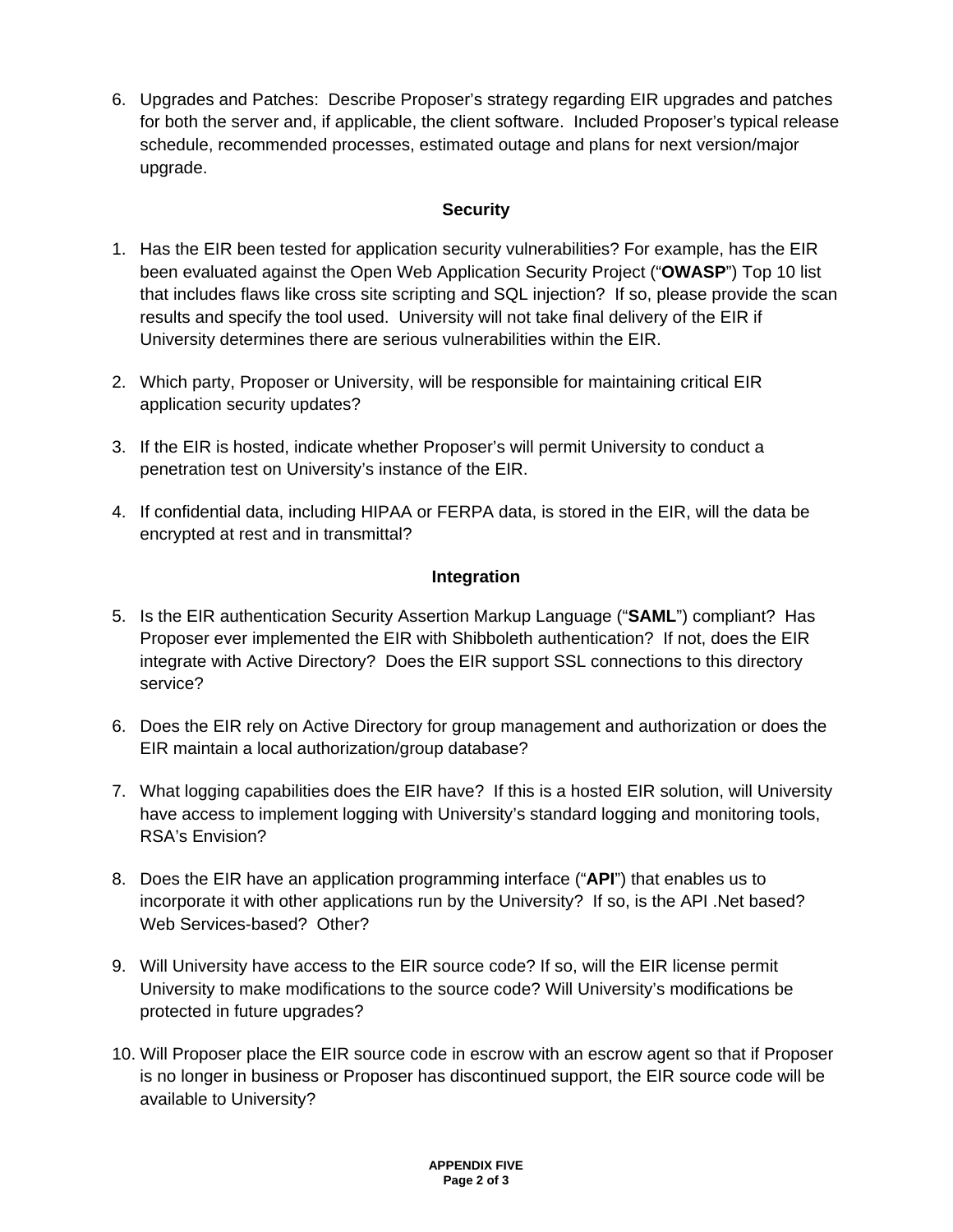# **Accessibility Information**

11. Please complete the Voluntary Product Accessibility Template ("**VPAT**") found at http://www.itic.org/index.php?submenu=resources&src=gendocs&ref=vpat&category=resour ces and submit the VPAT with Proposer's proposal.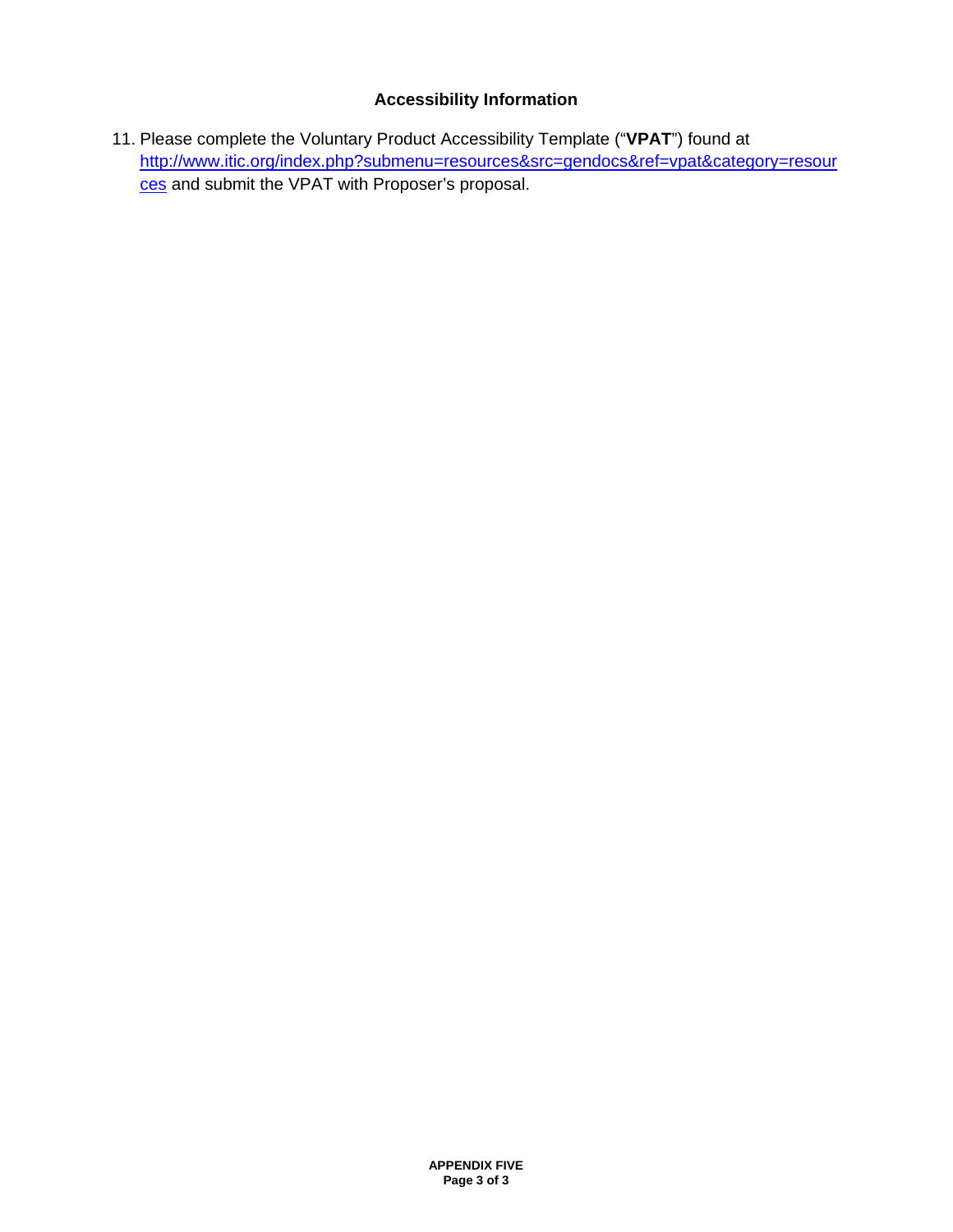### **APPENDIX SIX**

#### **Sample Business Associate Agreement Provisions**

This Business Associate Agreement (the "Agreement"), is made as of the \_\_\_ day of \_\_\_\_\_\_\_\_\_\_\_\_\_\_\_\_, 20\_\_ (the "Effective Date"), by and between Business Associate and Covered Entity (collectively the "Parties") to comply with privacy standards adopted by the U.S. Department of Health and Human Services as they may be amended from time to time, 45 C.F.R. parts 160 and 164, subparts A and E ("the Privacy Rule") and security standards adopted by the U.S. Department of Health and Human Services as they may be amended from time to time, 45 C.F.R. parts 160, 162 and 164, subpart C ("the Security Rule") and any applicable state confidentiality laws.

### **RECITALS**

WHEREAS, Business Associate provides **a web hosted clinical trial management application, along with vendor implementation support and training** to or on behalf of Covered Entity;

WHEREAS, in connection with these services, Covered Entity discloses to Business Associate certain protected health information that is subject to protection under the Privacy Rule; and

WHEREAS, the Privacy Rule requires that Covered Entity receive adequate assurances that Business Associate will comply with certain obligations with respect to the PHI received in the course of providing services to or on behalf of Covered Entity.

NOW THEREFORE, in consideration of the mutual promises and covenants herein, and for other good and valuable consideration, the receipt and sufficiency of which is hereby acknowledged, the Parties agree as follows:

- A. Definitions. Terms used herein, but not otherwise defined, shall have meaning ascribed by the Privacy Rule and the Security Rule.
	- 1. Business Associate. "Business Associate" shall mean **[insert name of Business Associate]**.
	- 2. Covered Entity. "Covered Entity" shall mean **The University of Texas Health Science Center at San Antonio.**
	- 3. Designated Record Set. "Designated Record Set" shall mean a group of records maintained by or for a Covered Entity that is: (i) the medical records and billing records about Individuals maintained by or for a covered health care provider; (ii) the enrollment, payment, claims adjudication, and case or medical management record systems maintained by or for a health plan; or (iii) used, in whole or in part, by or for the covered entity to make decisions about Individuals. For purposes of this definition, the term "record" means any item, collection, or grouping of information that includes protected health information and is maintained, collected, used, or disseminated by or for a covered entity.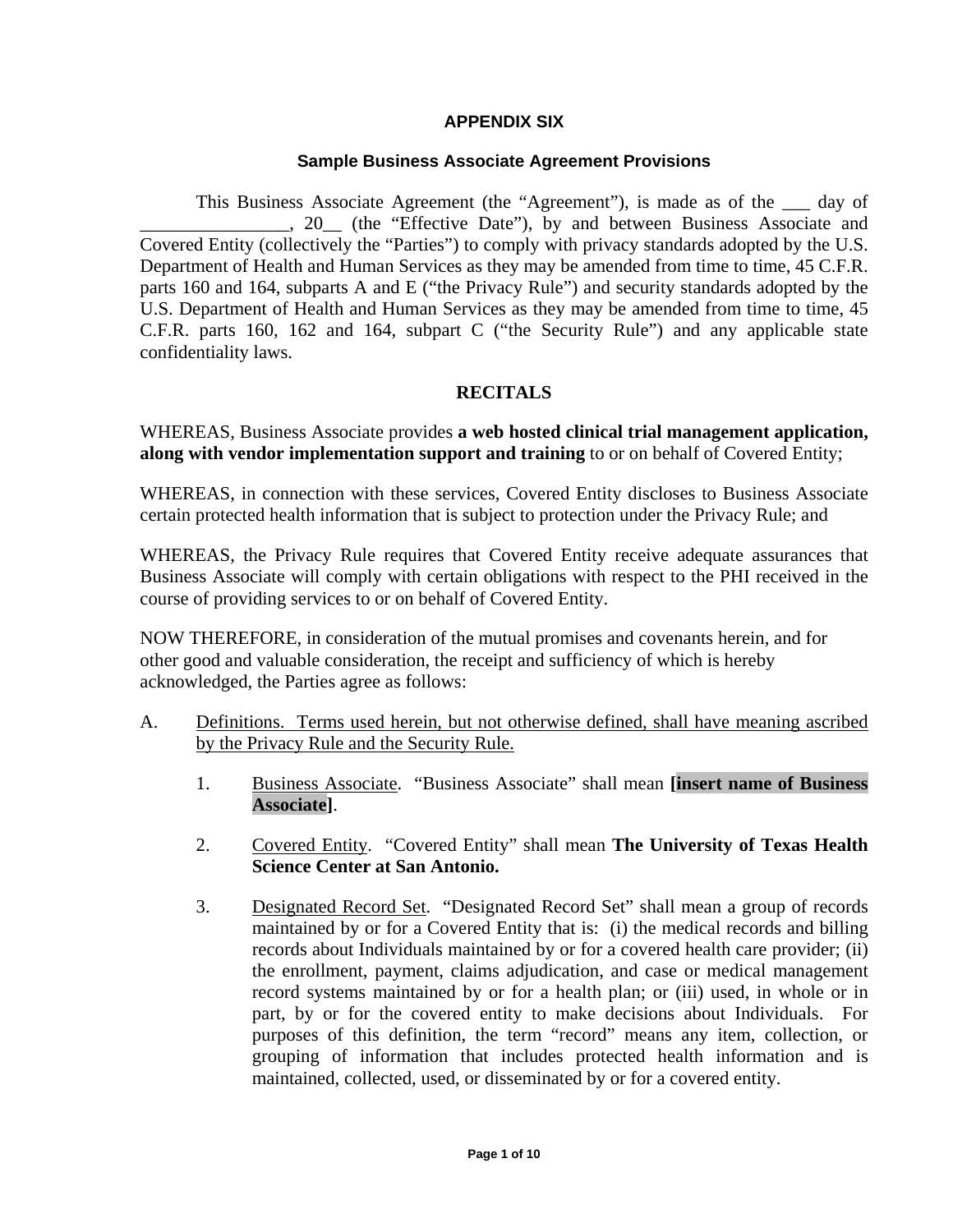- 4. **HIPAA Rules.** The Privacy Rule and the Security Rule are referred to collectively herein as "HIPAA Rules."
- 5. Individual. "Individual" shall mean the person who is the subject of the protected health information.
- 6. Protected Health Information ("PHI"). "Protected Health Information" or PHI shall mean individually identifiable health information that is transmitted or maintained in any form or medium.
- 7. Required by Law. "Required by Law" shall mean a mandate contained in law that compels a use or disclosure of PHI.
- 8. Secretary. "Secretary" shall mean the Secretary of the Department of Health and Human Services or his or her Designee.
- B. Purposes for which PHI May Be Disclosed to Business Associate. In connection with the services provided by Business Associate to or on behalf of Covered Entity described in this Agreement, Covered Entity may disclose PHI to Business Associate for the purposes of **configuring, customizing and validating a web hosted software application; training and operational support for application users; and management and storage of application user data.**
- C. Obligations of Covered Entity. If deemed applicable by Covered Entity, Covered Entity shall:
	- 1. provide Business Associate a copy of its Notice of Privacy Practices ("Notice") produced by Covered Entity in accordance with 45 C.F.R. 164.520 as well as any changes to such Notice;
	- 2. provide Business Associate with any changes in, or revocation of, authorizations by Individuals relating to the use and/or disclosure of PHI, if such changes affect Business Associate's permitted or required uses and/or disclosures;
	- 3. notify Business Associate of any restriction to the use and/or disclosure of PHI to which Covered Entity has agreed in accordance with 45 C.F.R. 164.522;
	- 4. notify Business Associate of any amendment to PHI to which Covered Entity has agreed that affects a Designated Record Set maintained by Business Associate; and
	- 5. if Business Associate maintains a Designated Record Set, provide Business Associate with a copy of its policies and procedures related to an Individual's right to: access PHI; request an amendment to PHI; request confidential communications of PHI; or request an accounting of disclosures of PHI.
- D. Obligations of Business Associate. Business Associate agrees to comply with applicable federal and state confidentiality and security laws, specifically the provisions of the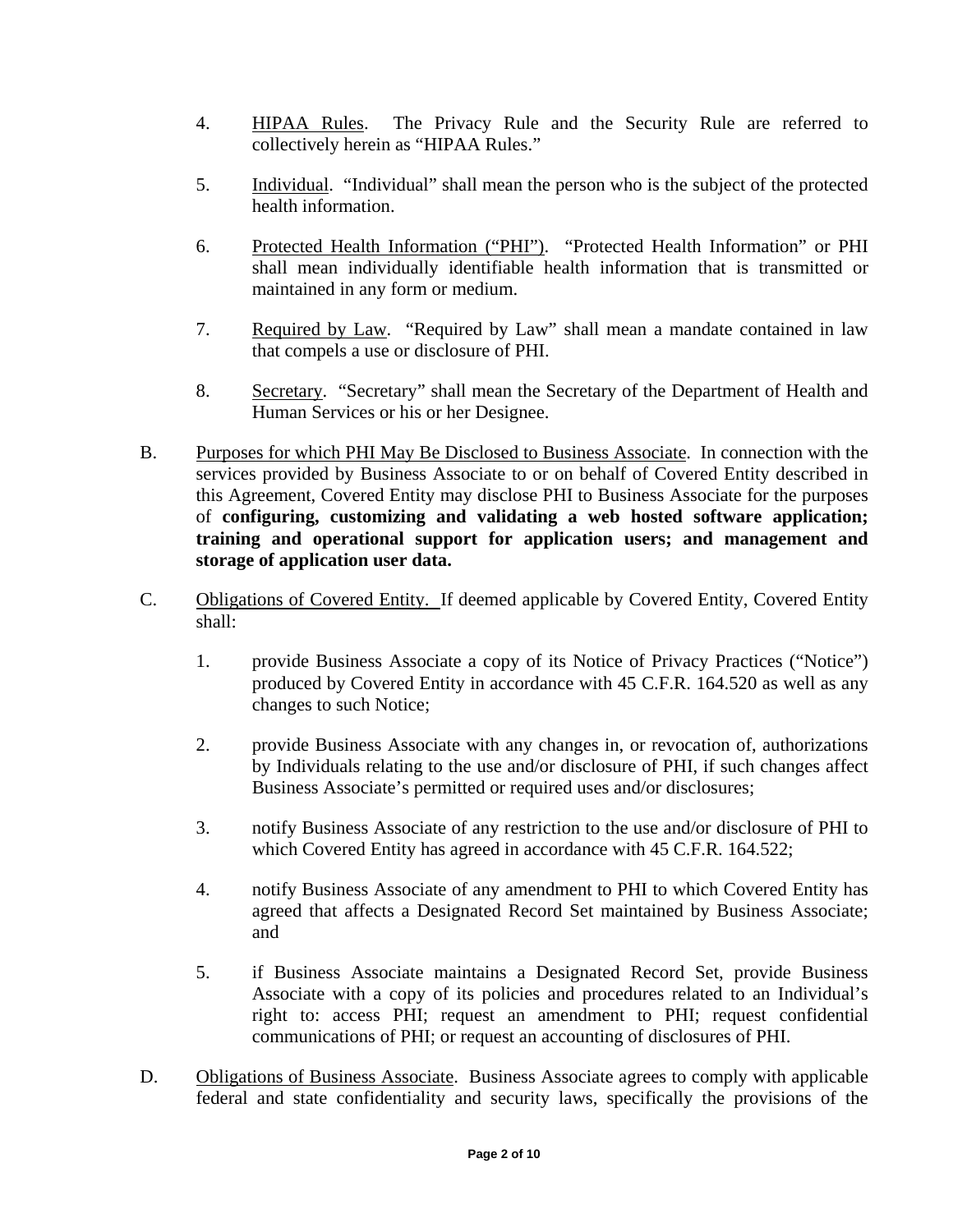Privacy Rule applicable to business associates (as defined by the Privacy Rule), including:

- 1. Use and Disclosure of PHI. Except as otherwise permitted by this Agreement or applicable law, Business Associate shall not use or disclose PHI except as necessary to provide **a web hosted clinical trial management application, along with vendor implementation support and training** services to or on behalf of Covered Entity, and shall not use or disclose PHI that would violate the HIPAA Rules if used or disclosed by Covered Entity. Provided, however, Business Associate may use and disclose PHI as necessary for the proper management and administration of Business Associate, or to carry out its legal responsibilities. Business Associate shall in such cases:
	- (a) provide information to members of its workforce using or disclosing PHI regarding the confidentiality requirements of the Privacy Rule and this Agreement;
	- (b) obtain reasonable assurances from the person or entity to whom the PHI is disclosed that: (a) the PHI will be held confidential and further used and disclosed only as Required by Law or for the purpose for which it was disclosed to the person or entity; and (b) the person or entity will notify Business Associate of any instances of which it is aware in which confidentiality of the PHI has been breached; and
	- (c) agree to notify the designated Privacy Officer of Covered Entity of any instances of which it is aware in which the PHI is used or disclosed for a purpose that is not otherwise provided for in this Agreement or for a purpose not expressly permitted by the HIPAA Rules.
- 2. Data Aggregation. In the event that Business Associate works for more than one Covered Entity, Business Associate is permitted to use and disclose PHI for data aggregation purposes, however, only in order to analyze data for permitted health care operations, and only to the extent that such use is permitted under the Privacy Rule.
- 3. De-identified Information. Business Associate may use and disclose de-identified health information if (i) the use is disclosed to Covered Entity and permitted by Covered Entity in its sole discretion and (ii) the de-identification is in compliance with 45 C.F.R. §164.502(d), and the de-identified health information meets the standard and implementation specifications for de-identification under 45 C.F.R.  $§164.514(a)$  and (b).
- 4. Safeguards. Business Associate shall maintain appropriate safeguards to ensure that PHI is not used or disclosed other than as provided by this Agreement or as Required by Law. Business Associate shall implement administrative, physical and technical safeguards that reasonably and appropriately protect the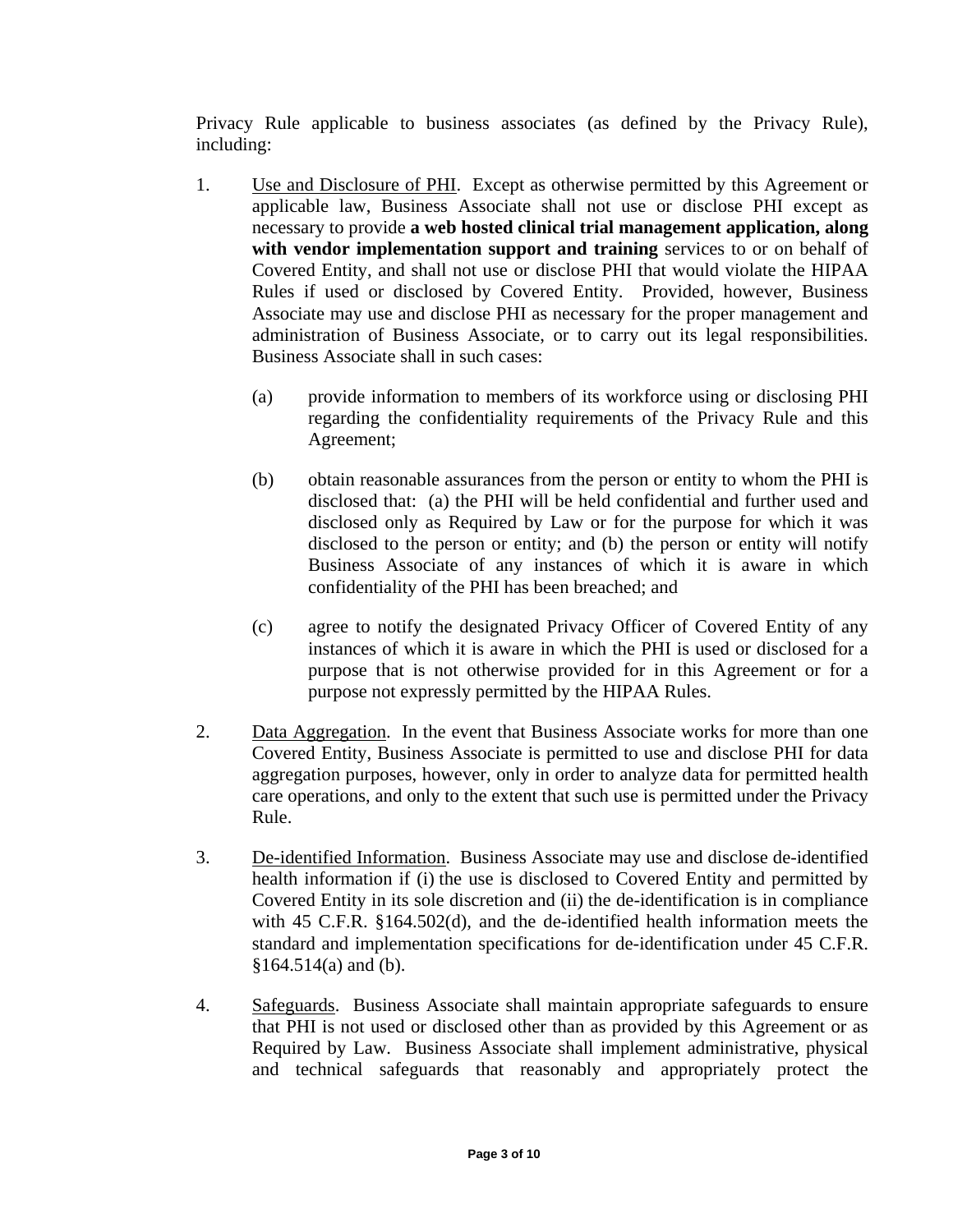confidentiality, integrity, and availability of any electronic PHI it creates, receives, maintains, or transmits on behalf of Covered Entity.

- 5. Minimum Necessary. Business Associate shall attempt to ensure that all uses and disclosures of PHI are subject to the principle of "minimum necessary use and disclosure," i.e., that only PHI that is the minimum necessary to accomplish the intended purpose of the use, disclosure, or request is used or disclosed.
- 6. Disclosure to Agents and Subcontractors. If Business Associate discloses PHI received from Covered Entity, or created or received by Business Associate on behalf of Covered Entity, to agents, including a subcontractor, Business Associate shall require the agent or subcontractor to agree to the same restrictions and conditions as apply to Business Associate under this Agreement. Business Associate shall ensure that any agent, including a subcontractor, agrees to implement reasonable and appropriate safeguards to protect the confidentiality, integrity, and availability of the electronic PHI that it creates, receives, maintains, or transmits on behalf of the Covered Entity. Business Associate shall be liable to Covered Entity for any acts, failures or omissions of the agent or subcontractor in providing the services as if they were Business Associate's own acts, failures or omissions, to the extent permitted by law. Business Associate further expressly warrants that its agents or subcontractors will be specifically advised of, and will comply in all respects with, the terms of this Agreement.
- 7. Individual Rights Regarding Designated Record Sets. If Business Associate maintains a Designated Record Set on behalf of Covered Entity Business Associate agrees as follows:
	- (a) Individual Right to Copy or Inspection. Business Associate agrees that if it maintains a Designated Record Set for Covered Entity that is not maintained by Covered Entity, it will permit an Individual to inspect or copy PHI about the Individual in that set as directed by Covered Entity to meet the requirements of 45 C.F.R. § 164.524. Under the Privacy Rule, Covered Entity is required to take action on such requests as soon as possible, but not later than 30 days following receipt of the request. Business Associate agrees to make reasonable efforts to assist Covered Entity in meeting this deadline. The information shall be provided in the form or format requested if it is readily producible in such form or format; or in summary, if the Individual has agreed in advance to accept the information in summary form. A reasonable, cost-based fee for copying health information may be charged. If Covered Entity maintains the requested records, Covered Entity, rather than Business Associate shall permit access according to its policies and procedures implementing the Privacy Rule.
	- (b) Individual Right to Amendment. Business Associate agrees, if it maintains PHI in a Designated Record Set, to make amendments to PHI at the request and direction of Covered Entity pursuant to 45 C.F.R. 164.526.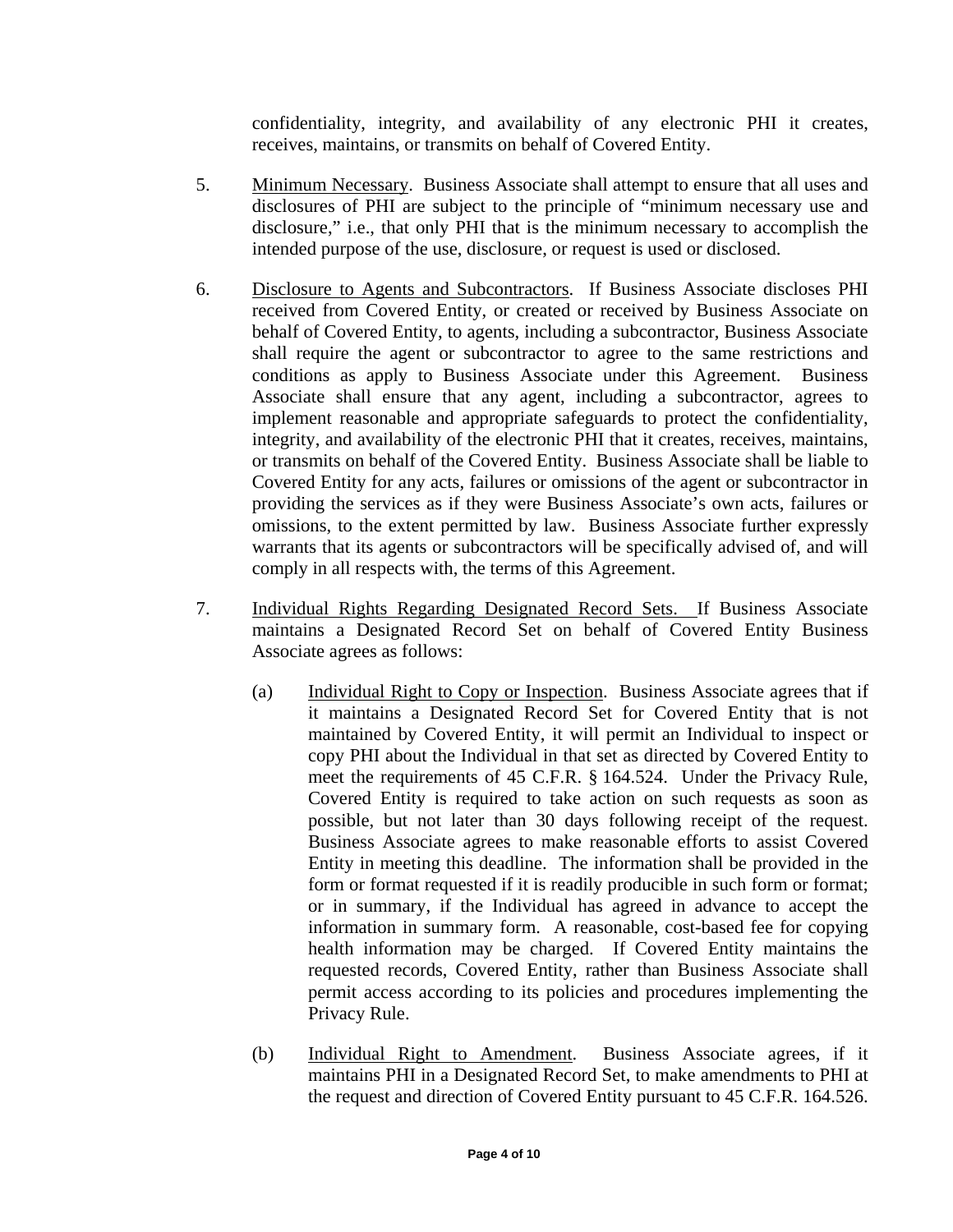If Business Associate maintains a record in a Designated Record Set that is not also maintained by Covered Entity, Business Associate agrees that it will accommodate an Individual's request to amend PHI only in conjunction with a determination by Covered Entity that the amendment is appropriate according to 45 C.F.R. § 164.526.

- (c) Accounting of Disclosures. Business Associate agrees to maintain documentation of the information required to provide an accounting of disclosures of PHI in accordance with 45 C.F.R. § 164.528, and to make this information available to Covered Entity upon Covered Entity's request, in order to allow Covered Entity to respond to an Individual's request for accounting of disclosures. Under the Privacy Rule, Covered Entity is required to take action on such requests as soon as possible but not later than 60 days following receipt of the request. Business Associate agrees to use its best efforts to assist Covered Entity in meeting this deadline. Such accounting must be provided without cost to the individual or Covered Entity if it is the first accounting requested by an individual within any 12 month period; however, a reasonable, cost-based fee may be charged for subsequent accountings if Business Associate informs the individual in advance of the fee and is afforded an opportunity to withdraw or modify the request. Such accounting is limited to disclosures that were made in the six (6) years prior to the request (not including disclosures prior to the compliance date of the Privacy Rule) and shall be provided for as long as Business Associate maintains the PHI.
- 8. Internal Practices, Policies and Procedures. Except as otherwise specified herein, Business Associate shall make available its internal practices, policies and procedures relating to the use and disclosure of PHI, received from or on behalf of Covered Entity to the Secretary or his or her agents for the purpose of determining Covered Entity's compliance with the HIPAA Rules, or any other health oversight agency, or to Covered Entity. Records requested that are not protected by an applicable legal privilege will be made available in the time and manner specified by Covered Entity or the Secretary.
- 9. Notice of Privacy Practices. Business Associate shall abide by the limitations of Covered Entity's Notice of which it has knowledge. Any use or disclosure permitted by this Agreement may be amended by changes to Covered Entity's Notice; provided, however, that the amended Notice shall not affect permitted uses and disclosures on which Business Associate relied prior to receiving notice of such amended Notice.
- 10. Withdrawal of Authorization. If the use or disclosure of PHI in this Agreement is based upon an Individual's specific authorization for the use or disclosure of his or her PHI, and the Individual revokes such authorization, the effective date of such authorization has expired, or such authorization is found to be defective in any manner that renders it invalid, Business Associate shall, if it has notice of such revocation, expiration, or invalidity, cease the use and disclosure of the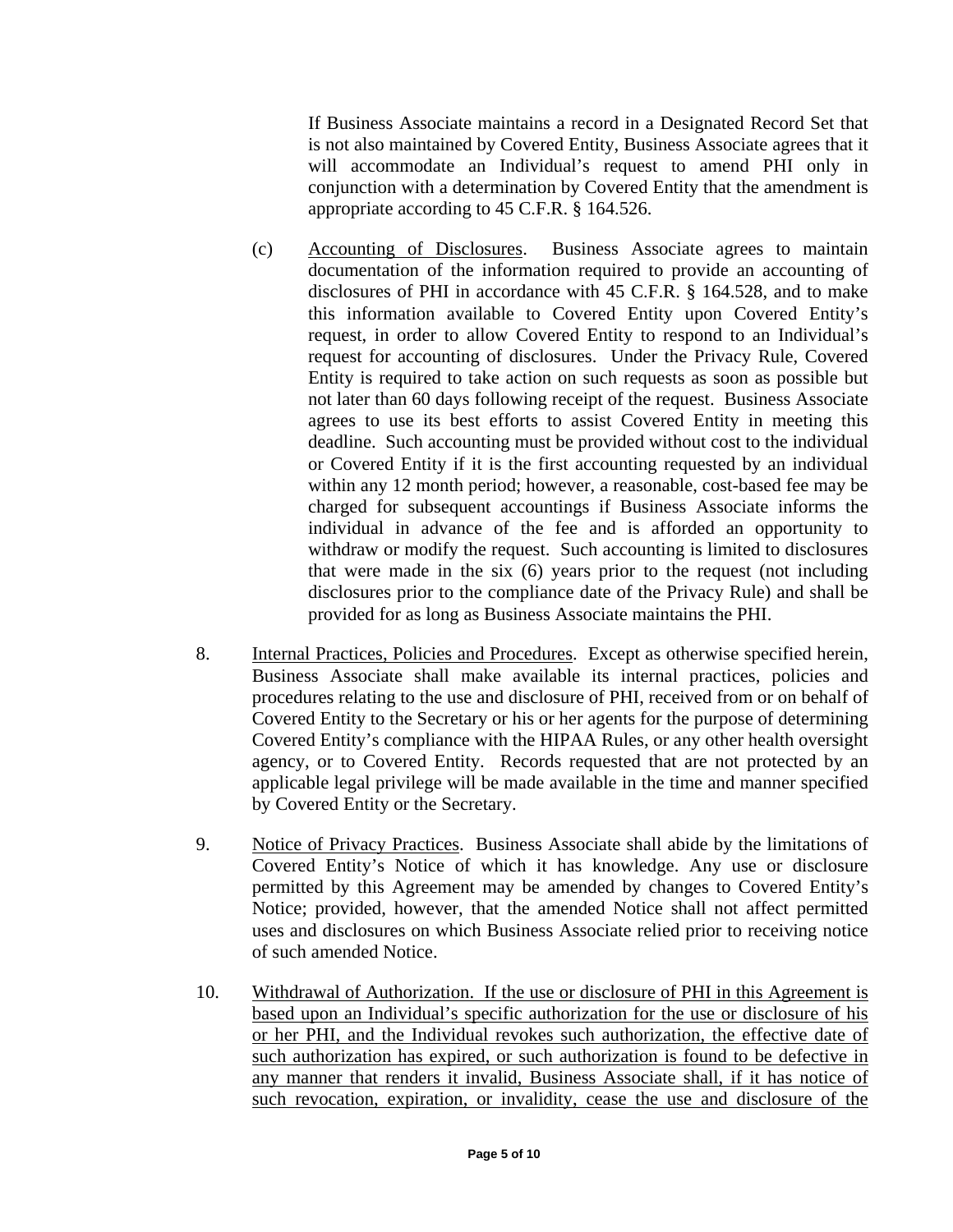Individual's PHI except to the extent it has relied on such use or disclosure, or if an exception under the Privacy Rule expressly applies.

- 11. Knowledge of HIPAA Rules. Business Associate agrees to review and understand the HIPAA Rules as it applies to Business Associate, and to comply with the applicable requirements of the HIPAA Rule, as well as any applicable amendments.
- 12. Security Incident. Business Associate agrees to immediately report to the Covered Entity any security incident of which Business Associate becomes aware.
- E. Term and Termination.
	- 1. Term. This Agreement shall be effective as of the Effective Date and shall be terminated when all PHI provided to Business Associate by Covered Entity, or created or received by Business Associate on behalf of Covered Entity, is destroyed or returned to Covered Entity.
	- 2. Termination for Breach. If Business Associate breaches any provision in this Agreement, Covered Entity may, at its option, access and audit the records of Business Associate related to its use and disclosure of PHI, require Business Associate to submit to monitoring and reporting, and such other conditions as Covered Entity may determine is necessary to ensure compliance with this Agreement, or Covered Entity may terminate this Agreement on a date specified by Covered Entity.
	- 3. Effect of Termination. Upon termination of this Agreement for any reason, Business Associate agrees to return or destroy all PHI received from Covered Entity, or created or received by Business Associate on behalf of Covered Entity, maintained by Business Associate in any form. If Business Associate determines that the return or destruction of PHI is not feasible, Business Associate shall inform Covered Entity in writing of the reason thereof, and shall agree to extend the protections of this Agreement to such PHI and limit further uses and disclosures of the PHI to those purposes that make the return or destruction of the PHI not feasible for so long as Business Associate retains the PHI.
- F. Miscellaneous.
	- 1. Indemnification. To the extent permitted by law, Business Associate agrees to indemnify and hold harmless Covered Entity from and against all claims, demands, liabilities, judgments or causes of action of any nature for any relief, elements of recovery or damages recognized by law (including, without limitation, attorney's fees, defense costs, and equitable relief), for any damage or loss incurred by Covered Entity arising out of, resulting from, or attributable to any acts or omissions or other conduct of Business Associate or its agents in connection with the performance of Business Associate's or its agents' duties under this Agreement. This indemnity shall apply even if Covered Entity is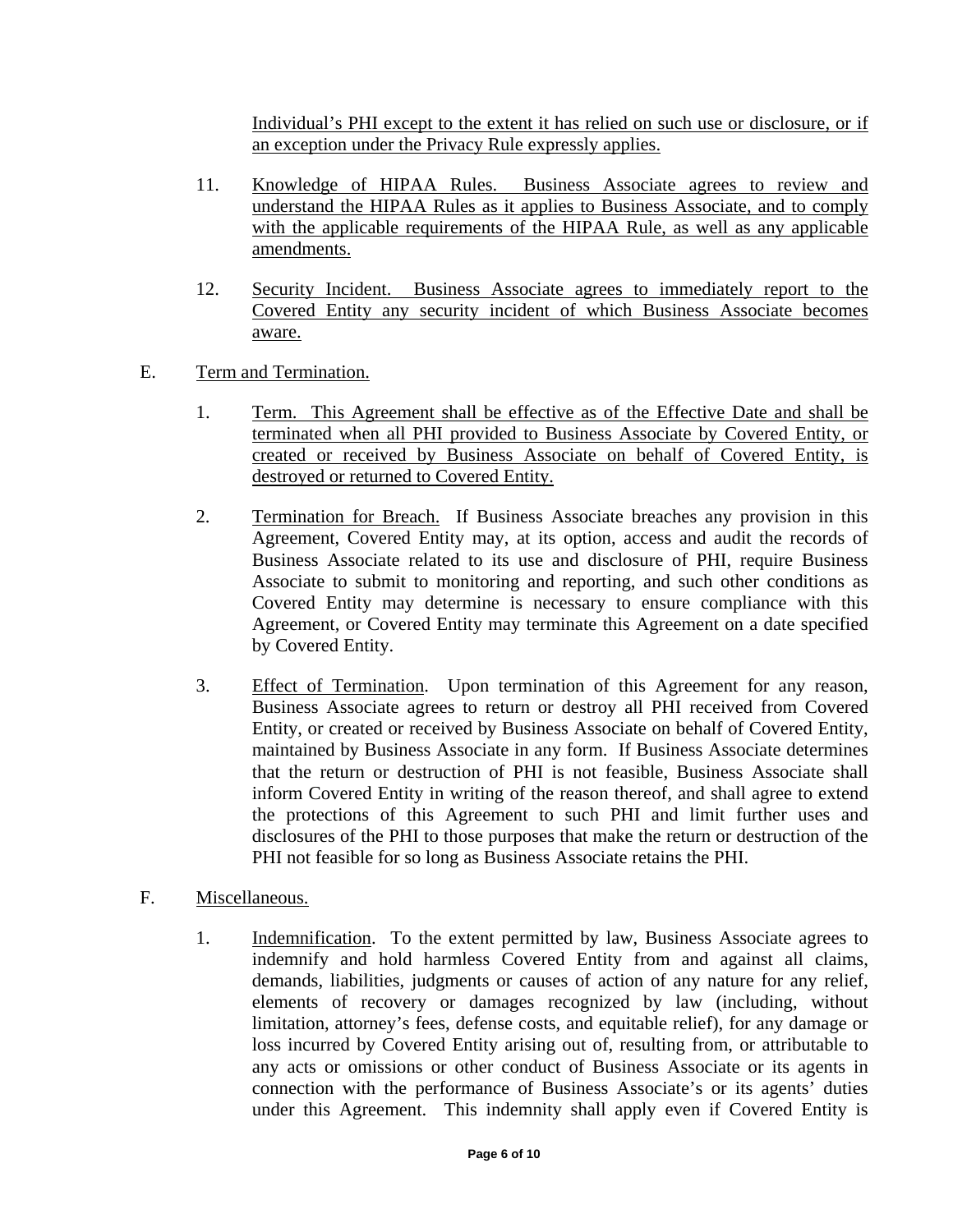alleged to be solely or jointly negligent or otherwise solely or jointly at fault; provided, however, that a trier of fact finds Covered Entity not to be solely or jointly negligent or otherwise solely or jointly at fault. This indemnity shall not be construed to limit Covered Entity's rights, if any, to common law indemnity.

Covered Entity shall have the option, at its sole discretion, to employ attorneys selected by it to defend any such action, the costs and expenses of which shall be the responsibility of Business Associate. Covered Entity shall provide Business Associate with timely notice of the existence of such proceedings and such information, documents and other cooperation as reasonably necessary to assist Business Associate in establishing a defense to such action.

These indemnities shall survive termination of this Agreement, and Covered Entity reserves the right, at its option and expense, to participate in the defense of any suit or proceeding through counsel of its own choosing.

- 2. Mitigation. If Business Associate violates this Agreement or either of the HIPAA Rules, Business Associate agrees to mitigate any damage caused by such breach.
- 3. Rights of Proprietary Information. Covered Entity retains any and all rights to the proprietary information, confidential information, and PHI it releases to Business Associate.
- 4. Survival. The respective rights and obligations of Business Associate under Section E.3 of this Agreement shall survive the termination of this Agreement.
- 5. Notices. Any notices pertaining to this Agreement shall be given in writing and shall be deemed duly given when personally delivered to a Party or a Party's authorized representative as listed below or sent by means of a reputable overnight carrier, or sent by means of certified mail, return receipt requested, postage prepaid. A notice sent by certified mail shall be deemed given on the date of receipt or refusal of receipt. All notices shall be addressed to the appropriate Party as follows:

If to Covered Entity: \_\_\_\_\_\_\_\_\_\_\_\_\_\_\_\_\_\_\_\_\_\_\_\_\_\_\_\_\_\_ \_\_\_\_\_\_\_\_\_\_\_\_\_\_\_\_\_\_\_\_\_\_\_\_\_\_\_\_\_\_ \_\_\_\_\_\_\_\_\_\_\_\_\_\_\_\_\_\_\_\_\_\_\_\_\_\_\_\_\_\_ Attn: \_\_\_\_\_\_\_\_\_\_\_\_\_\_\_\_\_\_\_\_\_\_\_\_\_ If to Business Associate: \_\_\_\_\_\_\_\_\_\_\_\_\_\_\_\_\_\_\_\_\_\_\_\_\_\_\_\_\_\_ \_\_\_\_\_\_\_\_\_\_\_\_\_\_\_\_\_\_\_\_\_\_\_\_\_\_\_\_\_\_ \_\_\_\_\_\_\_\_\_\_\_\_\_\_\_\_\_\_\_\_\_\_\_\_\_\_\_\_\_\_ Attn: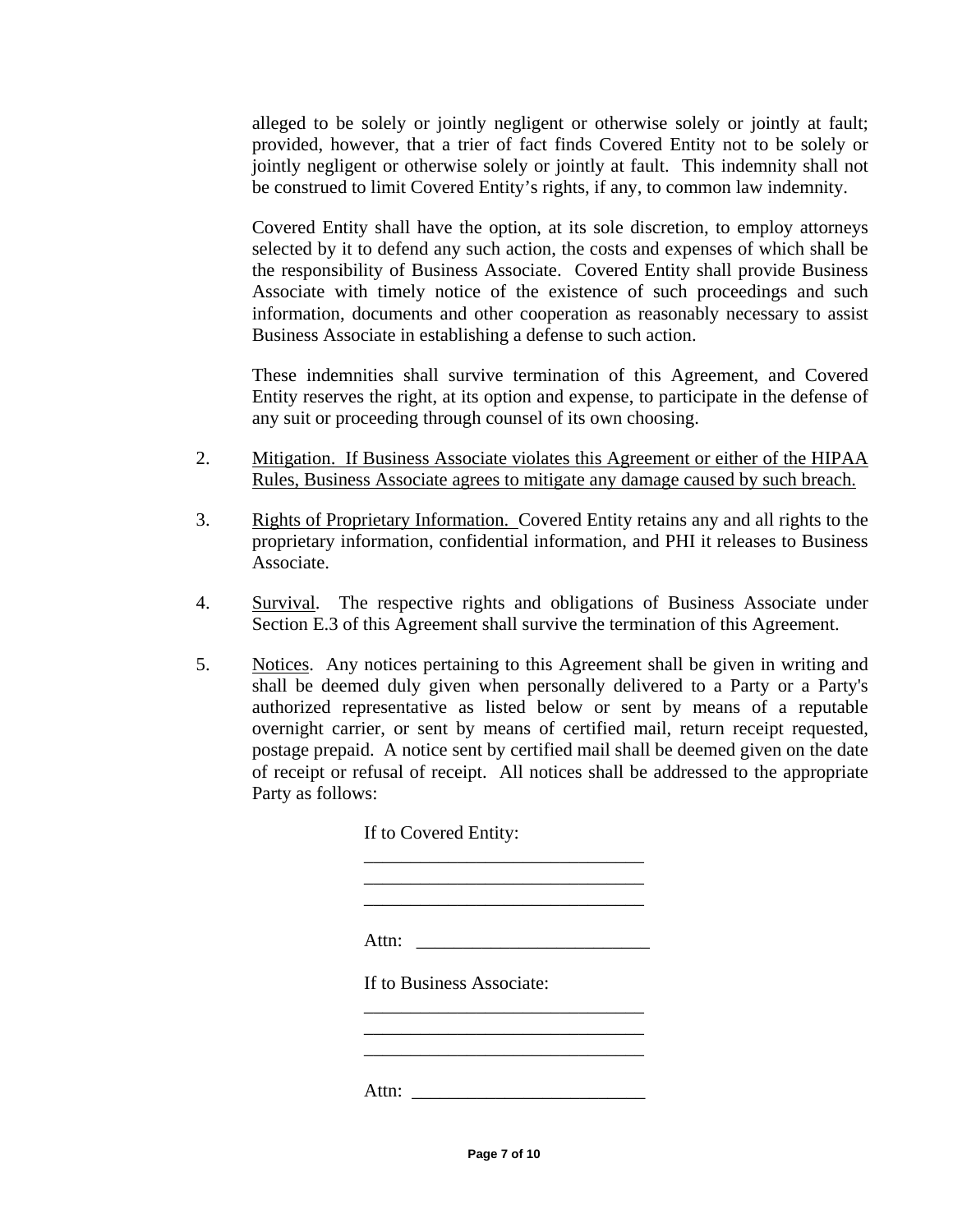- 6. Amendments. This Agreement may not be changed or modified in any manner except by an instrument in writing signed by a duly authorized officer of each of the Parties hereto. The Parties, however, agree to amend this Agreement from time to time as necessary, in order to allow Covered Entity's to comply with the requirements of the HIPAA Rules.
- 7. Choice of Law. This Agreement and the rights and the obligations of the Parties hereunder shall be governed by and construed under the laws of the State of Texas, without regard to applicable conflict of laws principles.
- 8. Assignment of Rights and Delegation of Duties. This Agreement is binding upon and inures to the benefit of the Parties hereto and their respective successors and permitted assigns. However, neither Party may assign any of its rights or delegate any of its obligations under this Agreement without the prior written consent of the other Party, which consent shall not be unreasonably withheld or delayed. Notwithstanding any provisions to the contrary, however, Covered Entity retains the right to assign or delegate any of its rights or obligations hereunder to any of its wholly owned subsidiaries, affiliates or successor companies. Assignments made in violation of this provision are null and void.
- 9. Nature of Agreement. Nothing in this Agreement shall be construed to create (i) a partnership, joint venture or other joint business relationship between the Parties or any of their affiliates, (ii) any fiduciary duty owed by one Party to another Party or any of its affiliates, or (iii) a relationship of employer and employee between the Parties.
- 10. No Waiver. Failure or delay on the part of either Party to exercise any right, power, privilege or remedy hereunder shall not constitute a waiver thereof. No provision of this Agreement may be waived by either Party except by a writing signed by an authorized representative of the Party making the waiver.
- 11. Equitable Relief. Any disclosure of misappropriation of PHI by Business Associate in violation of this Agreement will cause Covered Entity irreparable harm, the amount of which may be difficult to ascertain. Business Associate therefore agrees that Covered Entity shall have the right to apply to a court of competent jurisdiction for specific performance and/or an order restraining and enjoining Business Associate from any such further disclosure or breach, and for such other relief as Covered Entity shall deem appropriate. Such rights are in addition to any other remedies available to Covered Entity at law or in equity. Business Associate expressly waives the defense that a remedy in damages will be adequate, and further waives any requirement in an action for specific performance or injunction for the posting of a bond by Covered Entity.
- 12. Severability. The provisions of this Agreement shall be severable, and if any provision of this Agreement shall be held or declared to be illegal, invalid or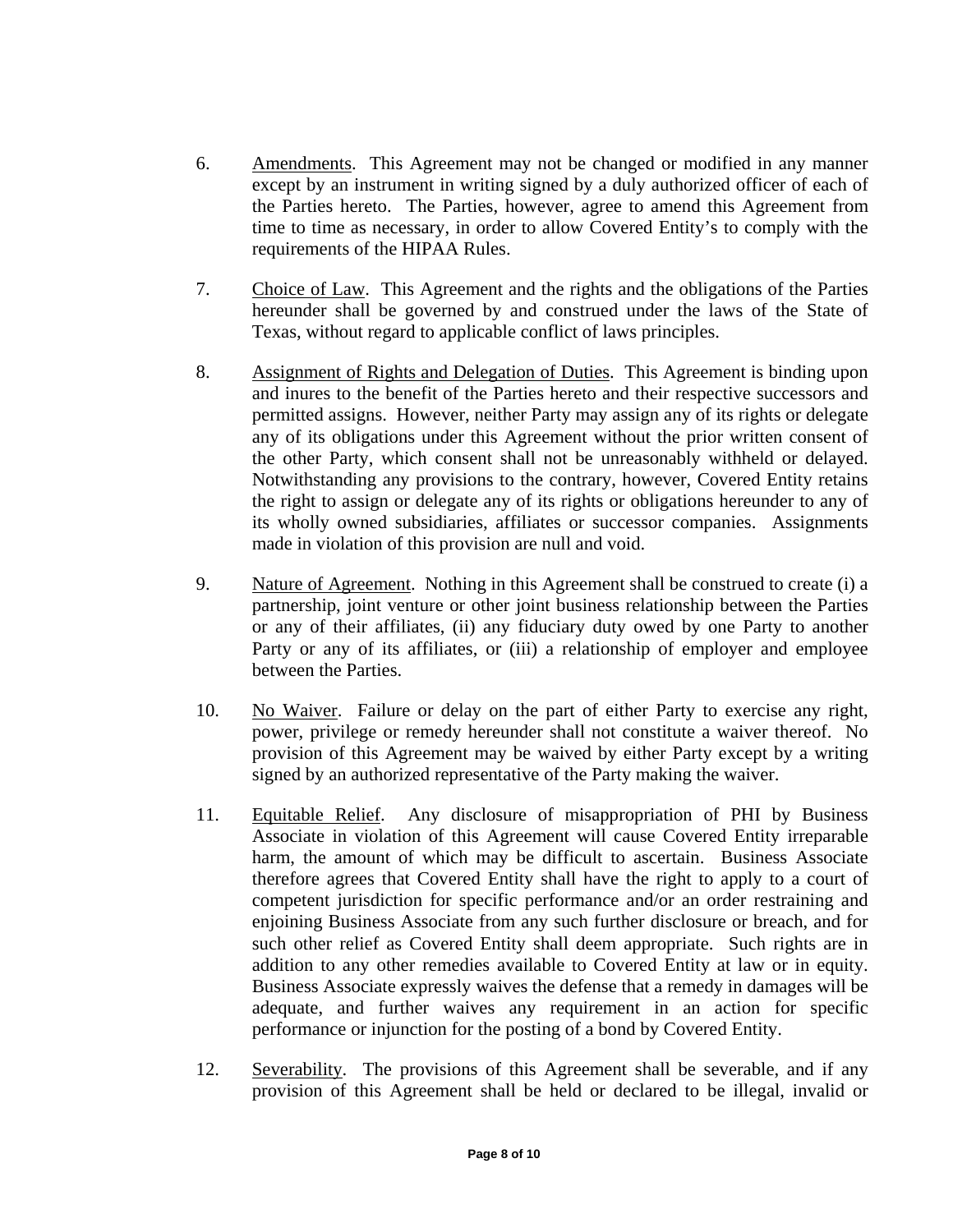unenforceable, the remainder of this Agreement shall continue in full force and effect as though such illegal, invalid or unenforceable provision had not been contained herein.

- 13. No Third Party Beneficiaries. Nothing in this Agreement shall be considered or construed as conferring any right or benefit on a person not party to this Agreement nor imposing any obligations on either Party hereto to persons not a party to this Agreement.
- 14. Headings. The descriptive headings of the articles, sections, subsections, exhibits and schedules of this Agreement are inserted for convenience only, do not constitute a part of this Agreement and shall not affect in any way the meaning or interpretation of this Agreement.
- 15. Entire Agreement. This Agreement, together with all Exhibits, Riders and amendments, if applicable, which are fully completed and signed by authorized persons on behalf of both Parties from time to time while this Agreement is in effect, constitutes the entire Agreement between the Parties hereto with respect to the subject matter hereof and supersedes all previous written or oral understandings, agreements, negotiations, commitments, and any other writing and communication by or between the Parties with respect to the subject matter hereof. In the event of any inconsistencies between any provisions of this Agreement in any provisions of the Exhibits, Riders, or amendments, the provisions of this Agreement shall control.
- 16. Interpretation. Any ambiguity in this Agreement shall be resolved in favor of a meaning that permits Covered Entity to comply with the HIPAA Rules and any applicable state confidentiality laws. The provisions of this Agreement shall prevail over the provisions of any other agreement that exists between the Parties that may conflict with, or appear inconsistent with, any provision of this Agreement or the HIPAA Rules.
- 17. Regulatory References. A citation in this Agreement to the Code of Federal Regulations shall mean the cited section as that section may be amended from time to time.